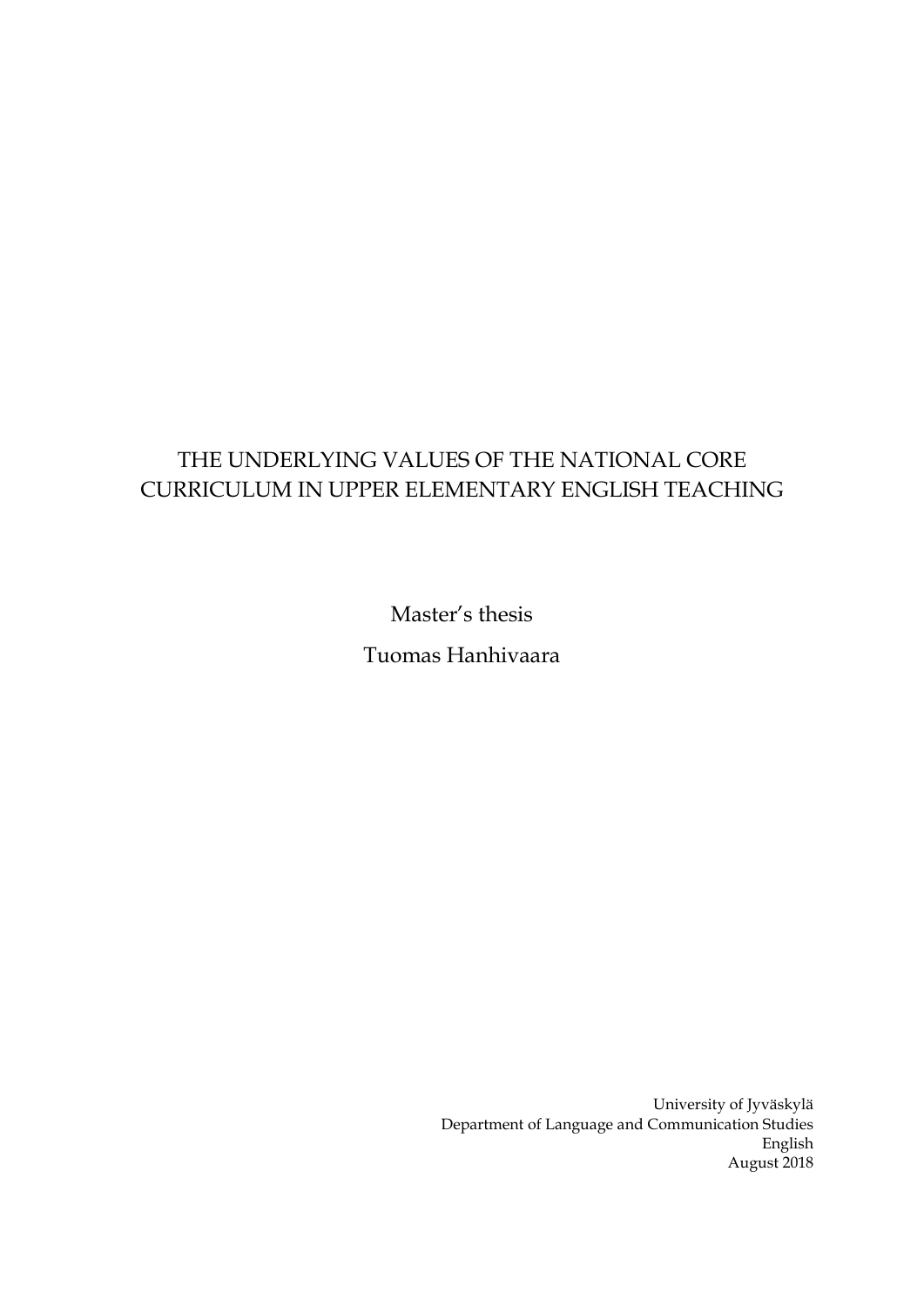#### **ABSTRACT**

| Tiedekunta – Faculty                                                                       | Laitos - Department                                         |
|--------------------------------------------------------------------------------------------|-------------------------------------------------------------|
| <b>Faculty of Humanities and Social Sciences</b>                                           | Department of Language and Communication Studies            |
| Tekijä – Author Tuomas Aleksanteri Hanhivaara                                              |                                                             |
| Työn nimi – Title                                                                          |                                                             |
| The Underlying values of the National Core Curriculum in upper elementary English teaching |                                                             |
| <b>Oppiaine - Subject English</b>                                                          | Työn laji - Level Master's Thesis                           |
| Aika - Month and year August 2018                                                          | <b>Sivumäärä – Number of pages</b> 63 pages + 1<br>appendix |

### **Tiivistelmä – Abstract**

The purpose of this study was to investigate how the underlying values of the National Core Curriculum for Basic Education 2014 were viewed by English language teachers in Finnish upper elementary schools and how they applied the underlying values in their English teaching. Four teachers were interviewed separately in a semi-structured interview. The interviews were recorded, transcribed, and analysed with content analysis.

The teachers expressed clear agreement with the underlying values, and considered them good and respectable. There were some differences of opinion about which underlying values were the most important, but no value was mentioned as bad or harmful in any way by the teachers. The underlying values were considered important enough to be the primary aims of education, but they were not commonly thought about in the daily routine of the teachers. Rather, the values were mainly present in their teaching as a side effect of trying to take pupils into account, planning relevant and diverse lessons, and by trying to be a good role model of an adult for the pupils.

When the values written in the underlying values were discussed explicitly, the discussions were initiated by subject content and the values were considered as a part of the phenomenon in question in ordinary language learning exercises or conversations. Some discussions related to said values were initiated by the pupils' comments or behaviour. The teaching of the values was limited by inadequate funding for schools, which manifested in large group sizes, a demanding workload for teachers, and inadequate learning materials. Another limitation was the varying capacity of individual pupils and groups to engage in abstract thinking.

**Asiasanat – Keywords**: English, basic education, upper elementary school, grades 7-9, interview, teachers, National Core Curriculum for Basic Education 2014, values, underlying values, ethics, Finland

**Säilytyspaikka – Depository**

**Muita tietoja – Additional information**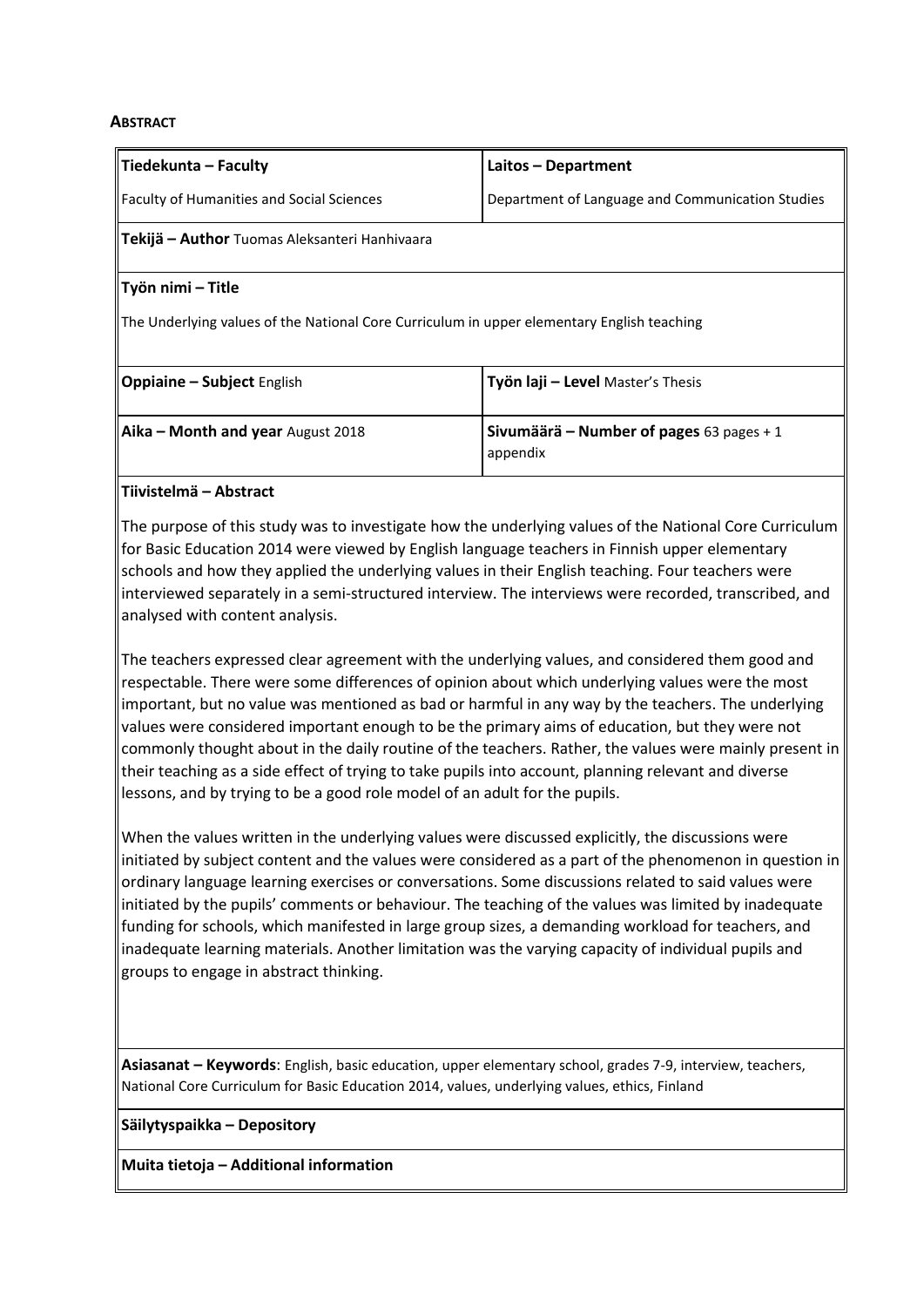# Contents

| 4.1 How do the teachers say they view the Underlying values of the National Core Curriculum? 25 |
|-------------------------------------------------------------------------------------------------|
|                                                                                                 |
| 4.1.2 Parts of the Underlying values are taught as the primary aims of teaching 29              |
|                                                                                                 |
| 4.2 How do the teachers say they apply the Underlying values in their work? 44                  |
|                                                                                                 |
|                                                                                                 |
|                                                                                                 |
|                                                                                                 |
|                                                                                                 |
|                                                                                                 |
|                                                                                                 |
|                                                                                                 |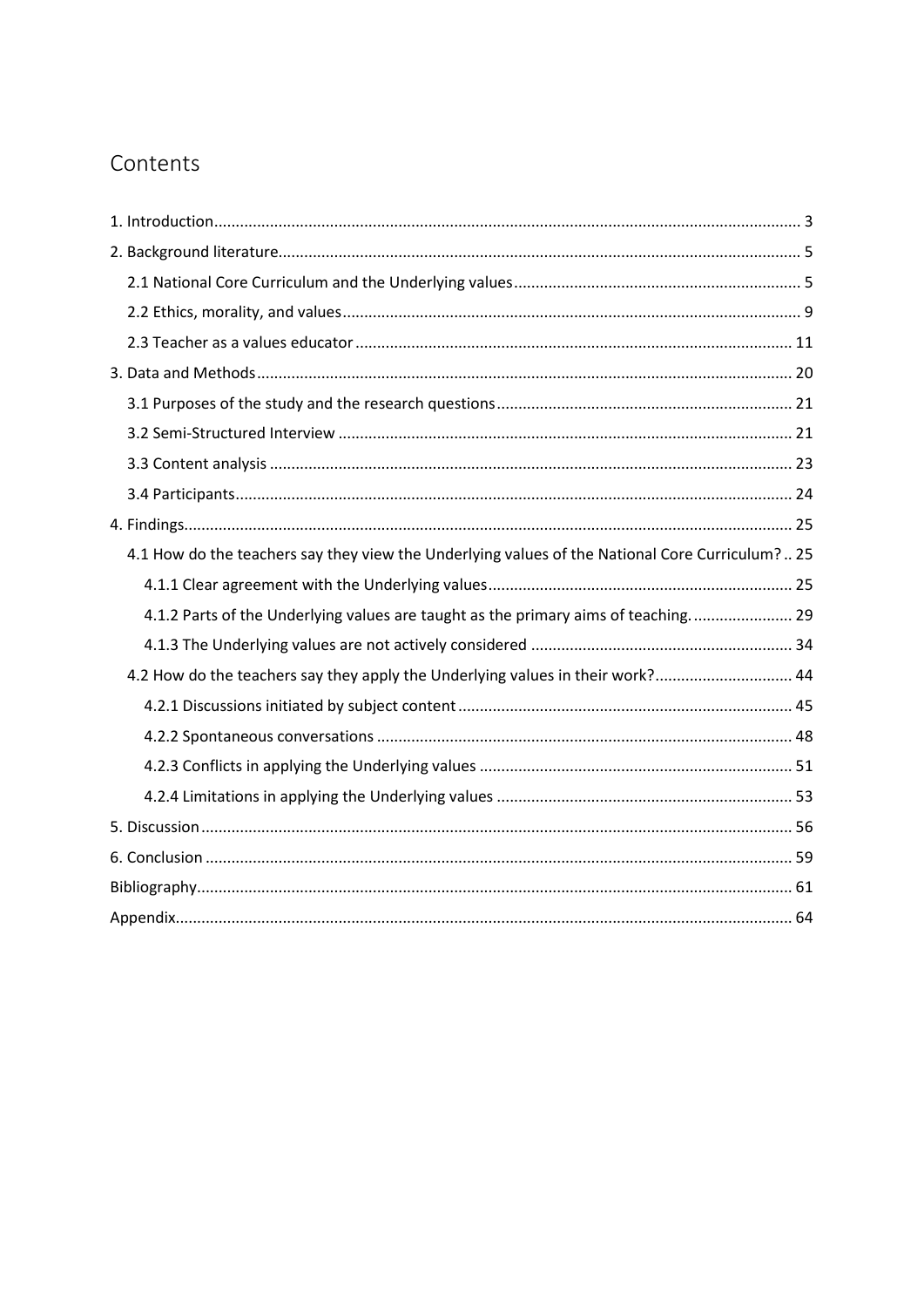### <span id="page-3-0"></span>**1. Introduction**

Most Finnish people share an experience that goes something like this: We are listening to a speech in a school. It is usually the end of a semester. The speaker is a teacher or the principal talking about how schools and education are important, how the skills learned here will carry over the course of pupils' lives, and how the values we work by are the basis for a good life and a functioning society. The speaker might go on about how these values help pupils work through conflicts even when they might have not encountered such a conflict before, and how pupils can learn to turn failures into victories. The potentials of the future and aspects of the present are described with some broad terms, and many other points relevant to these themes are brought up. Then, we might consider the daily life in schools and wonder what happened to the sophisticated ideas and values that we heard about in the speeches. Where are they? How are they manifested? How does the daily practice of schools relate to those values? A perceived disconnect between speeches and practice, or words and actions, regarding these questions was the initial motivation for this study. The theme of said disconnect is also a timely phenomenon in other spheres of society, although that is outside the scope of this study.

Hearing about values in detail is inspiring to me on deep level. I have listened to many end-of-the-semester -speeches over the course of my studies as an ordinary Finn making his way through the primary school, high school, and an *n* number of years in two universities, but have not necessarily seen the values in the classes I attended. Granted, part of the reason for that was my lack of understanding of the abstract in the midst of the practical. The question of how the values manifest themselves in classrooms is a perennial one, important for the advancement of the society, and the topic of this study. The broader questions of what kind of moral values are best to live by and how to do that are unlikely to be ever finally answered, but our answers can improve over time. To paraphrase Professor Jordan Peterson, who has written a bestseller about values, there are innumerable ways to see the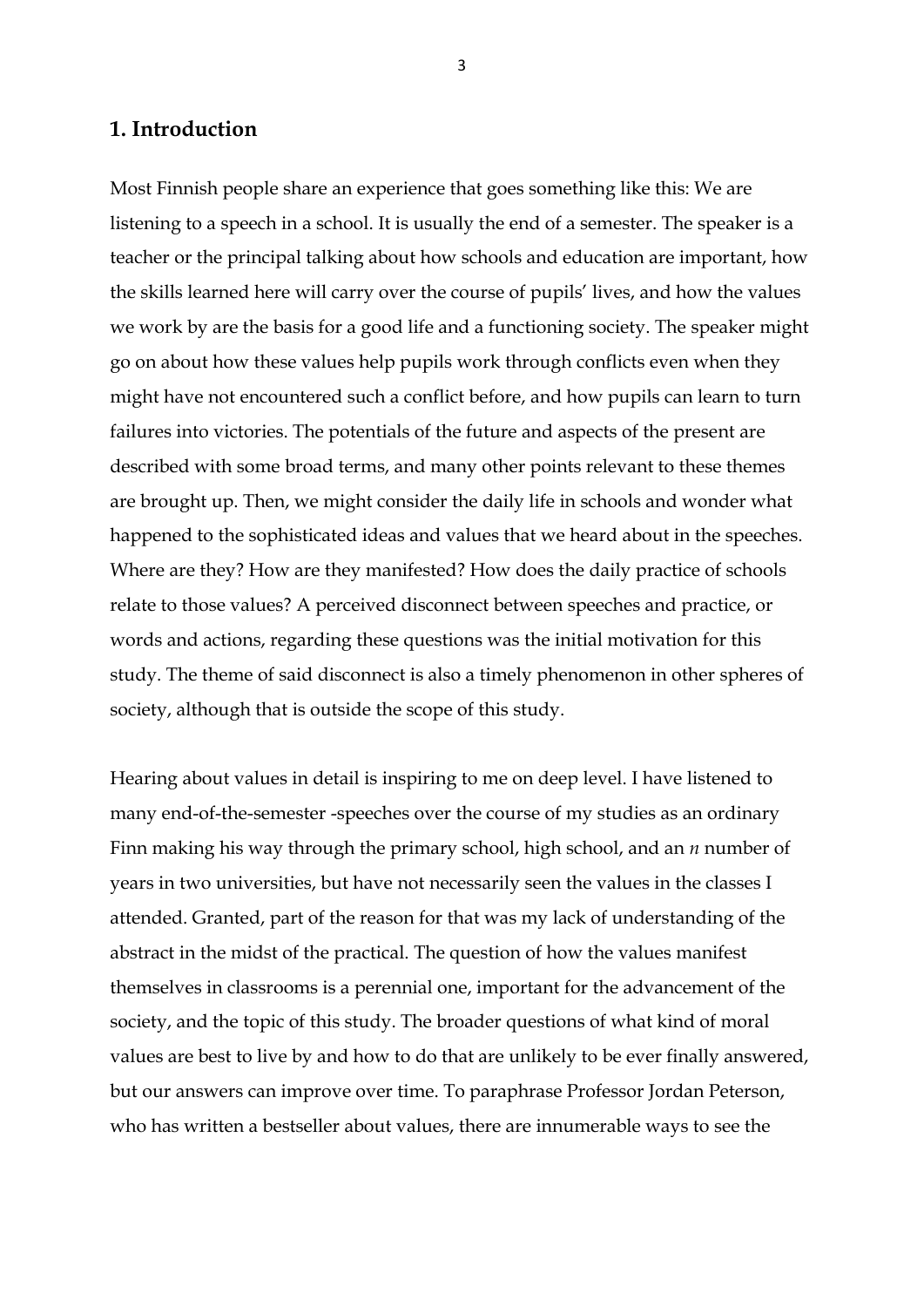world, but there is only a limited number of viable ways to see the world and live successfully in it (Peterson, 2018: 312).

Peterson's recent success as a public intellectual is connected to the moral perspectives he discusses in his book with the aim of elevating individuals in their lives by elaborating why traditional values have had merit, which is thematically in the same spheres as the present study. According to Peterson (2018: 104), moral values can be clichés, but they have traditionally also had meaningful content which has to be rediscovered by each generation in order to live as well as the previous generations and improve on that order of society. The success of his best-selling book is also some indication of the general desire to engage in a discussion of moral values at this time.

Koskinen (1995: 16-17), on his part, takes a sobering look at the implications of applying moral values during different eras. He notes that the same impulses that would incite violence between rival clans in the distant past could now spark a military conflict that has the potential to unprecedented destruction and death, and that human moral sensitivity is lagging behind the capacity of humankind. While it seems to be the case that there is some moral decay in the modern society, which Koskinen (1995: 17) assigns partly as the result of receding religiosity, there is also evidence of moral growth, for instance in the growing grassroots movements responding to the ills of modern society. News today reflect these themes of consumerism, sexual harassment, political corruption, and sustainable use of natural resources, for example, which are discussed regularly in a critical manner in public Finnish forums.

All the issues above are connected by similar underlying questions: What is right, valuable, and meaningful? How should one live their life? Written values represent the ideals of their authors about what is good and valuable and worthy of pursuit. The National Curriculum for Basic Education has an honorable set of values for school staff to follow. Teaching as a profession is also characterised by high moral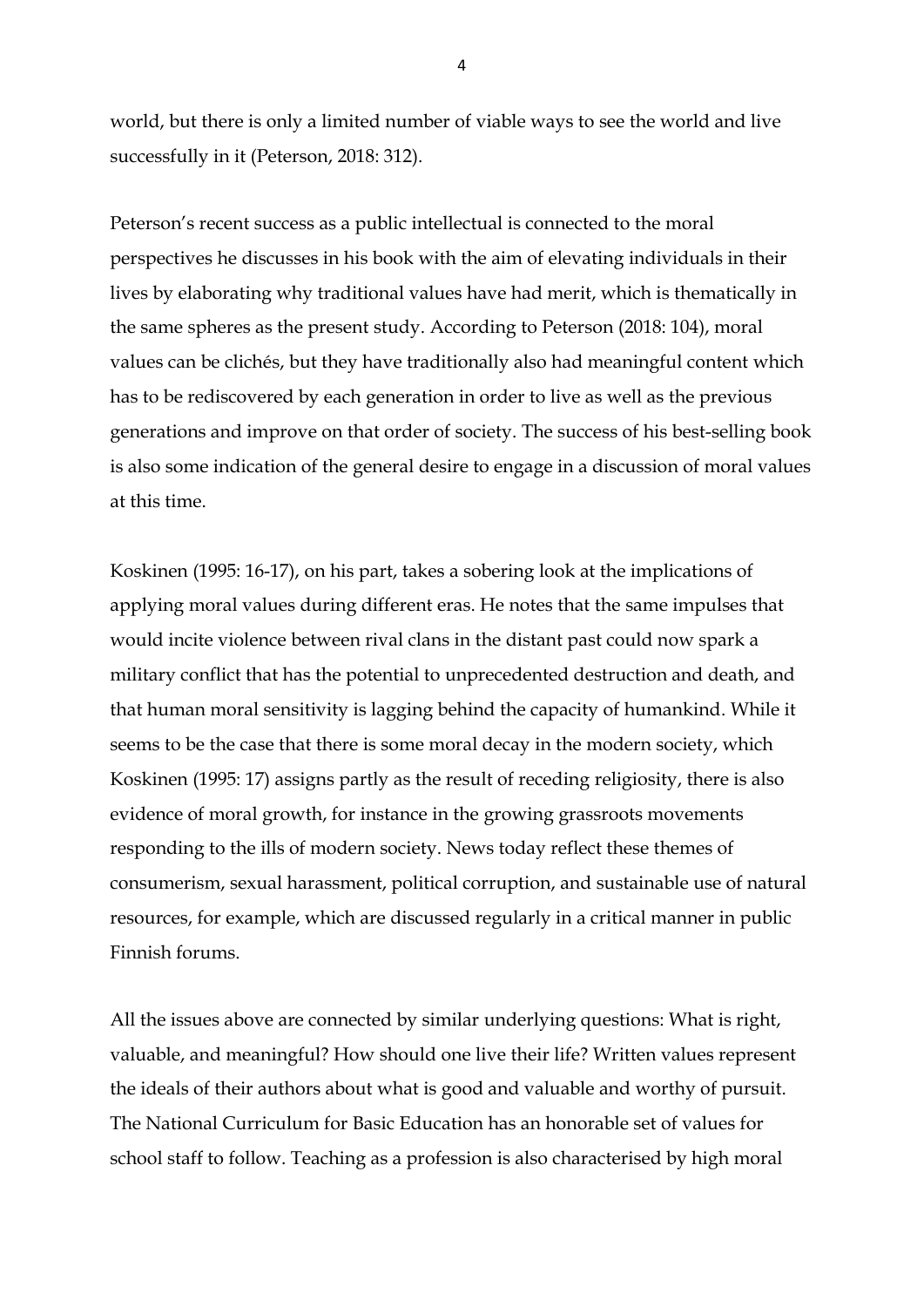standards of behaviour (see e.g. Tirri, 1999: 13-14, 19-21). As the ethical framework of education is refined, it is important to understand how each iteration of documented values are manifested in schools. Looking into the application of values in the school is an attempt to improve our answers to the general questions above by gaining more understanding of the specific issue of underlying values in English language teaching in upper elementary schools in Finland.

#### <span id="page-5-0"></span>**2. Background literature**

The central texts of underlying values in the Finnish National Core Curricula are summarised and discussed first, in chapter 2.1, to give an initial context for this study which is about the views on and the application of those values. Next, some of the key concepts of this study are defined, as they are used here, in chapter 2.2. Lastly, some previous studies on ethics in teaching and the topics included in the underlying values are presented and discussed from relevant perspectives in chapter 2.3.

### <span id="page-5-1"></span>**2.1 National Core Curriculum and the Underlying values**

The central document of this study is the Perusopetuksen Opetussuunnitelman Perusteet 2014, or National Core Curriculum for Basic Education 2014 (later: NCC 2014). It contains obligations for the foundation of organising basic education in Finland, along with the Constitution of Finland, the Basic Education Act and Decree and Government Decrees (NCC 2014: 14). The obligations and directions listed in the NCC include the underlying values on which the document is based on, general goals of basic education on the national level and directions for the application of them on the local level, aspects of operating culture to be taken into account as well as other factors in organising the daily activities in schools, guidelines for the assessment of learning, the principles guiding the support in learning and school attendance as well as special education, discussion of cultural and language issues in teaching, and the structure of the contents of each subject in some detail, among other issues of lesser significance to this study. The underlying values are reflected in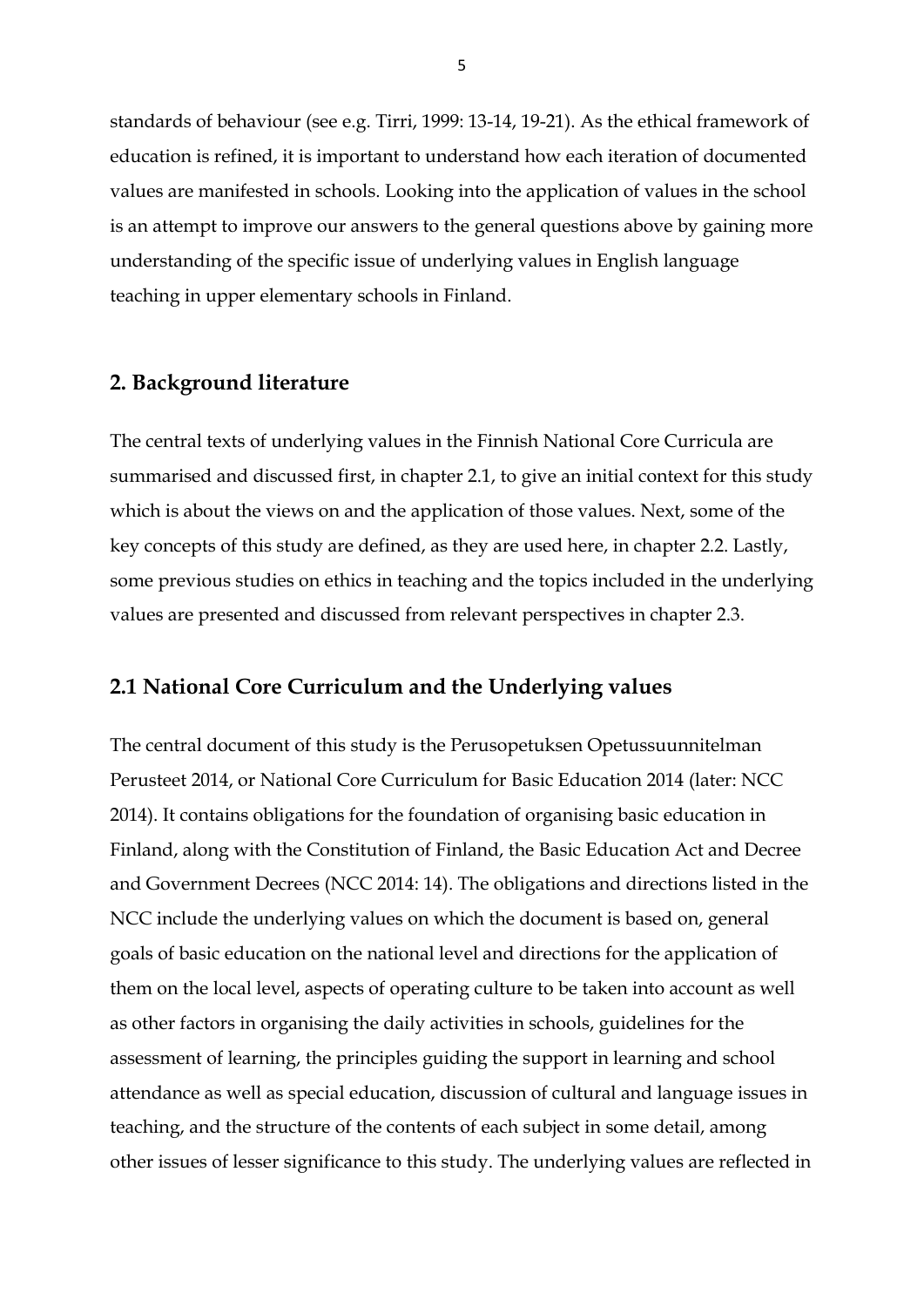the entirety of the document as they are the basis on which the rest of the document is built on. Note that underlying values refer to the content of chapter 2.2 (NCC 2014: 15-16), while Underlying values, capitalised, refer to the chapter as a whole.

Chapter 2.2, Underlying values of basic education (NCC 2014: 15-16), is the central topic of this study. It is a statement of values on which the curriculum for basic education is founded. These values are divided into the following four categories, although they are not numbered in the original text:

- 1. Uniqueness of each pupil and right to a good education
- 2. Humanity, general knowledge and ability, equality and democracy
- 3. Cultural diversity as a richness
- 4. Necessity of a sustainable way of living

The four categories embed a number of distinct values each. Key content of the chapter, from the perspective of this study, is listed and summarised next.

The first category, uniqueness of each pupil and a right to a good education, deals with the rights and needs of the pupil in terms of education. The rights mentioned in this category include success in one's studies and the right grow to one's potential as a human being, while it is simultaneously noted that exclusion from learning is a threat to the healthy growth of an individual. Participation in the society is highlighted in terms of, firstly, pupils' ability to affect positive change together with others, secondly, developing pupils' values to a sustainable direction in an interconnected world among peers, and thirdly, the interaction between school staff, families, and their respective worldviews and educational ideals.

The second category, humanity, general knowledge and ability, equality and democracy, deals with broader concepts and ideals of education and citizenship. The titular concepts are defined and elaborated on, such as by noting that in growing to one's potential it is inevitable that conflicts between aims and the reality arise, and that part of general knowledge and ability is being able to handle them with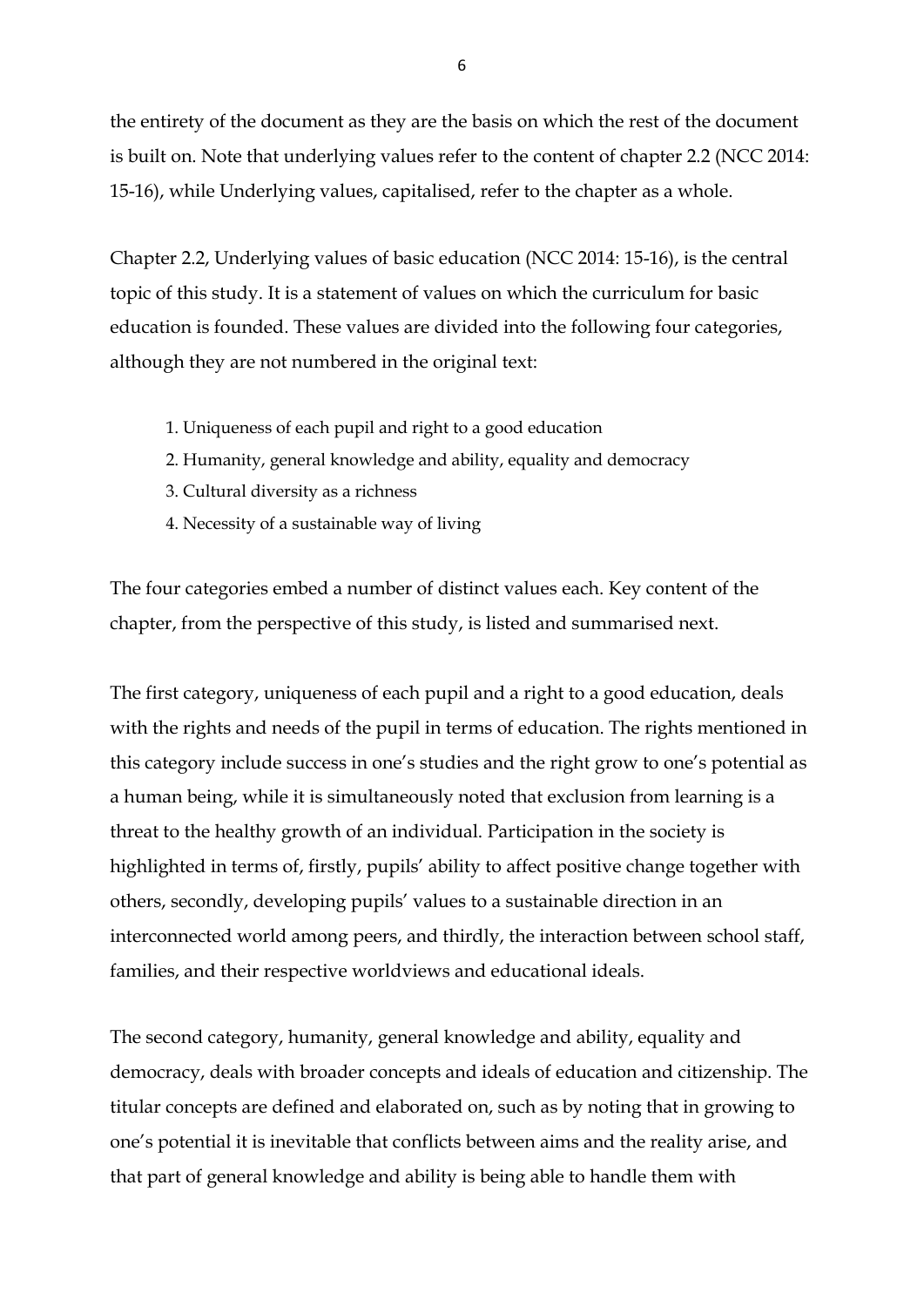compassion, courage, and from an ethical perspective. Likewise, the need for the ability of ethical conversation is affirmed, as well as for consideration of others' viewpoints, and for efforts towards respectful social behaviour and self-regulation. Furthermore, it is stated that basic education has its foundations in acknowledging human rights, respect for life, human dignity and equality, and it is meant to advance well-being, democracy, and the agency of citizens. Lastly, education aims to improve the state of economic, social, regional and gender equality, and does not require commitment of the pupils in terms of religious views and politics. However, it should be noted that being politically uncommitted is not the same as being politically inactive or uninformed.

The third category, cultural diversity as a richness, is about paying attention to the pupils' cultural heritage and building their cultural identity. There is an emphasis on learning from each other within and between cultures and laying a foundation of a genuine sense of interconnectedness. Global citizenship is indicated as a desirable aim, as is acceptance of diversity.

The fourth and last category, necessity of a sustainable way of living, discusses the role of environment and sustainable ways of living. It emphasises individuals' responsibility both in their choices as consumers, and as agents in the process of cultural development. Importantly, in terms of this study, basic education includes discussion about the conflicts between a sustainable future, and consumption and production. Furthermore, joint acts of improving our way of life are sought and performed, in pursuit of both affecting change and conditioning pupils to participating in this change as subjects.

The curriculum of 2014 has been in effect since 1.8.2016 on grades 1-6 and since 1.8.2017 on grade 7. Schools are to start applying the curriculum of 2014 in 2018 and 2019 on grades 8 and 9, respectively (NCC 2014: 3). Therefore, teachers in upper elementary English classes have applied the new curriculum for a duration shorter than a school year by the time the interviews for this study started. The previous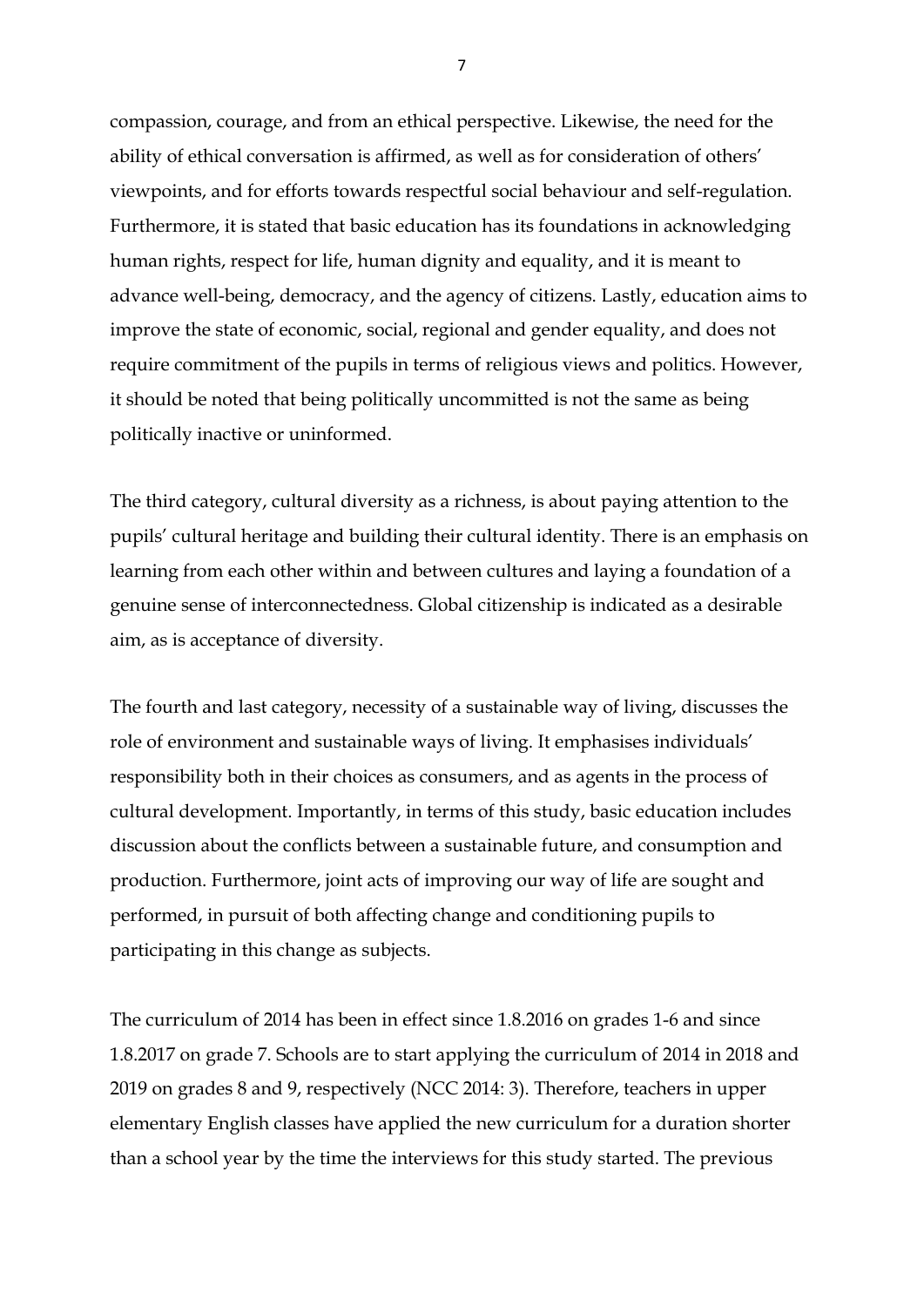curriculum and its underlying values have to be taken into as well to some degree, considering that those were still in use on grades 8 and 9 during the interviews for this study. This study, then, is an investigation of the underlying values as they are said to be viewed and applied at the junction of these two curricula with a marked emphasis on the newer version. Even though the newer version is not fully in effect yet, its underlying values are already being applied to varying degrees, as will be discussed in chapter 4 of this study, for at least two reasons. First, there is significant similarity in the content between the two iterations of the Underlying values, of 2004 and 2014, which means that some of the underlying values in the more recent document have already been applied with the previous curriculum. Second, applying the newer underlying values on grade 7 may well have an effect on English teaching on grades 8 and 9, even if nothing certain could be said about the size of that effect based on the data of this study.

The chapter on the Underlying values of the 2004 curriculum (NCC 2004: 12) contains most of the same concepts discussed in the version of 2014, but they are not elaborated nearly as much. While the 2014 version is nearly two pages long, only half a page was used in 2004. Nonetheless, each of the four categories, discussed above in reference to the newer version, are present in a limited form in the older version. Human rights, equality, and democracy, for example, were mentioned among the underlying values of the curriculum of basic education of 2004 but not described any further, whereas in the 2014 version the concept of general knowledge or ability is added, and all of these concepts are elaborated in more detail, as discussed earlier in this chapter. The following ideas are mentioned in the 2004 underlying values as well as in the 2014 version: diversity of learners, a sense of community, support of the formation of the pupil's own cultural identity, intercultural understanding, regional equality, gender equality, nondenominational and politically neutral education, and preservation of environmental viability.

At this point it is important to emphasise that the Underlying values is the ethical basis on which the curriculum is built on, and as such it is not meant as a guideline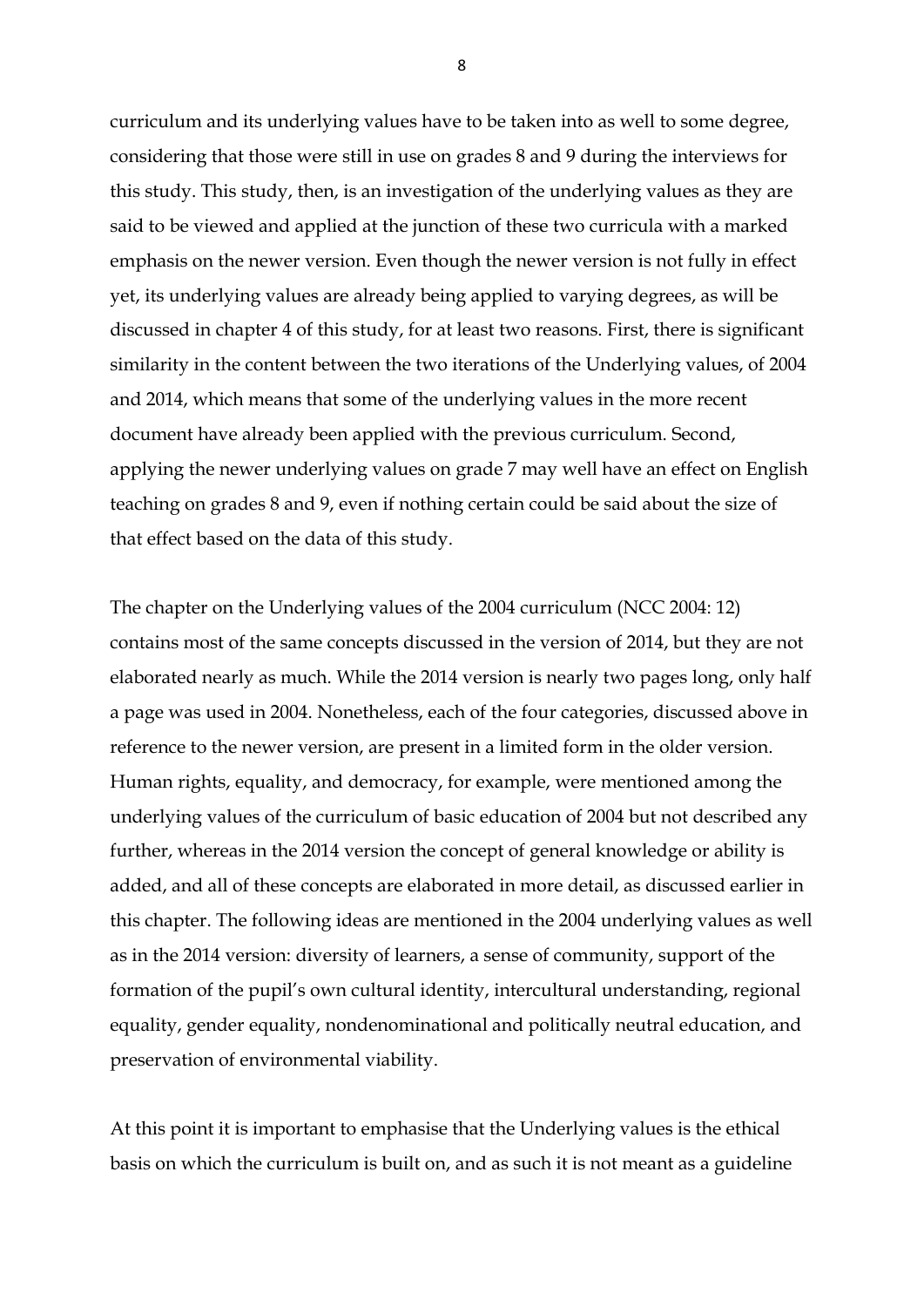for the preparation of each individual lesson, but rather for basic education in its entirety (NCC 2014: 15). Therefore, the document indicates that these values are to be applied in a way that is appropriate to a given situation in a school environment, not necessarily comprehensively in any specific situation. Likewise, the responsibility of a teacher actively applying any particular underlying values in his or her classroom at a specific time is not obvious, although pupils have the right to receive basic education, that is in accordance with the NCC, daily (2014: 11). In section 3.1, Mission of basic education (NCC 2014: 18), for example, the goals of basic education are listed. These goals mirror the principles listed in the Underlying values to the extent that the same words are used in both of them, such as in the mentions of promoting gender equality and supporting pupils in building their own identity. Similarly, in the section about principles guiding operating culture (NCC 2014: 28), it is stated that the democratic culture creates a foundation for the growth into active citizens, which is a direct reference to the support for active agency in society mentioned in the Underlying values (NCC 2014: 16). The last example of the underlying values reflected in the rest of the document listed here is the section of English in grades 7-9, another focal point to this study. This section includes, among others, the objectives of developing linguistic reasoning skills and awareness of cultural diversity, as well as instruction to dealing with emotions and unspecified difficult issues if needed. (NCC 2014: 348) These objectives mirror the parts of the underlying values about a civilised person being able to address conflicts with compassion and making decisions based on ethical reflection, as well as looking at issues from different perspectives in terms of cultural variety. (NCC 2014: 15-16)

#### <span id="page-9-0"></span>**2.2 Ethics, morality, and values**

Koskinen (1995) lays out a practical set of definitions of some of the concepts that are central to this study: ethics, morality, and values. In his view, individuals and societies have morality, which is the acted hierarchy of values in one's life and the norms one lives by. Morality can be conscious or unconscious, and while small children have no morality initially, morals are learnt as children grow and they are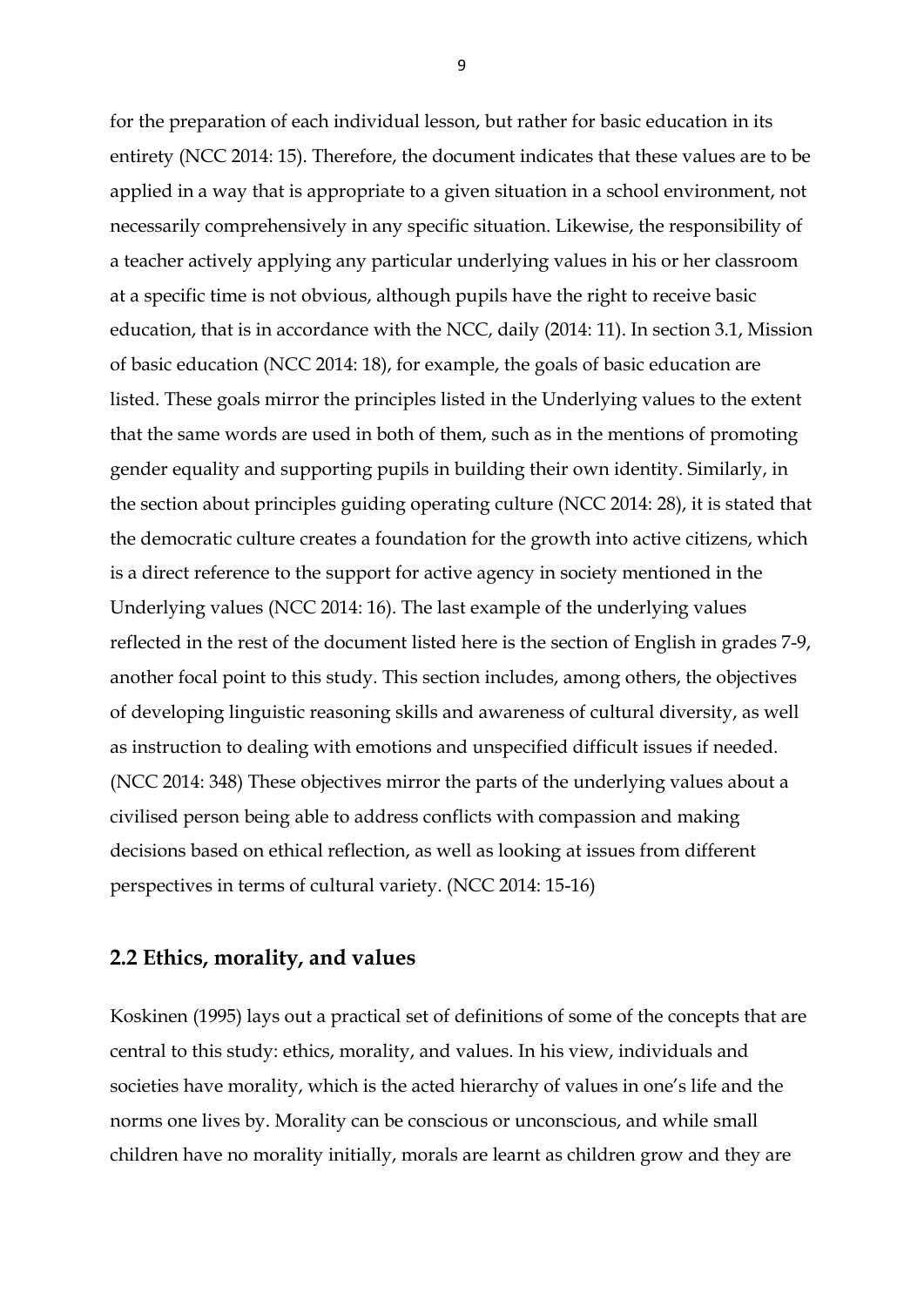socialised into society. Ethics is a conscious study of morality, of what is right and wrong. Individuals may have ethics, as can professions and groups, such as the teachers. Metaethics is the study of ethics in detail, including its internal logic and its semantics. (Koskinen, 1995: 27-32, 120) There are different also ways of categorising ethics, such as descriptive-analytic and normative, according to Saarinen (1994). The former aims at describing and analysing while the latter aims to take a stand on what is right and wrong. Both perspectives have merit in the domain of teaching, where the former is needed to further understand ethical phenomena and the latter in choosing a direction for values education.

Launonen notes (2000: 33) that values can be viewed as, among other things, conceptions or beliefs that deal with desired outcomes and what is good or bad, and, notably, values can be prioritised. In this, Launonen mirrors Koskinen's definitions (1995: 62-63). Some values are inevitably more meaningful than others in some ways, either by being more commonly applied, having more immediate effects in practice, or simply being superior to others in terms of importance. The NCC does not appear to prioritise its underlying values in an obvious manner in the chapter of Underlying values (NCC 2014: 15-16). There is only one indication of a value hierarchy which is the notion that the need of pupils to be heard and their wellbeing cared about, and experiences of participation and shared work for the wellbeing for the community are "equally important". The order of the underlying values presented might be read as an indication of priorities. A stronger indication, however, are the choices of the values that are included in the chapter and left out of it. This lack of obvious prioritisation is noteworthy when taken into account that resolving conflicts ethically is a stated goal in the Underlying values (NCC 2014: 15-16) and Koskinen points out that the common, most foundational values are typically shared, while the intergroup differences arise in the prioritisation and application of values (Koskinen, 1995: 63). Considering values in daily life leads to the formation of norms, which are verbalised practices that support the manifestation of values. He presents the phrase "Eat everything you take on the plate" as an example of a norm. (Koskinen, 1995: 37)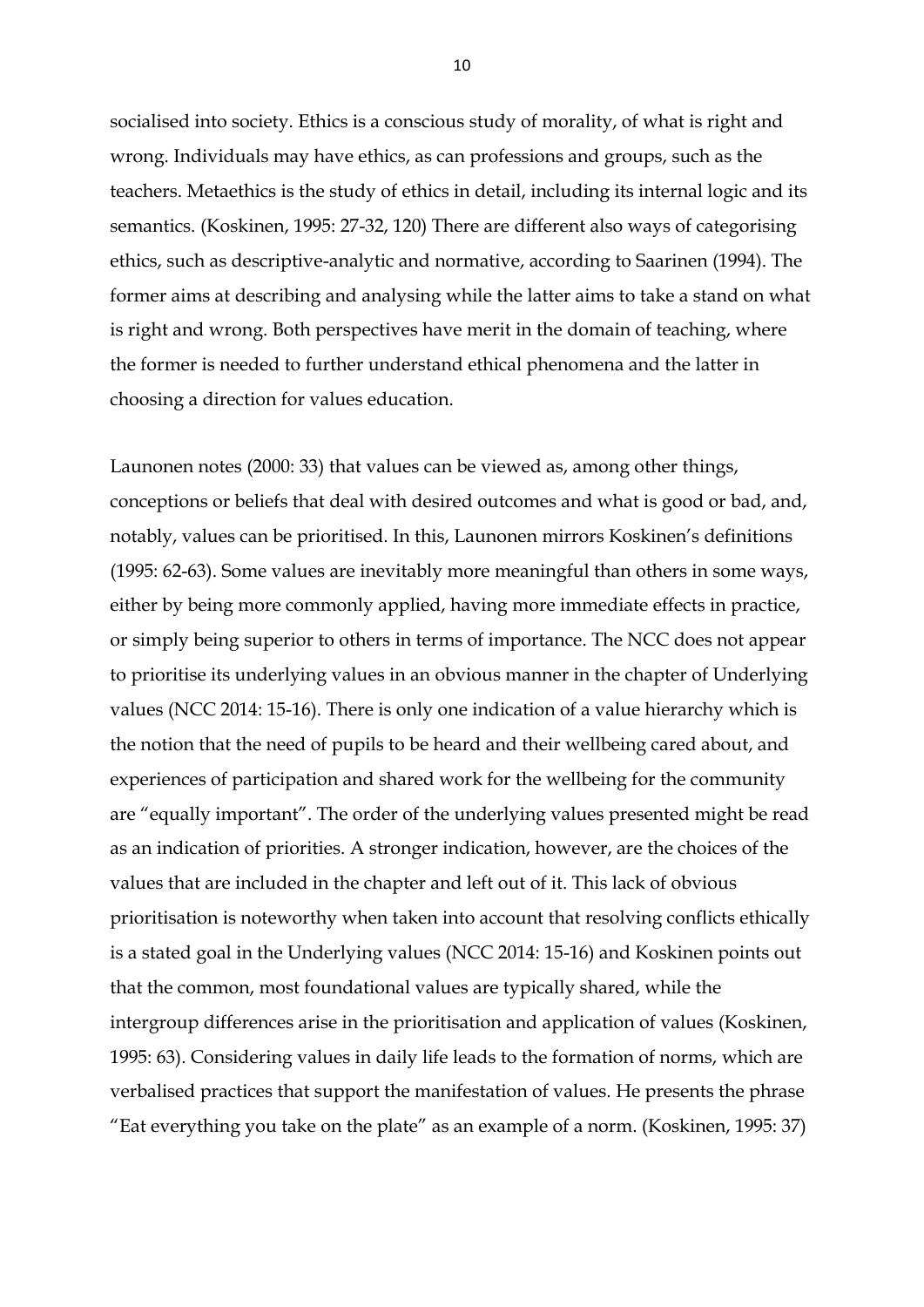### <span id="page-11-0"></span>**2.3 Teacher as a values educator**

The National Core Curriculum makes mention of many values that are connected to Finnish basic education. The Underlying values are an end result and a part of an ongoing process of trying to formulate the framework of good education, a process which has been going on in different forms for quite some time, historically speaking. A central idea to that process is the old paradox of Menon, presented by Värri (2004), for example, who explains how people cannot definitively describe what is a good life, because no-one truly knows that in an absolute sense, but they still have to do their best in trying to educate the next generation to live a good life. (Värri, 2004: 27) In that process the idea of what is good and virtuous and ethical behaviour is refined and developed, as successive generations each put in their effort. Värri (2004) discusses good education from the dual starting points of the aim of a good life, related to the paradox of Menon, and the educated becoming oneself. Becoming oneself is a difficult concept even for Värri (2004) to define, but it involves an individual taking responsibility of oneself and one's life in a way that their individuality is manifested within its possibilities over time. (Värri, 2004: 24-26) Similarly, the NCC highlights the themes of individual growth and uniqueness in a number of ways and includes directions of growth, that are simultaneously statements about the idea of a good life, such as supporting pupils in them building their value system, educating them with the goals of aiming for truth and beauty, and civilising them in a manner where an individual aims to do what is right for them, people around them and the environment at the same time (2014: 16). Värri focuses on a particular kind of education that yields good results, called dialogic education. To summarise, it is education in which the educator bears their responsibility of moral choices but takes sufficiently into account the individuality and the will of the educated. (Värri, 2004: 29-30) This perspective can be seen reflected in the Underlying values (NCC 2014: 15-16), particularly in the parts where the pupils' individuality, responsibility, and independence are discussed or mentioned.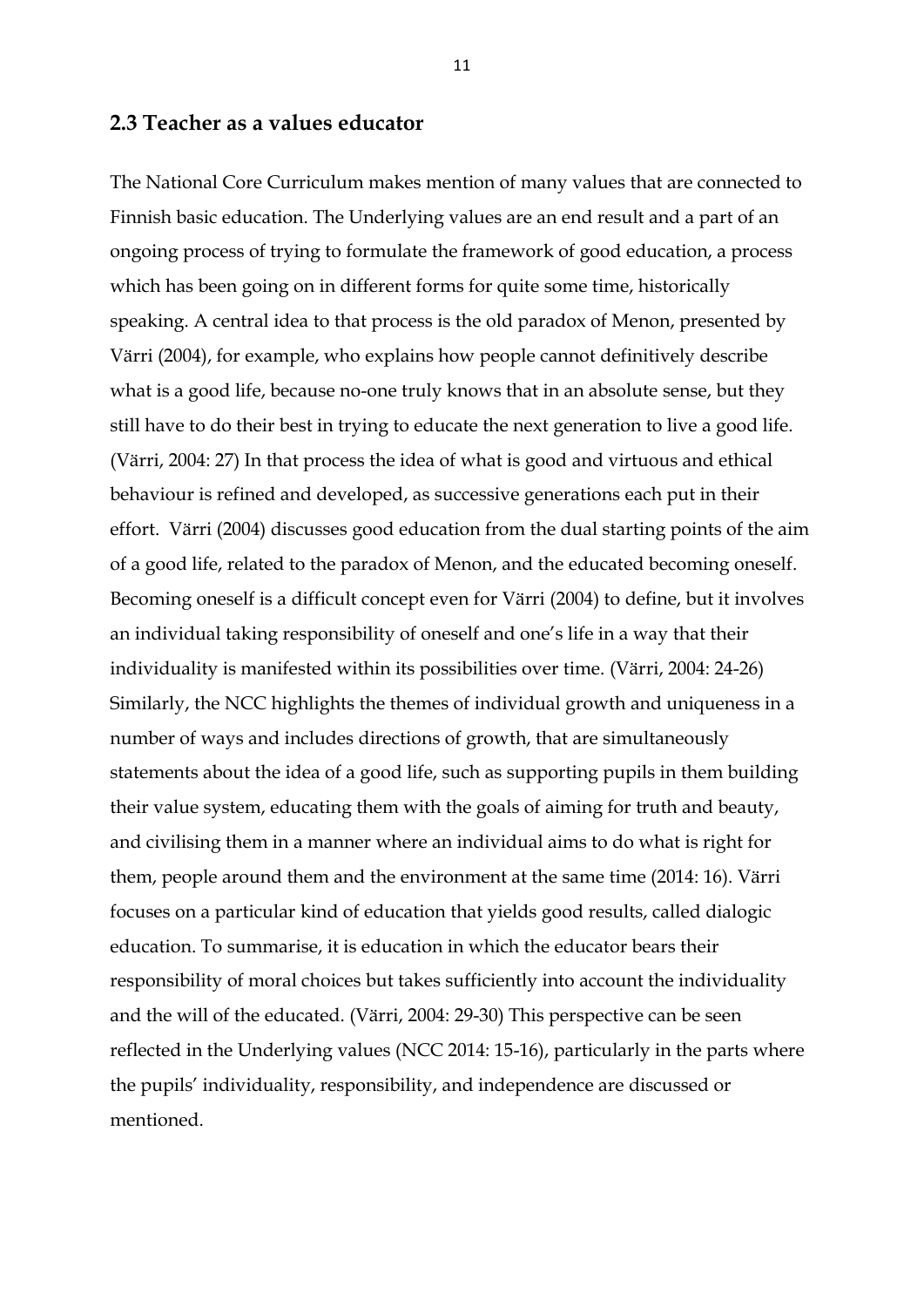Launonen (2000) has looked into the process of developing the ethical framework of education in Finland in his dissertation. He found that there was a shift in the conception of ethics in the 1940s, when the conception was separated from its religious foundations. From the 1950s onwards, some virtues disappeared from pedagogical texts while others, including the ideals of honesty, diligence, fairness and courtesy persisted in them as social interaction skills gained more focus in schools. Launonen noted that the change in the conception of ethics in schools is linked to wider scale societal development, but that teachers setting an example has been an important method in ethical teaching throughout the studied period. (Launonen, 2000: 6) His work provides a necessary historical background for the appreciation of the current iteration of the Underlying values of the NCC.

In more recent history, the range of public discussion about education has included the stresses put on teachers as additional tasks have been laid on them, and within that discussion the ethical foundations of education are mentioned and, again, taken as a basis for further development of the field. For example, Aaltola described the state of affairs in the early 2000s as a "jungle of challenges", listing the demands on teachers that contribute to work overload (2005: 20-22), even if that collection is not a description of the current conditions on the field. Opettaja, a magazine for Finnish teachers, features stories about the difficulty of coping on a regular basis with teachers saying, for example, that their "workload has doubled" and the "ordinary work leaves no energy unspent" (Korkeakivi, 2018: 16-17). Another current topic discussed in the magazine is a fair system of pay for teachers as the number of their tasks keeps increasing while the level of pay does not (ibid.), but negotiations are tough and slow (Manner, 2018: 12-13, 15). Despite all these challenges, teachers have their responsibility for the moral education of the pupil. Niemi is one of the people calling more focus on this fundamental responsibility, arguing that even the economic life, that is a meaningful source of some of the pressures on the teaching profession, will suffer if the moral integrity of citizens is forgotten (Niemi, 2005: 140- 141).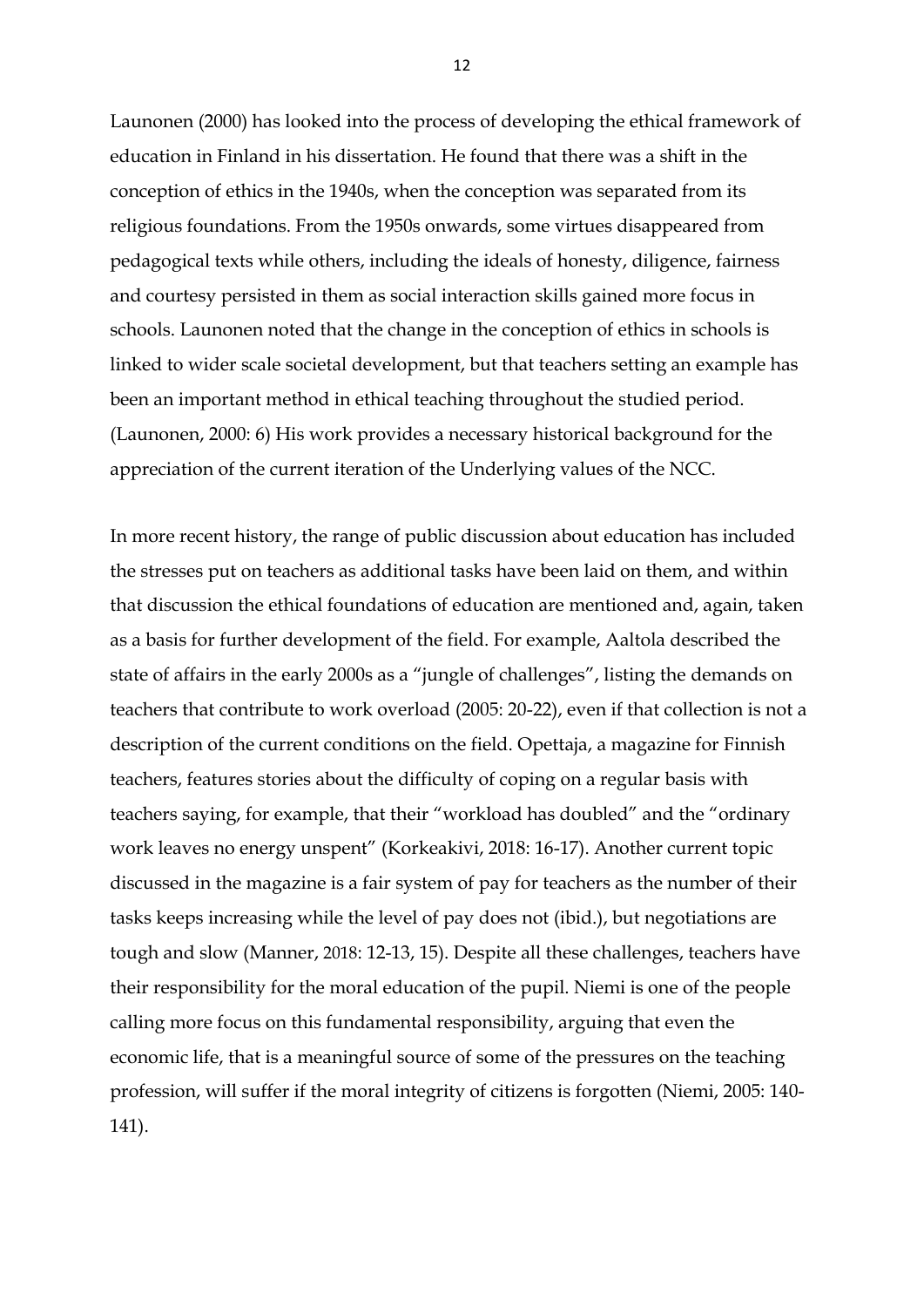Tirri affirms some of Niemi's view above, discussing several issues relevant to this study. She points out that all of the researchers of education are unanimously of the opinion that an ethical dimension is strongly connected to education. She also says that this dimension is manifest in the general operation of schools, rules, and the principles of the teacher in a manner that is not viewed as teaching ethics, noting that for these reasons every teacher is inevitably an educator of values. (Tirri, 2008: 190)

Like Tirri, Atjonen (2004: 137) also describes ethical action in schools as mundane and practical, among other characterisations. Atjonen surveyed the views of teacher trainees about their ideas of ethics in teaching, ethical challenges in teaching, methods related to fairness and definitions of pedagogic ethics. Atjonen (2004: 14) defines pedagogic ethics and ethics related to teaching, learning, growth and upbringing. In her study, the teacher trainees described their ideas about pedagogic ethics with a focus on practical wisdom, honesty, and truthfulness (2004: 135). One of her key findings, in relation to this study, is that in the descriptions of the surveyed the ideal and the most common solution to a problem presented in the questionnaire are not necessarily the same. The ethical dimension of education, discussed by Tirri (2008) is a wider concept than pedagogical ethics, studied by Atjonen (2004), as pedagogical ethics is a perspective of the ethical dimension of education, even if that perspective could be interpreted as encompassing most of that dimension. The key distinction seems to be about how directly must an issue be about education before it is no longer in the sphere of pedagogical ethics. The National Core Curriculum does not differentiate between these two concepts, even though the ethical dimension of education is evident in the Underlying values (NCC 2014: 15-16).

The studies discussed above deal with the overarching ethical dimension present in a teacher's job. Martikainen (2005) has investigated the ethically challenging situations that teachers face, as opposed to the ordinary ethical influence that they have on their pupils. In his dissertation, Martikainen (2005: 220) notes that even the common ethically challenging situations in teaching are somewhat rare, and that the frequency of them differs between teachers of varying levels of commitment to their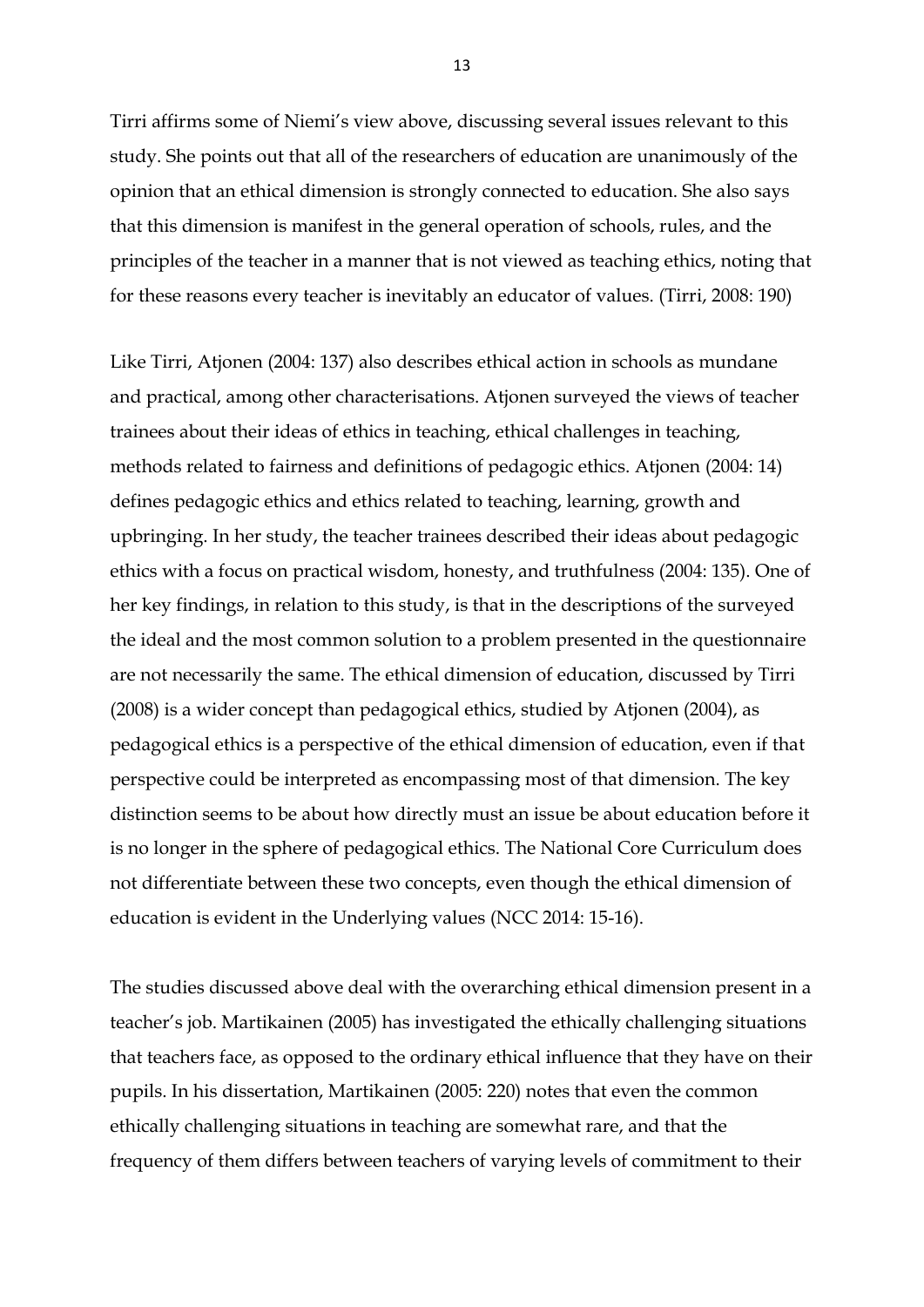students because of a number of reasons. These reasons mainly include the relationship quality between teachers and their pupils, the perception of the developmental phase of pupils, and pupils behaving towards teachers with differing levels of seriousness. Class teachers had the least incidents, followed by subject teachers and then substitute teachers. The only exception to this rule was in the handling of private information of the students by more experienced teachers, as those types of incidents were encountered more often by teachers in permanent jobs, who were more often trusted with private information of students. (Martikainen 2005: 222, 224-225) In other words, the ethical dimension of education, discussed above, manifests in ethical challenges only rarely, according to analysis and data of Martikainen, whereas the norm is unproblematic school work with the constant requirement on the teacher of being a moral example.

Männistö, Rautiainen, and Vanhanen-Nuutinen (2017) have found the state of democracy and human rights education in Finnish teacher training institutions to be lacking, and compiled a report on the development of teaching methods of democracy and human rights education around Finland. Democracy and human rights are interwoven in the Underlying values of the NCC, as well as mentioned explicitly, and this report provides a view on the application of this segment of the underlying values in the national system of education. The Underlying values state that "basic education advances… democracy" while describing several skills and values that are connected to a democratic society, such as equality between different groups, critical handling of information and interacting with other members of society in a civilised manner (NCC 2014: 15-16). While an aspect in teacher training does not necessarily immediately transfer to upper elementary English classrooms, their report still provides understanding of the preparedness of the teaching of these topics.

Taking a historical perspective of democracy education, Dewey, for example, connected the two concepts by noting that democracy is dependent on conditions that can be realised through education. The idea that children are the future is a fact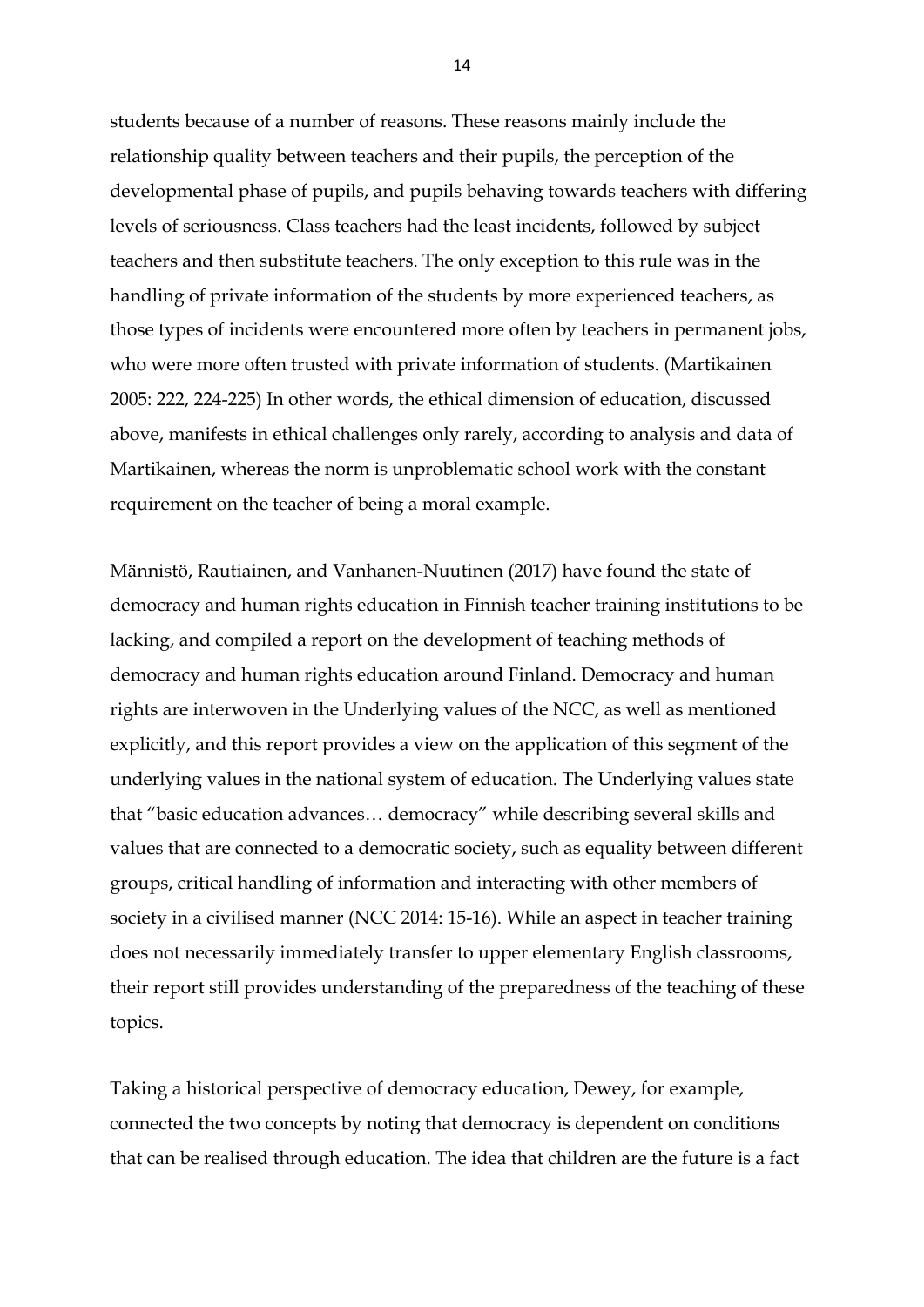of life recognised, generally speaking, throughout. (Dewey, 1916: preface) He recalls the Platonic idea of education, which is based on the education of the principles by which a society functions and, importantly, an appropriate balance of matters in such a way that no factor receives excessive focus. Furthermore, he states that the deepest of meaning of education is in the discovery and development of the capacities of the individual in a direction that allows them to connect with the activities of others. (1916: 89) This idea is also reflected in the phrase "right to grow to their full potential" of the underlying values (NCC 2014: 15), as well as in the content of Peterson's book (2018) with its emphasis on individual responsibility, highlighting the timeless nature of these issues.

Männistö and Fornaciari (Männistö & Fornaciari, 2017) summarise the state of democracy education as a process in progress, saying that people ages 15-29 get a variety of experiences of participation in Finland, and that they consider the civic society as distant, citing Myllyniemi (2014; 2015) and that students in higher education do not feel they have an influence in local politics, citing Zitting (2011). Their conclusion is that education should be harnessed to advance justice and wellbeing despite the challenges taxing teachers (Männistö & Fornaciari, 2017: 51-52). Their article is informative for this paper, as teachers can be hard pressed to be well equipped to teach skills essential to the citizens in an advanced society if they are not provided sufficient training for this task. Indeed, 61% of upper elementary teachers agree that they are not trained well enough in democracy education according to a report from the Ministry of Education (Opetushallitus, 2011: 51).

Considering the issue of human rights education, Malama notes that democracy education is tightly linked with in many ways with human rights education (2017: 16). She praises the NCC of 2014 as a significant positive step for human rights education, partly because the operational culture of schools can manifest human rights implicitly. In her view, the new curriculum can help fix the inadequacies of human rights education in Finland, but only if the teaching is applied in accordance with the curriculum. Malama (f.k.a. Matilainen) sees proper implementation of the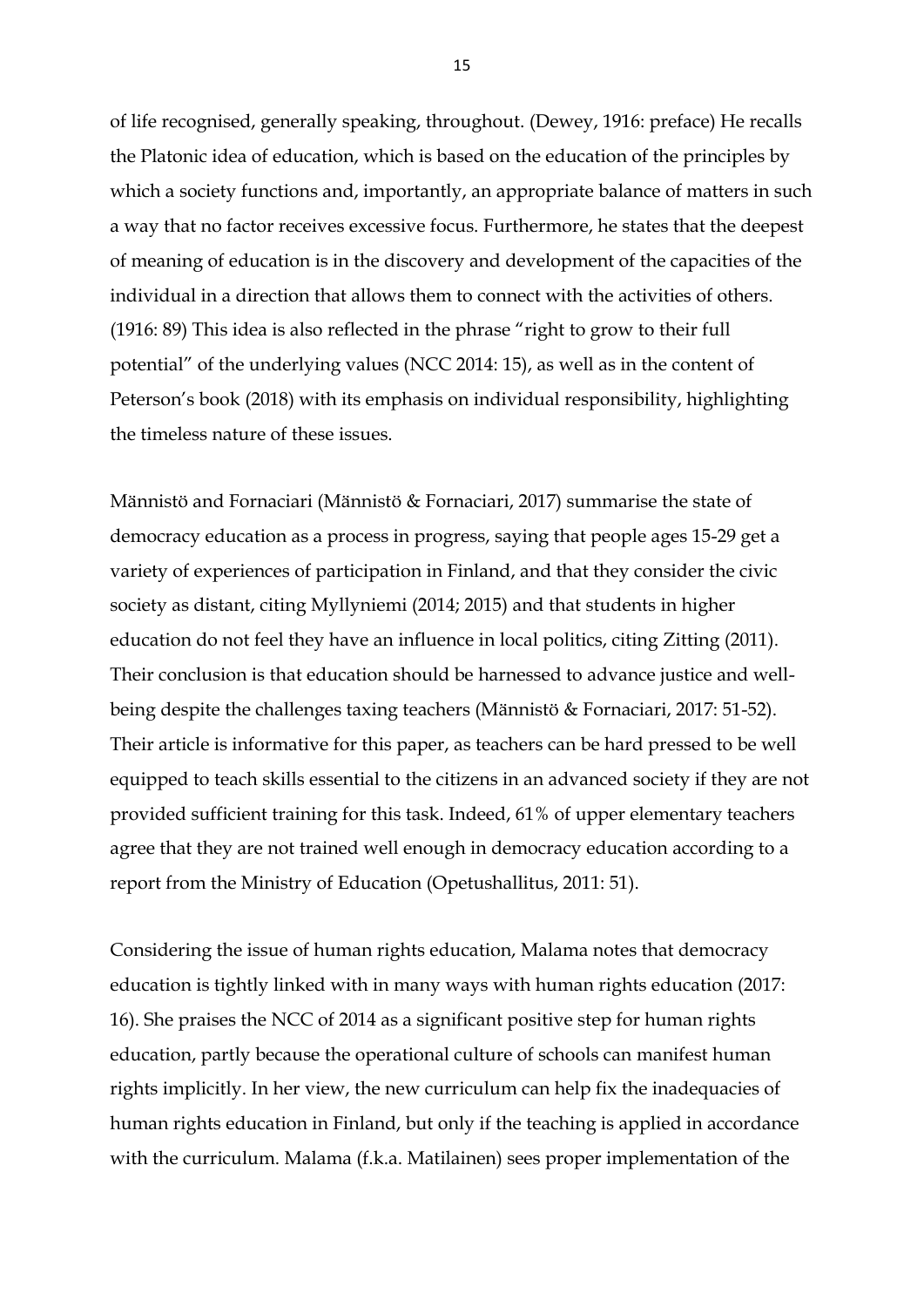basic and continuing education of teachers as a requirement for that aim, (Malama 2017: 17) and the risk of omitting important content or unprofessional presentation of it in not doing so (Malama 2017: 22). She also asks if pupils are in equal conditions regionally, if teachers vary in their prepareness to teach human rights. In her dissertation, she states that although human rights are well respected in a Finnish high school, in which she conducted her research, they were taught only to a small degree specifically, and that human rights education was not a conscious part of the teachers' job. (Matilainen, 2011: i)

Harjunen interviewed upper elementary teachers about their views on pedagogical authority. Harjunen did not define concept of pedagogical authority, as her interviewees had different takes on it. Nonetheless, it deals with the imbalance of power and responsibility of teachers and pupils, the tasks that teachers are meant to carry out, and the interviewees ideas on how to handle these issues in practice. To summarise, she found out that all of the teachers have a focus on interaction between teachers and pupils in consideration of their pedagogical authority (2002: 98), and that it is built in practice by applying interaction that is in line with the underlying values studied in this paper. According to her interviewees, trust was considered central to authority (2002: 65) and justice or fairness was the basis of that trust (2002: 87). One of the ways fairness manifested was in equal treatment of pupils (2002: 415). Other important aspects mentioned were caring about the individual pupils, listening to them, and taking them into consideration (2002: 416-417). These topics are also discussed in the Underlying values, and the teachers interviewed by Harjunen said that they applied these values in practice with the result of achieving pedagogical authority, in their view.

Puolimatka (2004) discusses the connections between education, values, and emotion. His claim (2004: 14) is that value-based emotions and spiritual emotions define one's persona to a great extent. More importantly, he elaborates that emotions can reveal the hierarchy and meaningfulness of one's values, related to the event in question, to the individual who experiences them (2004: 35-36). From this it follows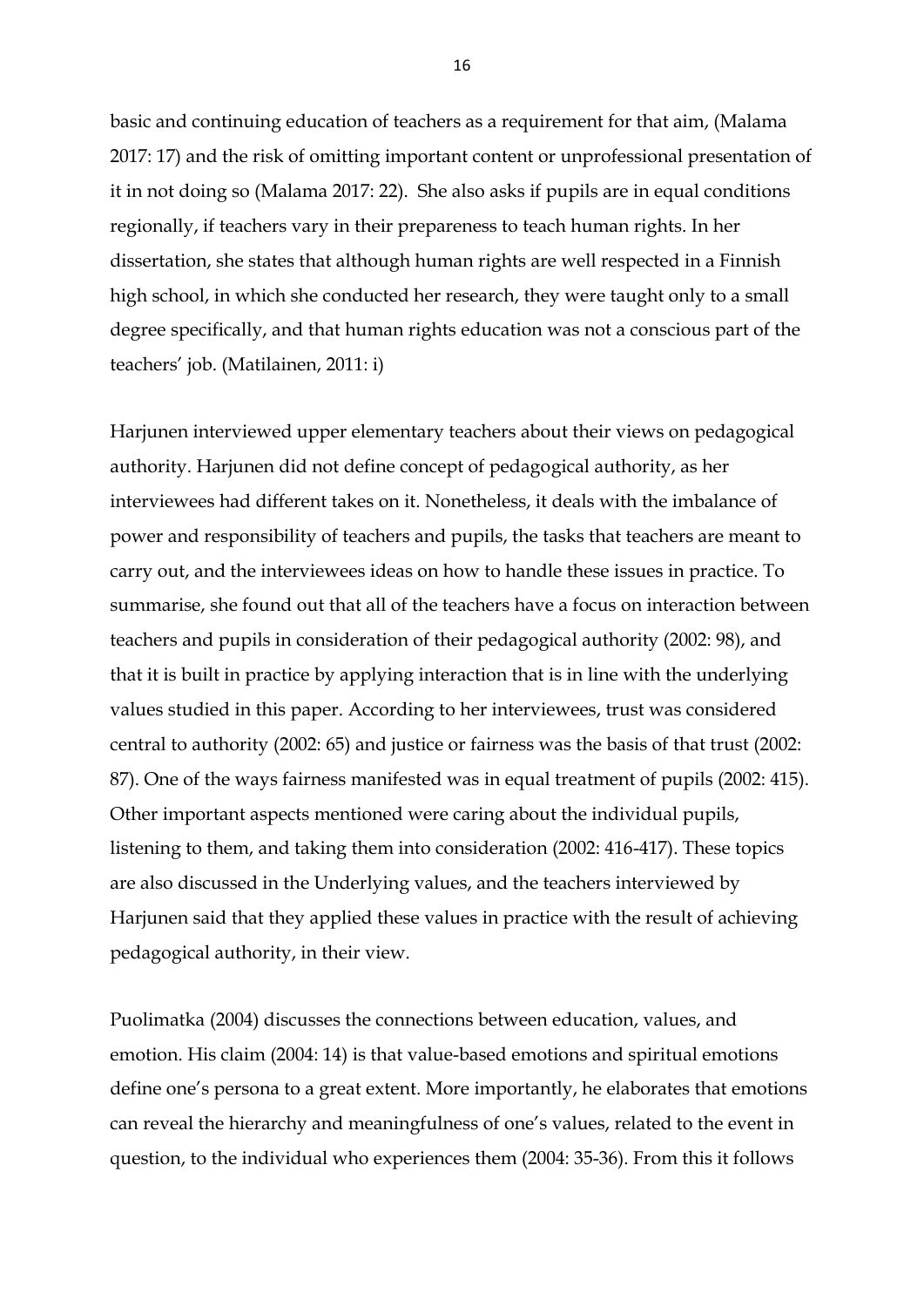that it is important to focus on these emotions, and to provide opportunities for their development and refinement. As school is in a particularly good position to make strides in this regard, some attention might need to be paid to the application of this reasoning. The NCC instructs discussing values for the purpose of promoting their critical thinking on the students' part (NCC 2014: 15-16).

Furthermore, Puolimatka argues it is poorly recognised that a large part of our emotions are value-related experiences (2004: 15). Considering that one of the central purposes of basic education is also moral education, this fault might have serious consequences. The underlying values have indications of the connections between emotions and values, such as in the elaboration of general knowledge and ability that includes the ability of addressing conflicts between reality and aspirations "ethically and sympathetically, and the courage to stand up for what is good" (NCC 2014: 15- 16). It is obvious that emotions are strong motivators for action. Therefore, in order to train pupils into constructive agency, for instance, they need motivation to act when encountering a challenging situation. This motivation could be provided by highlighting the link between emotion and values. If, for instance, pupils understood their individual responsibility in following common rules, they might feel the need to speak up when they see a problem. This outcome would be what the curriculum aims to achieve with basic education as quoted above.

Another connection between emotions and values, discussed by Puolimatka, is in the effect of emotions on the observations of an individual (2004: 126). There are a few mentions of emotions in the Underlying Values (NCC 2014: 15-16), but not in the context of learning values and their importance. Puolimatka (2004: 126), citing Scheler, (1987: 133-134) notes that values cannot be learnt through rational means alone, but that experiences and emotions play a meaningful role in the process, while arguments provide broader reasoning for the values in question. The consequence of this observation is that a teacher must find a way to link emotions and experiences in the values they are teaching their students in addition to discussing the reasoning behind them, in order to get better results in values education. For example,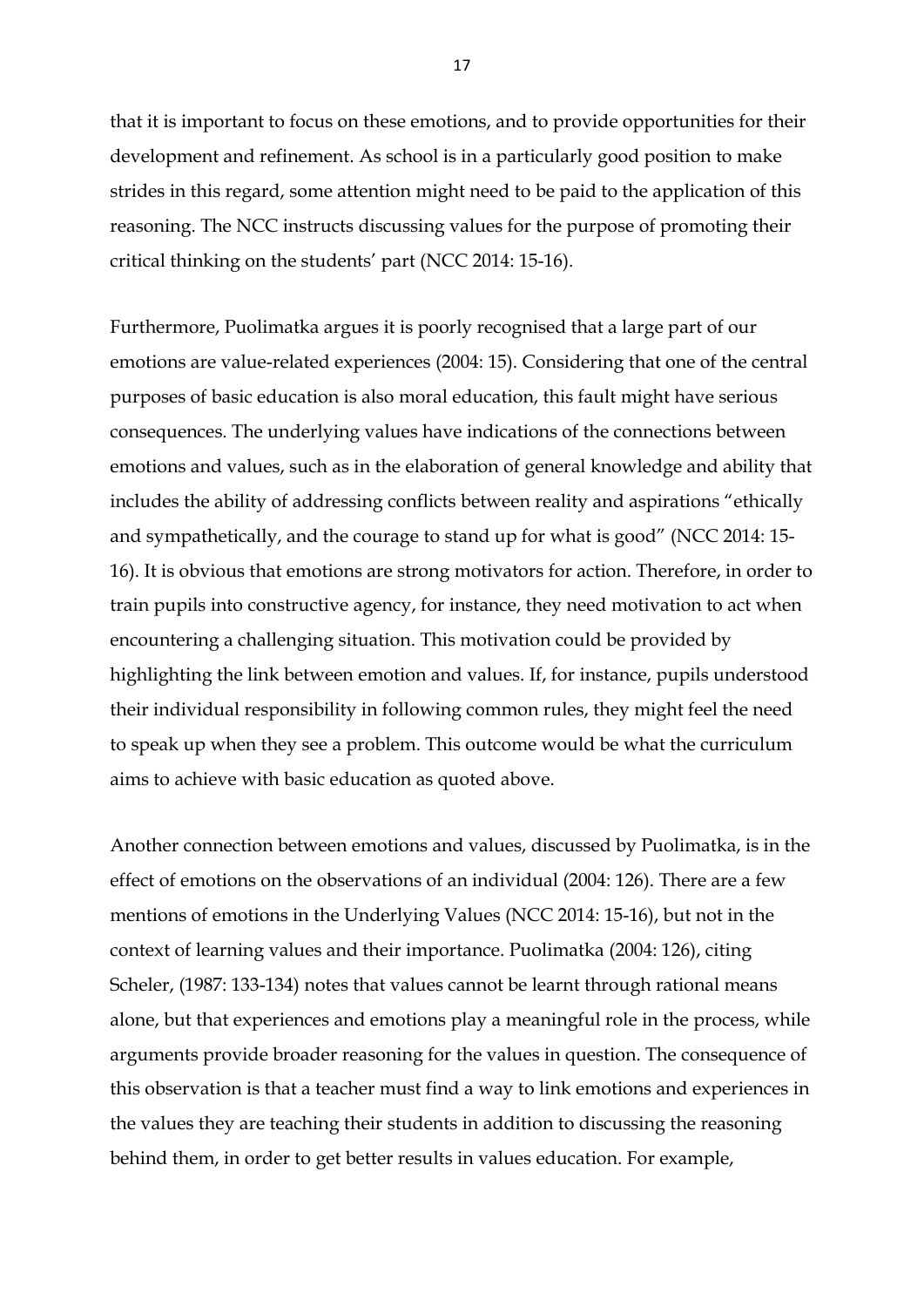comparing this idea to the research by Harjunen (2002), pupils could be guided to considering a good working atmosphere in the class, that has been created with behavior aligned with the underlying values. That behavior, in turn, includes taking pupils' views into consideration and results in certain emotional states, as proven by the present atmosphere, as well as the pedagogical authority discussed above. As a consequence of this guidance, pupils could be assisted in noticing the link between their emotions and experiences and values manifested in practice.

The guidelines for foreign language teaching in the curriculum advocate using the method of connecting emotions and values, although indirectly, in a number of ways. First, the NCC states the mission of language teaching includes the learning of interactive skills in authentic settings. Interactive skills are central to language learning, and they are skills used in practical and common situations in all areas and periods of life. Therefore, practicing these skills in authentic environments, as instructed, is ideal for both providing meaningful experiences, that are related to both emotions and values, in classrooms and facilitating the observation and understanding of ethical aspects in these everyday situations. Second, the required use of information technology as means of authentic communication may also provide opportunities for learning experiences in practical situations, as information technology is widely used by Finnish upper elementary pupils. Electronic communication in general and social media in particular are known to be platforms where teenagers are likely to face complicated social and ethical challenges with regards to, for example, posting pictures of several people publicly, mentioning other people in comments publicly, and receiving problematic messages privately. Third, pupils' personal interests are intended to be considered, when appropriate, in choosing the texts used in language teaching. Through this consideration the pupils are met as individuals and their specific needs and desires are met at least to the extent that is possible in daily school work. (NCC 2014: 348)

The National Core Curriculum and its underlying values exist in a wider societal context that is inevitably political to at least some extent. In his dissertation, Rokka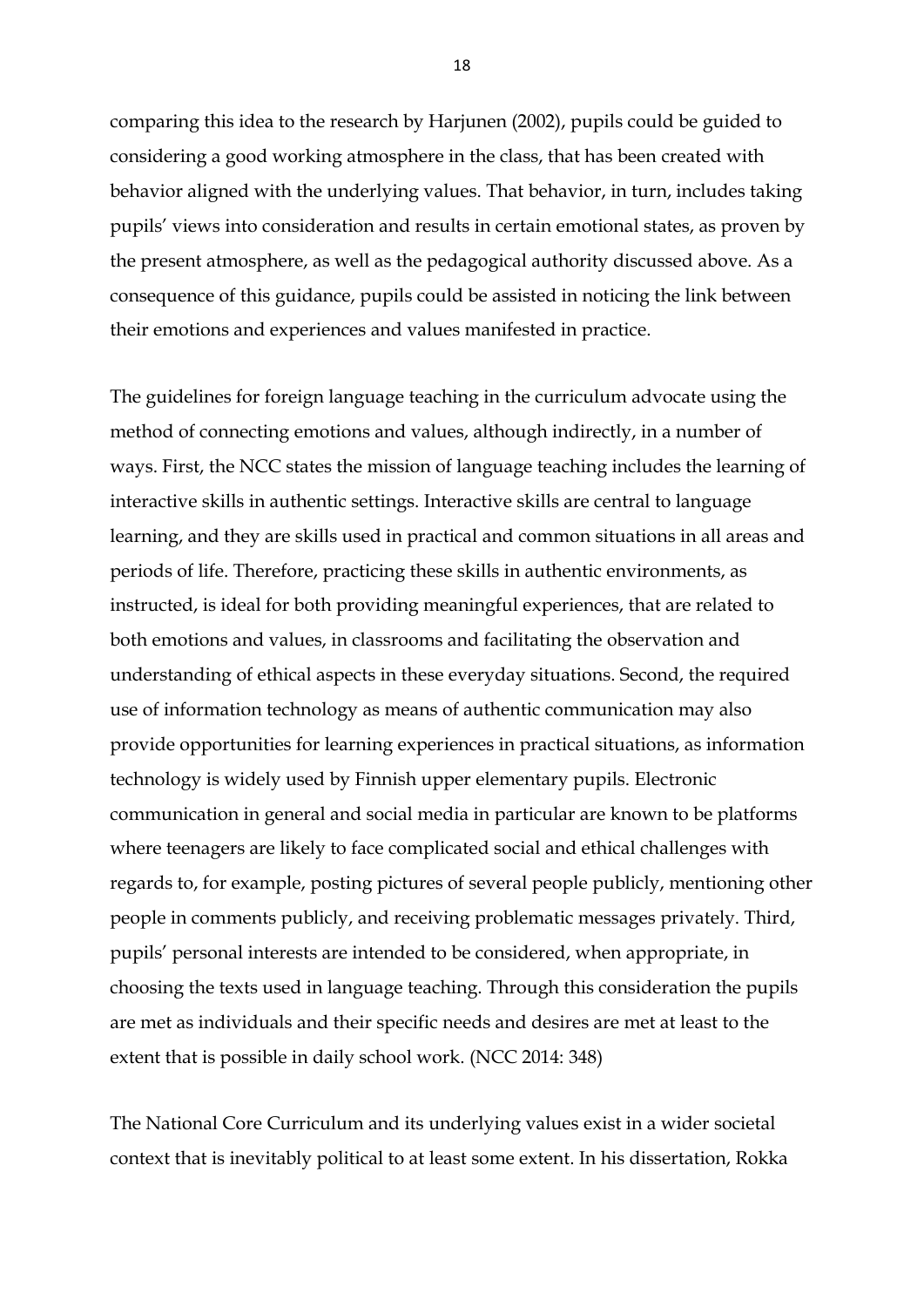(2011) studied the politisation of the curricula of 1985, 1994, and 2004 in Finland. Although basic education is supposed to be free of political influence, while promoting active social agency in its pupils nonetheless, politics do manifest in the curricula in some ways. Although his work did not include the latest iteration of the curriculum, Rokka's work includes a number of important notions in regard to this study nonetheless, as the curricula are similar texts and directly related to each other as parts of a single evolutionary continuum.

First, as stated by Rokka (2011: 46), defining the concepts of politics and political is political in itself, as those definitions reflect the aims and views of the definer. In the context of this study, political means pertaining to or emergent from the institutions and aims of the system of representational democracy in Finland. Therefore, an institutionally fundamental document, such as the NCC, is linked to the current political aims of the time of its writing. Rokka mentions one of the examples of this phenomenon, citing Virtanen, in the case of policy that focuses on controlling unemployment (Virtanen 2002: 24, as cited by Rokka, 2011: 49). Second, Rokka (2011: 60) describes the curriculum as intertwined with surrounding social reality in the conflicting interests of economic, political, and cultural forces. The final version is a compromise of these forces, and, as such, a temporary form. Third, Rokka (2011: 57- 58) points out that any political dimensions of the curriculum ought to be stated, otherwise school ends up applying a hidden curriculum in that regard. Hidden curriculum is the collection of the meanings, norms, and operational culture in school that is more or less acknowledged by the participants, as summed up by Vuorikoski et.al (Vuorikoski, Törmä and Viskari 2003: 109). An important part of the hidden curriculum is that it cannot be publicly discussed, for instance if staff is pressured into developing in a direction they do not feel committed to. In such a case, the attitudes towards the curriculum might become negative (Vuorikoski, Törmä and Viskari, 2003: 110). Rokka (2011: 107) says that pupils are taught to make decisions based on values, and if these values are not public, the pupils are influenced by a hidden curriculum. Fourth, Rokka (2011: 48) lists some of the skills that a pupil should have, such as argumentation, and calls these political skills. This means that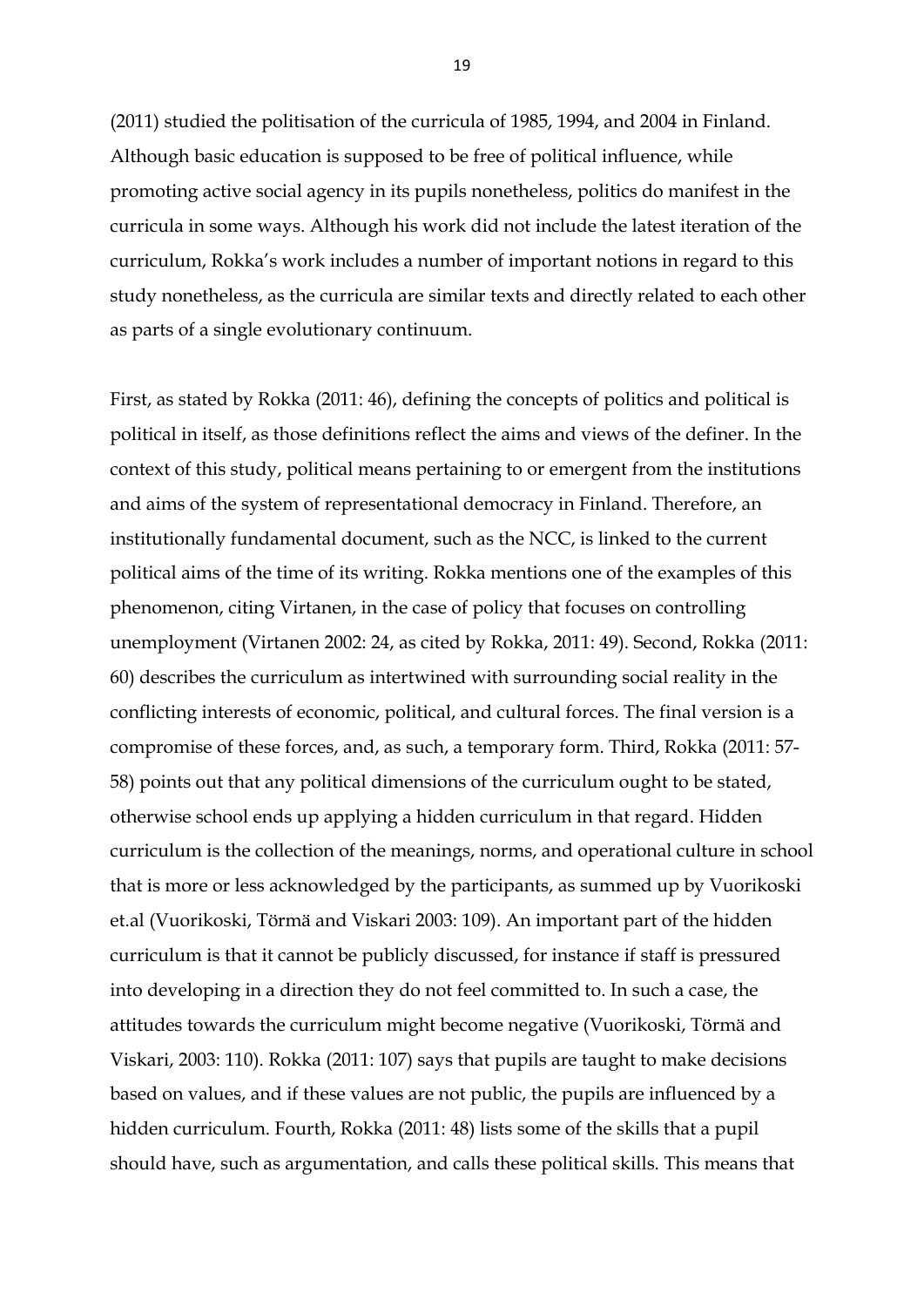in addition to the aims of the NCC having political aspects to them, some of the skills mentioned in the Underlying values are political as well. Agency, for example, is listed both by Rokka and in the NCC (2011: 48 and 2014: 15, 16, 28 respectively).

In summary, this chapter has explored concepts relevant to this paper, including discussions about the uniqueness of the individual pupils and how that has been taken into account in classrooms, democracy and human rights education in Finnish schools, and the connections of emotions and values in education. Multicultural issues and environmental themes have not been specifically taken into account yet, but the teachers interviewed will contribute on those issues in chapter four by describing how those themes are relevant and considered in English teaching, according to their experience. The four main categories of the Underlying values will then have been explored appropriately in this study.

The discussion so far has also dealt with some of the ethical challenges of the teaching job, perspectives of the political aspects connected to it, and a little bit of the historical viewpoints on the ethics and values in education. None of the studies discussed in this chapter, however, have had a focus on English teaching in upper elementary schools. Next, the method of this study is presented in chapter 3 and the findings of the interviews in chapter 4, followed by discussion of this study in chapter 5.

### <span id="page-20-0"></span>**3. Data and Methods**

In this chapter the methods and data of the study are discussed. Section 3.1 details the motivations of the study and how research questions were formulated. The next section maps the process of finding participants and conducting interviews, followed by an explanation of the content analysis applied to the data. Lastly, the participants are described in terms of their teaching experience.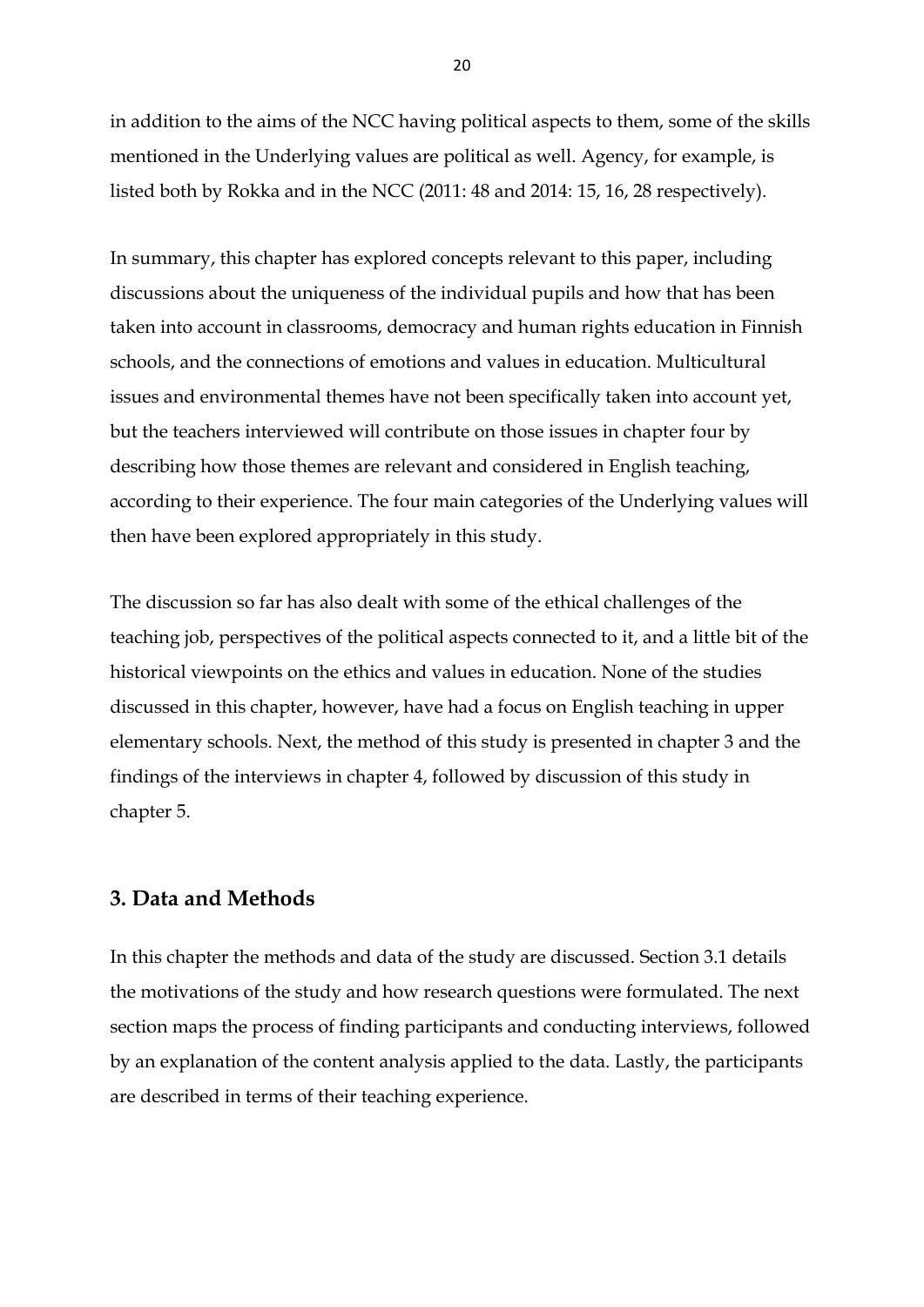## <span id="page-21-0"></span>**3.1 Purposes of the study and the research questions**

The aim of this study is to achieve a deeper understanding of the application and manifestation of the underlying values from the perspective of the English teachers. As discussed in the background-section of this study, values are a meaningful level of societal action, and the ones listed in the NCC are progressive and promising, but their practical application is the level on which it is seen whether they deliver on their high ideals. This study investigates how teachers say they view these values and what they say about applying them in their work. The research questions are as follows:

- 1) How do the teachers say they view the Underlying values of the National Core Curriculum?
- 2) How do the teachers say they apply the underlying values in their work as English teachers in upper elementary schools?

## <span id="page-21-1"></span>**3.2 Semi-Structured Interview**

To recruit teachers as research participants, teachers of English language in local upper elementary schools were contacted via email. The purpose of contacting teachers in waves was to find teachers of both genders and from different schools, as schools might have common practices, which limit the variety of the data, and thus, the analysis of this study. Three teachers responded to the message affirmatively, and they were interviewed. The fourth interviewee was found through personal connections.

The method of gathering data was a semi-structured interview. The key aspects of this method are, first, a predetermined set of questions and, second, following it loosely over the course of the discussion. The questions provide starting points to discussions around specific themes, and during the interview, each participant is asked questions created ad hoc for the purpose of finding meaningful answers to the research questions by encouraging the interviewee to elaborate on their ideas.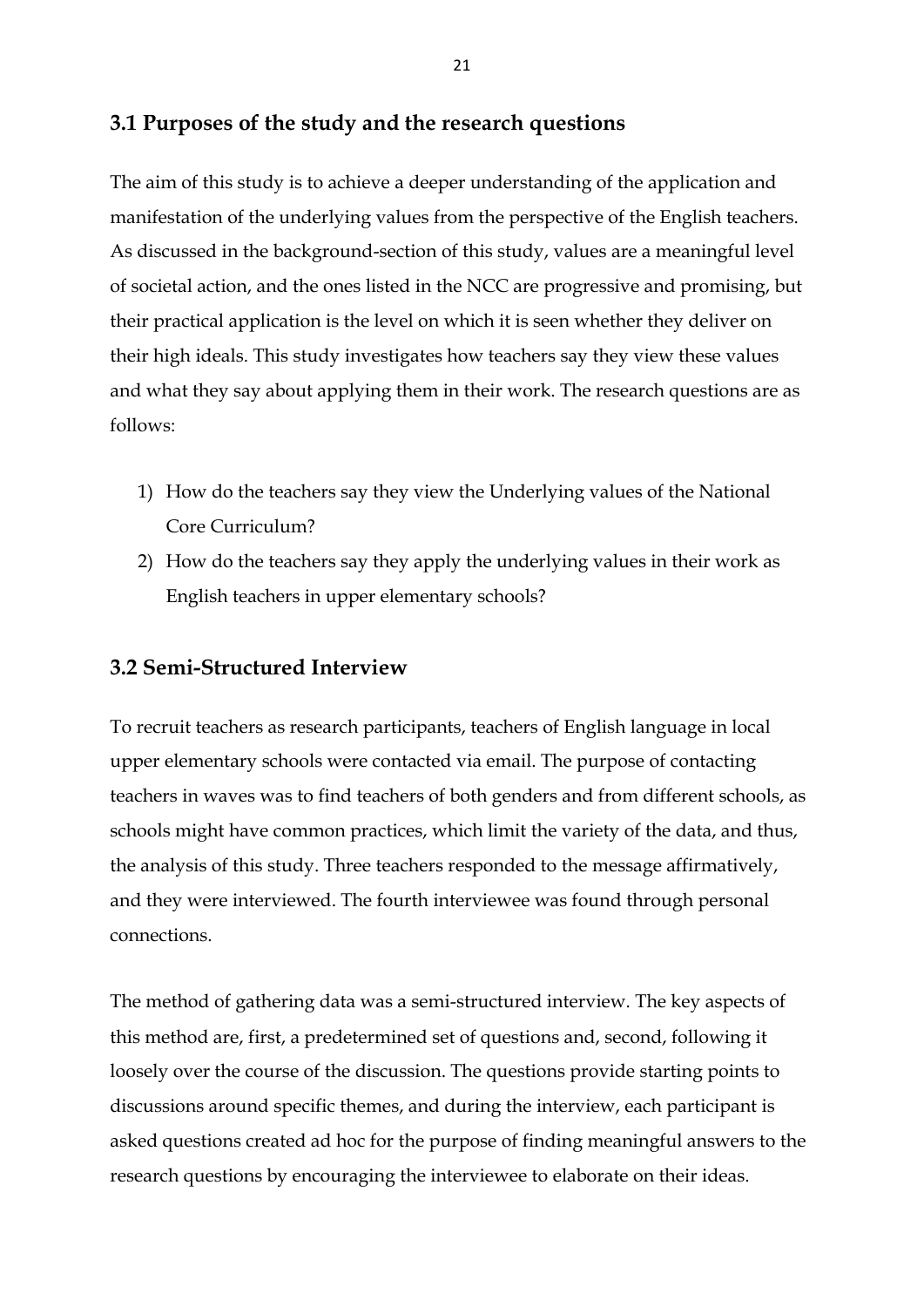(Tuomi and Sarajärvi, 2009: 75) To see the questions used in the interviews, see appendix 1 in the end of this paper.

Firstly, in this study, the teacher was asked background questions about their career. Secondly, the teacher was asked about values as a basis of individuals' actions, and whether or not they saw themselves as an educator of values. Values were also discussed in terms of their job in its entirety. Thirdly and lastly, the interview would focus on the details of the Underlying values (NCC 2014: 15-16) discussed in the NCC, some of which were listed in previous chapters, from the perspectives of what the interviewee thought about it and how it was a part of their work. The focus of discussion was the classroom setting but other aspects of teaching were also discussed. Some general questions about the chapter Underlying values were talked asked in the end. A key part of the interview was asking additional and clarifying questions with the aim of discovering details about applying the values in practice and about the teachers' opinions on the values in relation to broader context.

Interview was chosen as the method of data collection for this study over directly observing lessons, classrooms, and students on recess, among other events, for the following reasons: First, the scope of this study is not meant to reach to a nationally, or even locally, significant extent but to provide instances of data to indicate the nature of the phenomenon in Finland and inspire further research. While observation in the classroom coupled with interviews could provide deeper and perhaps more dependable data, it would also likely take weeks or months to gather what an interview could mostly present in an hour. The added dependability was not considered significant because teachers are highly educated, trusted officials and also more familiar with their students than any researcher could be, which is the second reason why interviews were used as the only method of gathering data; It is not obvious, though not unlikely either, that a university student would make observations more meaningful or relevant than the teacher in question.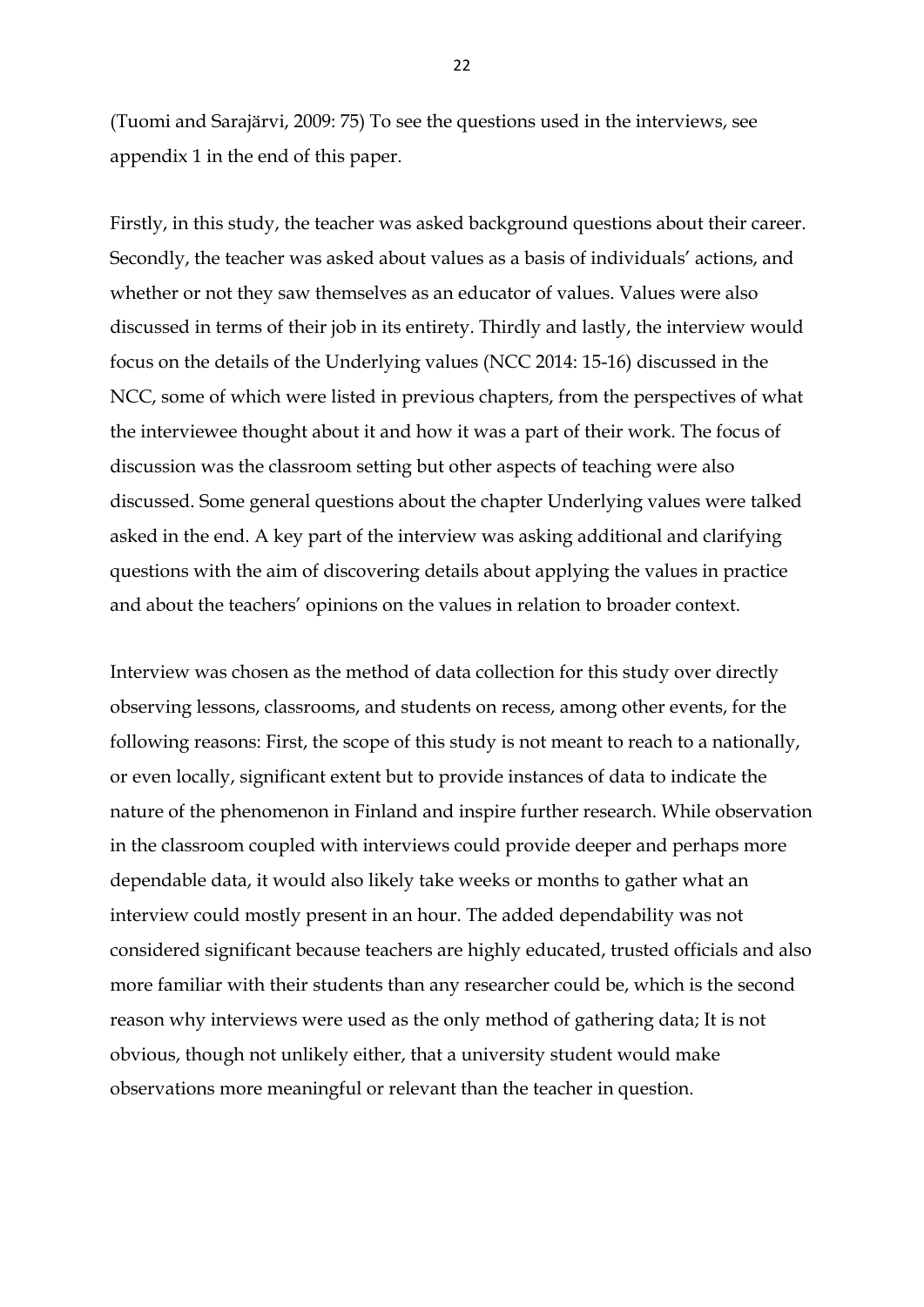Interview was also chosen over sending questionnaires and narrative prompts for teachers to answer and write about, respectively, for the purpose of asking for minimal sufficient effort on their part. This was considered reasonable as teachers are a busy professional group and giving them extra work might have made finding participants more difficult. This proved to be a decent assessment, as only 5 teachers out of 22 responded, and only 3 of the 5 in the affirmative, with both negative answers quoted lack of time or energy as the reason for declining the invitation.

## <span id="page-23-0"></span>**3.3 Content analysis**

After the interviews were conducted, they were transcribed. Styles of transcription serve several different kinds of purposes, and in this study the transcription included only the uttered words and longer breaks in speech, as further detail was not needed in order to answer the research questions with appropriate accuracy on basis of the data.

The data were analysed with a modified content analysis method. The unmodified method includes three phases, as outlined by Tuomi and Sarajärvi (2009: 108-113). Note that out of the three different kinds of content analysis types listed by Tuomi and Sarajärvi (2009: 108) this study has a data-oriented starting point. The first phase of the content analysis method is reducing the data into smaller sections that are relevant to the research questions, excluding the unnecessary parts of the text. In the second phase these reduced parts of the data are clustered in groups according to their thematic content. In the third phase the clusters previously formed are grouped in conceptual categories that effectively are condensed answers to the research questions while the reduced data in their clusters are the practical constituents of the answers to the research question. In this study, the second and third phases have been merged together, as the data were not voluminous enough in terms of thematic complexity in order to necessitate another layer of categories. This aspect is the modification of the method of Tuomi and Sarajärvi, mentioned above.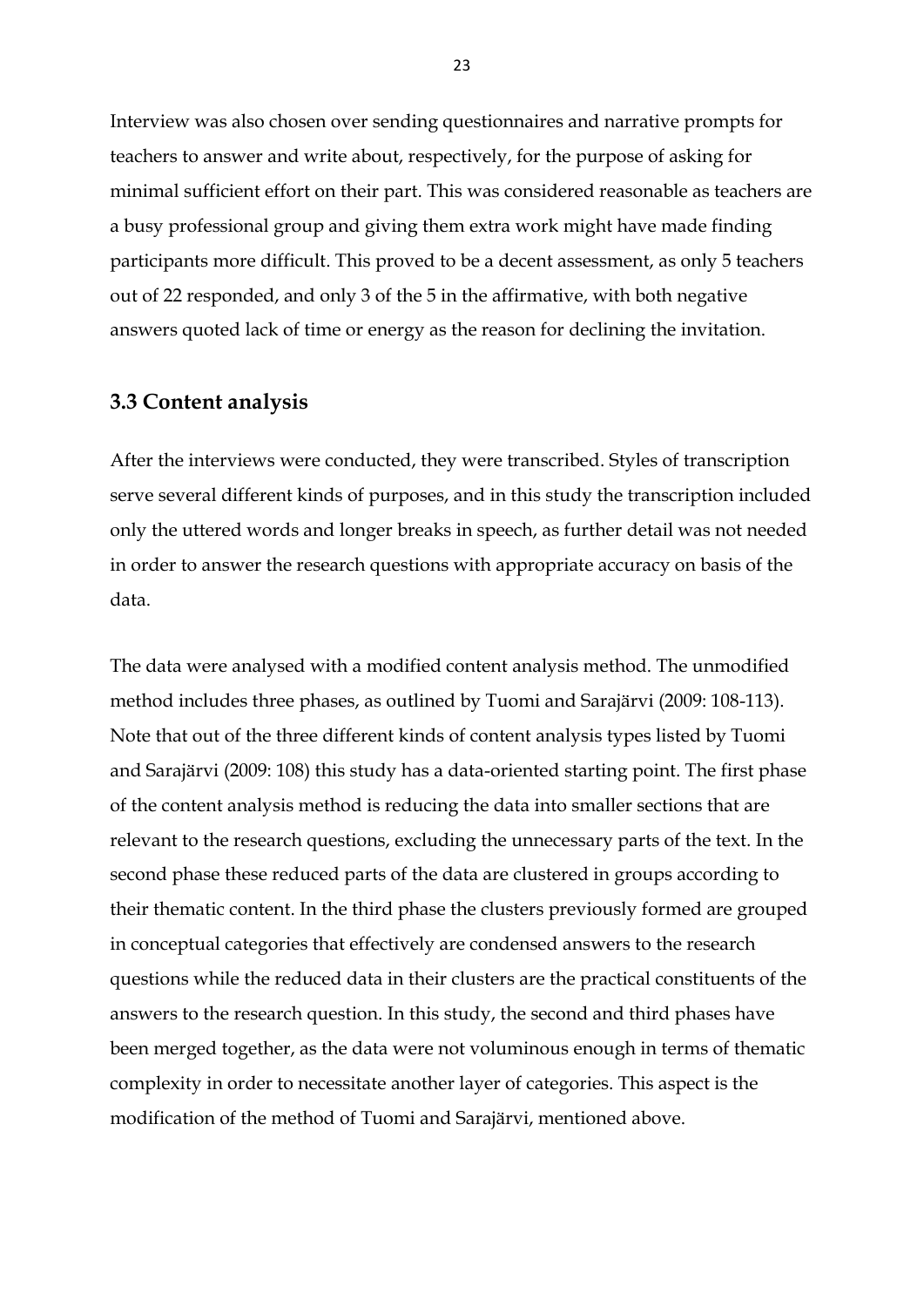The data were categorised based on general concepts used in the NCC as much as possible, as well as concepts that are close to the practical teaching work. For a list of the categories, see the Contents page of this study. The categories are, therefore, relevant to and emergent from the topic and more easily understandable by the reader. Furthermore, using categories from the NCC as much as possible keeps the analysis presented in this study as close to the practical reality of the work of the teachers interviewed as possible, as their work is based on NCC and the present analysis on their exposition of their work. Another reason why categories are chosen in this way is to attempt to limit the subjective input of the author in the analysis. This is inspired by Krippendorff noting that the texts studied are both interpreted by the content analysts the way they consider relevant, while not necessarily agreed on by others, and interpreted by the wider audience in a way of their choosing (Krippendorff, 2004: 23 and 31, respectively). While content analysis includes its author's contributions, the aim of a scientific study in general and the present one in particular is to be as objective as possible in describing phenomena.

Each sample chosen from the raw data is considered in the analysis in terms of its relevance to the research question in its context in the data, and, once explained, provide the results of the study. Although the choice of unitising the raw data is fundamentally arbitrary (Krippendorff, 2004: 86), the data in this study are considered in the perspective of the entire interview, the NCC, and the relevant aspects of background literature. The appropriate level of analysis is, then, around the sentence and paragraph level with the wider context simultaneously taken into account, that context being an interview of a teacher about their experience of the topic, in addition to the contextual aspects mentioned above.

### <span id="page-24-0"></span>**3.4 Participants**

Taavi is a teacher of English and Swedish, with nearly 30 years of experience, including short periods of being a substitute teacher of different subjects. Kirsi is a teacher of English also with roughly 30 years of experience with some rare periods as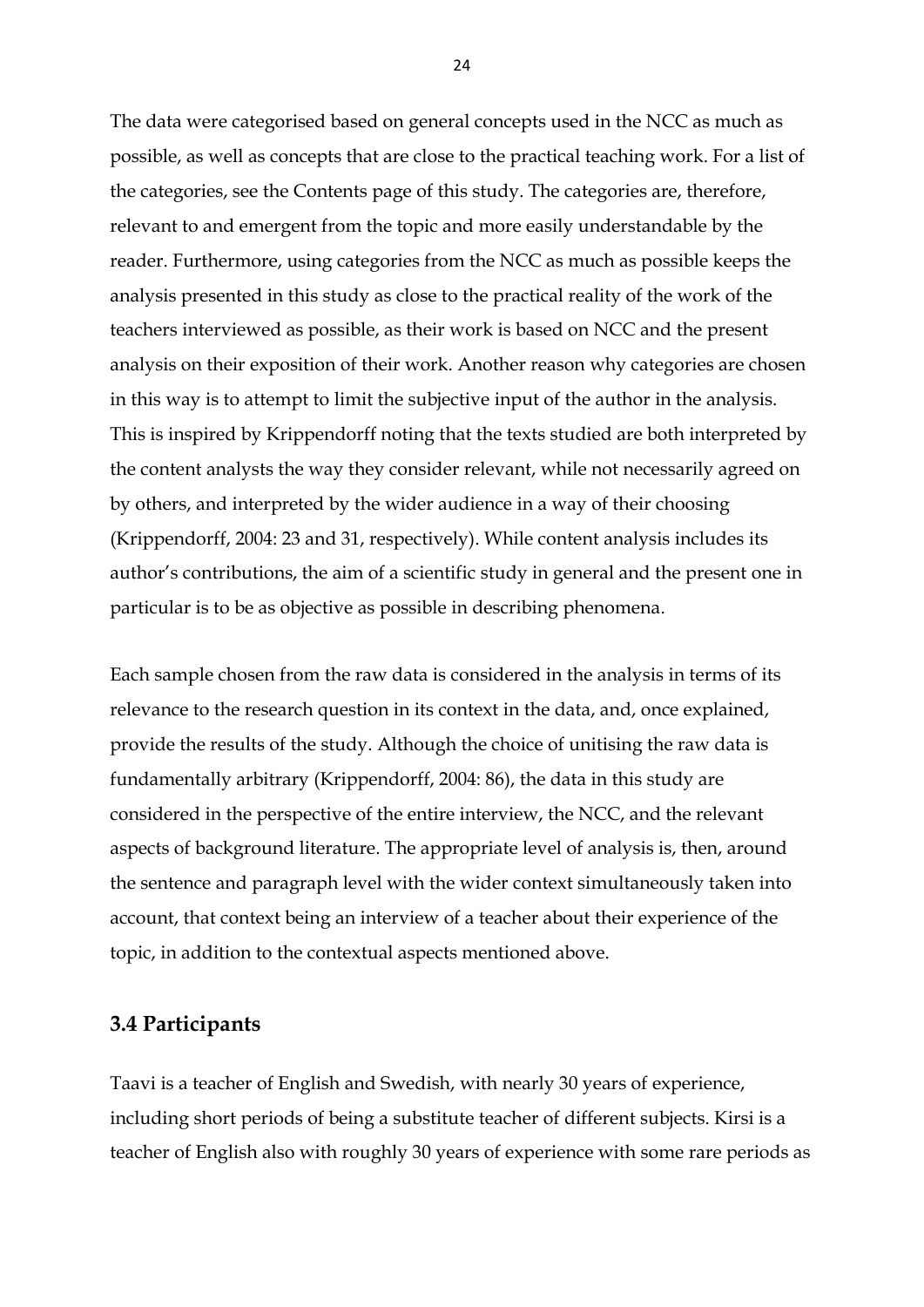a class teacher and some sporadic stints as a teacher of Finnish and history, including in a vocational school. Emma is a teacher of English and Swedish with about 10 years of work experience. Teresa is a retiring teacher and a native English speaker. She has taught English for about 37 years in lower and upper elementary schools, high schools, and open university, and has worked in schools in both Finland and United States. Her interview was conducted in English, unlike the other interviews which were conducted in Finnish. The names of the participants have been changed.

### <span id="page-25-0"></span>**4. Findings**

In this chapter, the findings of the content analysis of the interviews are presented. Part 4.1 deals with the opinion of the four teachers interviewed about the Underlying values as they have talked about them, and part 4.2 focuses on the teachers' application of the underlying values in their teaching. There is inevitably some overlap between the themes, but the majority of the content follows this categorisation.

# <span id="page-25-1"></span>**4.1 How do the teachers say they view the Underlying values of the National Core Curriculum?**

Taavi, Kirsi, Emma and Teresa expressed various ideas about how they view the Underlying values as a teacher. These views are grouped thematically into three subsections. The first deals with the agreement of the teachers with the Underlying values. The second deals with the underlying values being taught as the primary aims of education. The third deals with the reasons and conditions why the underlying values are not actively thought about in everyday work.

### <span id="page-25-2"></span>**4.1.1 Clear agreement with the Underlying values**

(1) Taavi: "näähän on järjettömän hyviä, eihän näitä voi kukaan kieltää"

<sup>&</sup>quot;these are insanely good, no-one can reject these"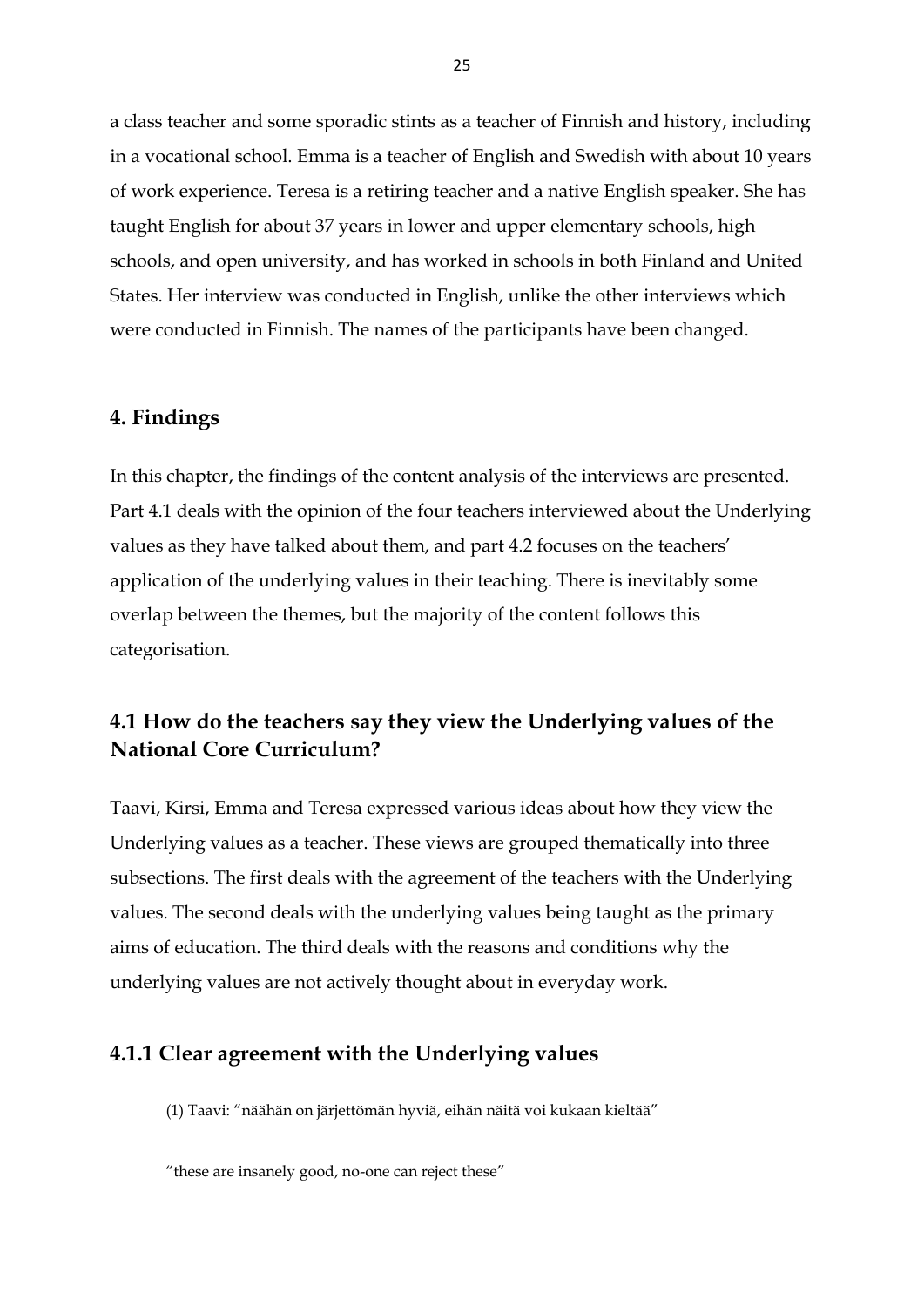Teachers, without exceptions, agreed that the values were good and respectable. The phrases used when describing the values in general terms were "insanely good, irrefutable", as presented in extract (1), "easy to work with", "I subscribe to all of them", and "very important" to the point of them being primary aims in a teacher's job. Agreement with the values became evident also when asked if there was something that was missing among them and no one could mention any value, with the notable exception of Taavi mentioning the coping of teachers in their jobs. Emma and Kirsi wished for more emphasis on pupils treating each other well and empathetically, respecting each other, their opinions, their rights and their privacy. All of these issues were included in the Underlying values in different words, but not to the extent that Emma and Kirsi would have liked. Some of the difficulty and challenge in their jobs was a result from their pupils lacking in those areas, thus it is easy to see why they would wish for more emphasis on them.

Regarding coping of teachers in their jobs, it needs to be asked if it is appropriate to be included in the Underlying values. They are the set of values on the foundation of which the rest of the curriculum is built on. Education in itself, on all levels, is very student-oriented, and it is understandable that focus is on the student, but teachers are the agents who put that curriculum into action. In fact, teachers have more responsibility and work in their schools more than their students. Nonetheless, the coping and conditions of teachers are not mentioned at all in the curriculum, although teachers and school staff are mentioned several times in terms of their tasks and responsibilities etc. These reasons could be looked into in more detail in another study that considers adding the concerns of school staff into the Underlying values.

None of the teachers described any of the underlying values as unnecessary or harmful when asked if there were such parts in the chapter. On one hand, Taavi said that some of them are better and others are worse, but he would not single out any of them due to him not being able to apply them well enough, and Emma noted that some of the parts are secondary to the primary goal of teaching pupils to behave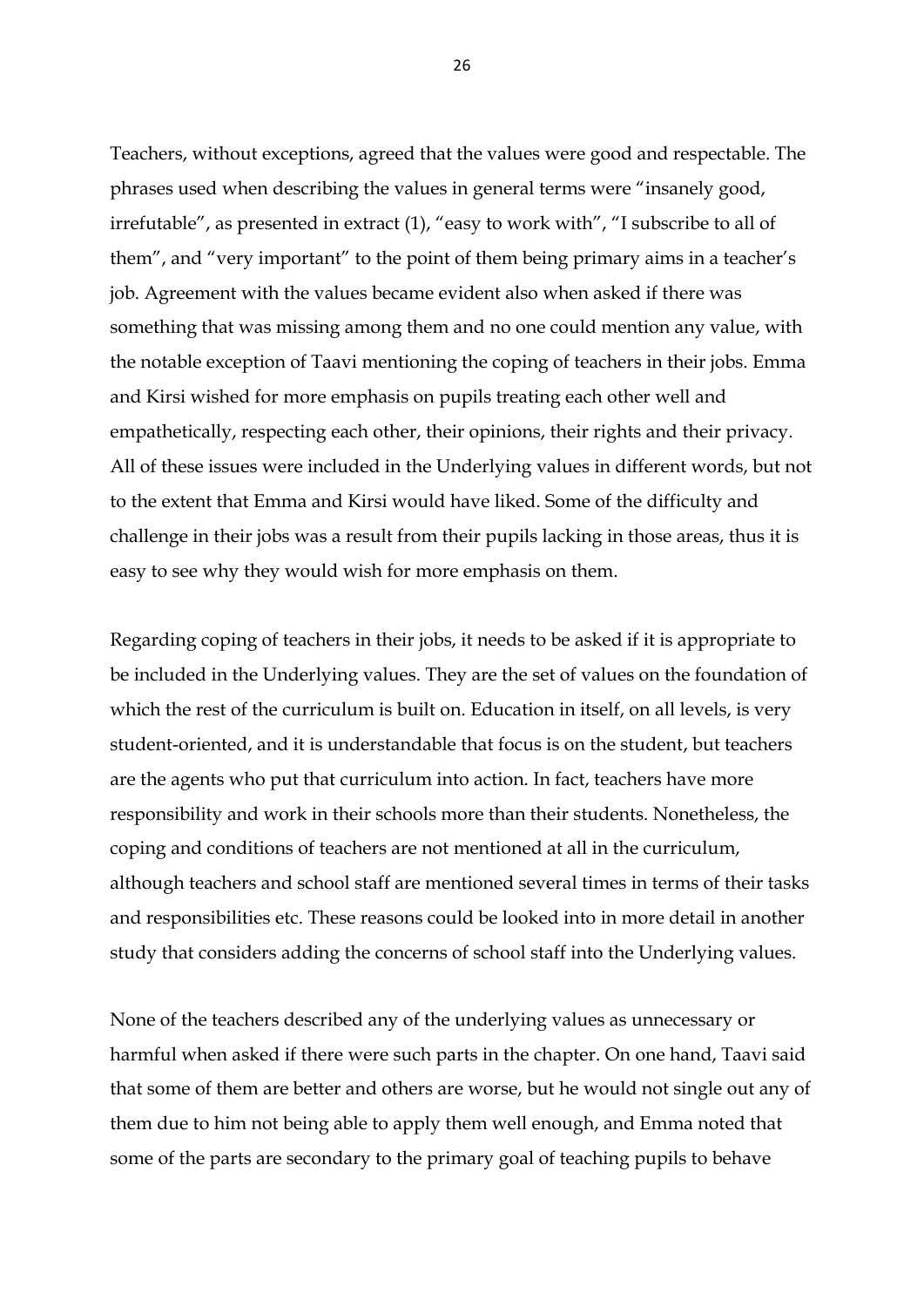well, essentially teaching them to be decent members of society by applying some of the other parts of the underlying values. On the other hand, Kirsi said that all of them were meaningful, and Teresa would not name any of them meaningless either but instead focused on their importance throughout the interview. All in all, the underlying values are not considered equal between each other on the basis of the data of this study, but none of them are considered unnecessary or harmful either.

As discussed earlier, the underlying values are not explicitly prioritised in the curriculum, even though values themselves can be organised hierarchically according to Koskinen (1995: 62-63). This may be intended, as conditions in different regions and schools are bound to be varied, and an open interpretation in national official documents allow appropriate emphasis in application locally. This issue is explored in more detail in the chapters of the curriculum dealing with local application of the curriculum (NCC 2014: 9-13). It seems that despite the lack of explicit hierarchies of values, teachers apply the values hierarchically in practice according to the data in this study. In addition to that, there seems to be some conformity between the teachers in the prioritisation of these values, namely in the emphasis on social harmony, consideration of others, and creating a good atmosphere in class by connecting with each pupil on an individual level. These results are discussed in more detail in the next chapter. Though each one of the teachers thought highly of the underlying values, broadly speaking, with some differences of emphasis, they were also seen as partly distant from the everyday work of an upper elementary English teacher. These perspectives are explored more carefully in chapter 4.1.3.

(2) Taavi: "joo se on niinku vähän tämmönen poliittinen [...] politiikassa puhutaan demokratiasta ja tasa-arvosta ja sitten SDP puhuu tällä hetkellä että sivistyksestä ei pidetä huolta ja Kokoomus väittää että siitä pidetään huolta ku ihmisyys jätetään pois, ku eihän politiikka koskaan ihmisyyttä ota huomioon niin näähän on ihan poliittisia"

"right it's like this a bit political [...] they talk about democracy and equality in politics and then the SDP talks about how general knowledge and ability is not being taken care of and the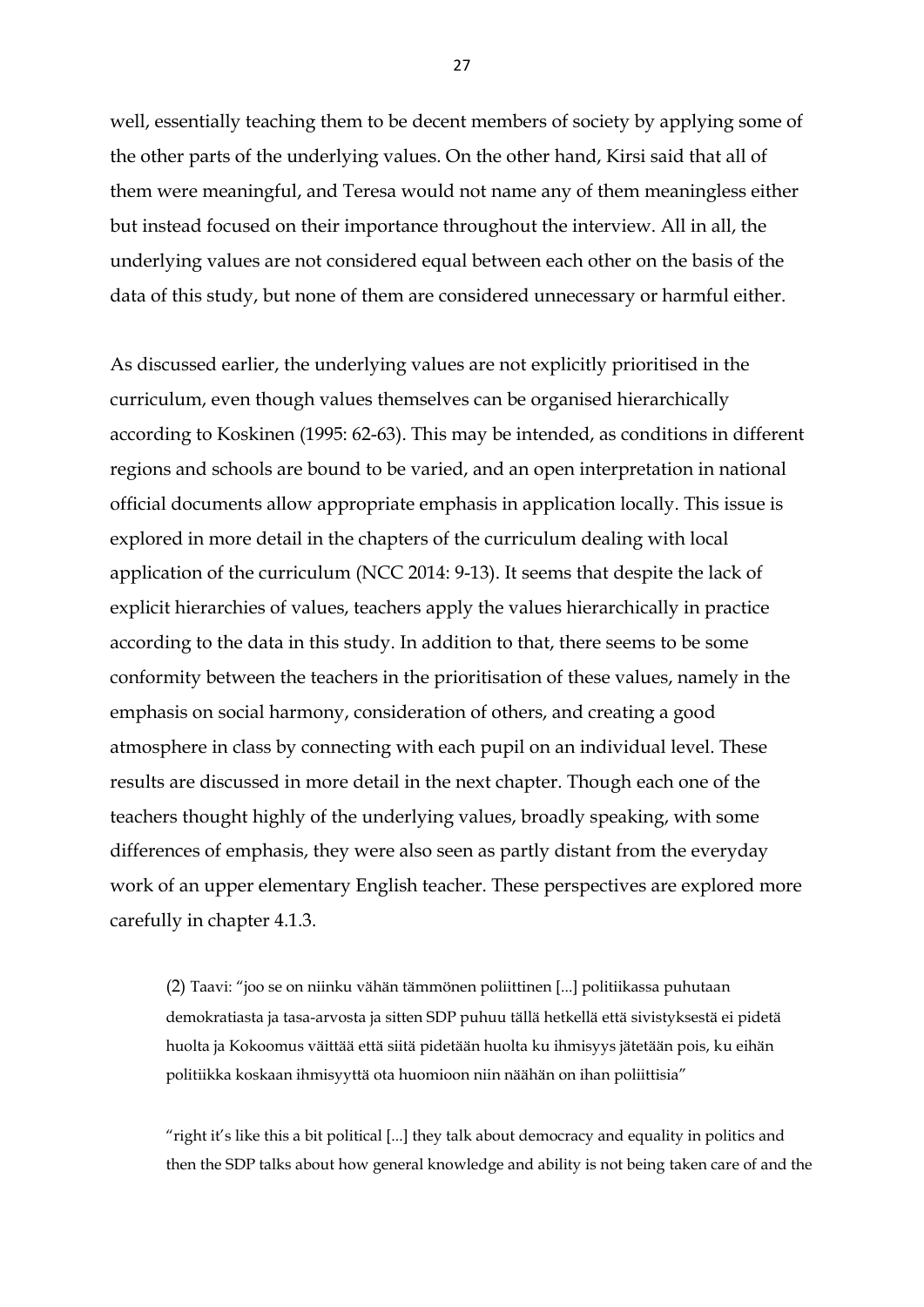Coalition claims it is taken care of when humanity is left out, but humanity is never considered in politics so these are all political"

Lastly, as shown in extract (2), Taavi instinctively reacted to the title of the second section, "Humanity, general knowledge and ability, equality and democracy" saying that these are political terms. It is clearly stated in the curriculum (NCC 2014: 16) that teaching must be uncommitted regarding party politics, but politics as a more general concept is another matter. Taavi thinks that politics clearly has an effect on education, touching on some the political perspectives to education discussed by Rokka (2011) in his dissertation. Taavi talked about how education exists in a political context and hinted at a hidden curriculum with the differing interpretations of "taking care of general knowledge and ability", but the conversation didn't involve the political nature of certain skills of an individual, such as argumentation (Rokka, 2011: 48), to sum up the range of issues discussed earlier in this paper around this matter. In the quote above Taavi expressed resentment about education being a pawn in a political game or in a crossfire of political forces, and that the inclusion of some of the contents of the underlying values might be politically motivated. Therefore, while he strongly agrees with the underlying values, he has a sense of them possibly being empty words in part. This perspective is further backed up by his lamentations about coping of teachers having never been spoken about in any curricula, and his resentment was obvious, as seen in extract (3):

(3) Taavi: "oppilaista puhutaan aina mutta opettajan jaksamisesta ei puhuta koskaan niinku missään opseissa että onko joku kohtuullista"

"pupils are always talked about, but the teachers' coping is, like, never talked about, whether or not something is reasonable"

Taavi's last comment (3) also underlined the demanding quality of the teaching profession, on which more tasks are added over time (Aaltola, 2018; Korkeakivi, 2018). Politics did not come up once in the interviews with other participants, which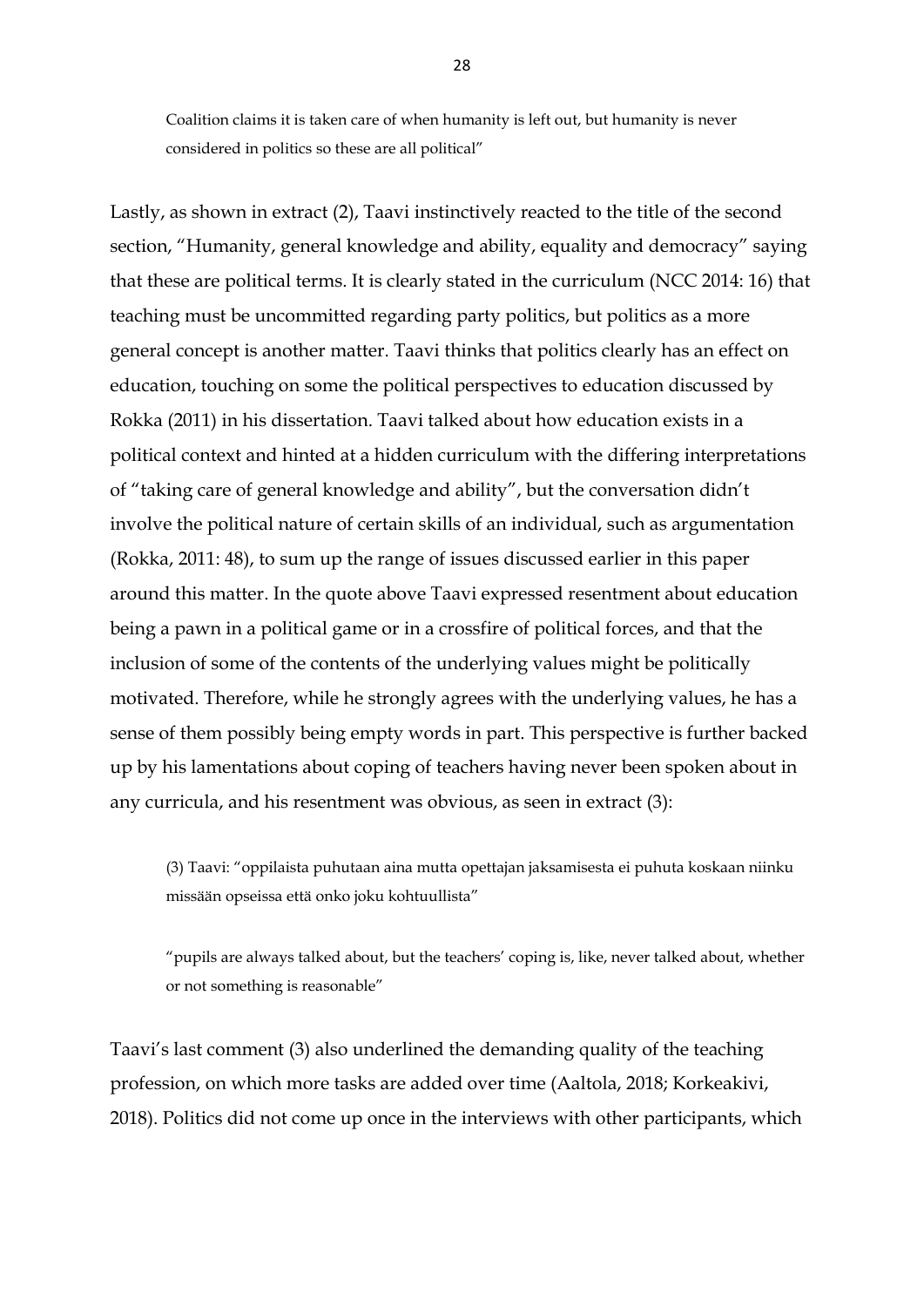may or may not be indicative of similar perspectives among teachers nationally, as the sample size of this study is insufficient for making broader claims about this.

# <span id="page-29-0"></span>**4.1.2 Parts of the Underlying values are taught as the primary aims of teaching.**

(4) Teresa: "your civil skills are more important than your subject, a person who can be nice under any circumstances, who can be polite, who can consider themselves and others will always be welcome in any field of work, a person who can't control themselves because they have not learned to be civil will have a very difficult time throughout their lives, so the actual ability to cope with these things is more important than the subject"

In extract (4), Teresa notes that people who behave well and are capable of cooperation with others will always do well in life, while specific skills and knowledge can be learned. Therefore, some of the contents of the underlying values are the primary things that teachers need to teach to their pupils. "General knowledge or ability" is translated from the Finnish word "sivistys", which Teresa would call "civility". The "civil skills" referred to above are discussed particularly in the second section of the underlying values. They include decision making based on relevant information, ethical reflection, and consideration of others' views, addressing conflicts compassionately, and trying to do what is right while taking other people into consideration. These skills, that are also social in nature, were noted by Launonen to have gained focus since the 1950s in part for the same reasons, which Teresa explained, of being important for individual development and societal life (Launonen, 2000: 209). Teresa's opinion is reflected in the other interviews as well.

(5) Kirsi: "musta niinkö se kiteytyy aika hyvin ku sanotaan että meidän tehtävä [...] on saada nää nuoret käyttäytymään ihmisiksi"

"I think it's pretty well crystallised when it's said that our purpose [...] is to get these youth to behave like reasonable people"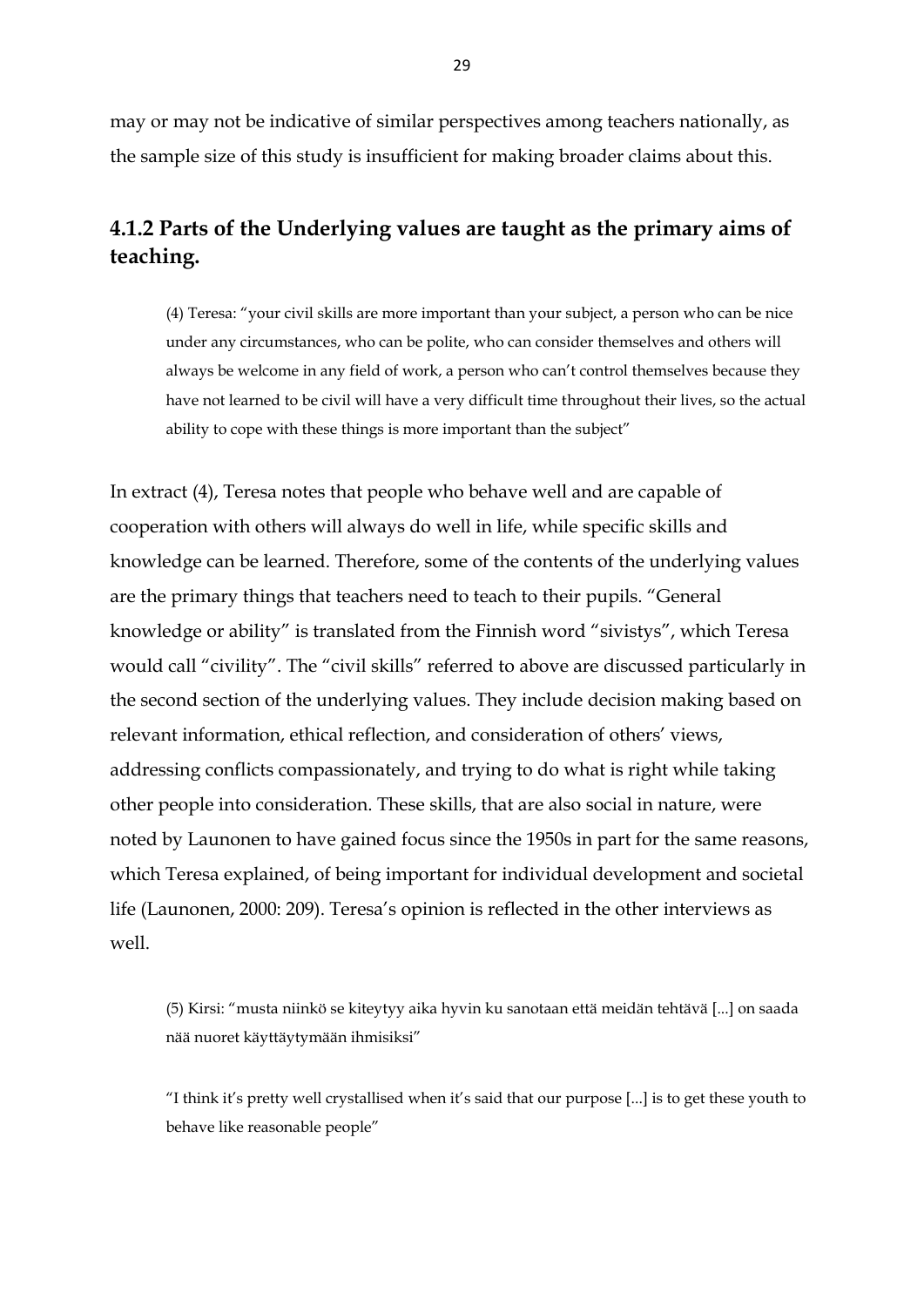In extract (5), Kirsi says that it is a fair distillation of a teacher's job to say that they are there to teach pupils to behave in a civilised manner. In other words, the subject content appears secondary to the values and social skills discussed here. The same idea is also reflected in other points of her interview, validating this interpretation. For example, when talking about an important issue that the pupils are interested in talking about, she does not enforce the use of English, especially if she knows the pupils in question are not competent users of it. Likewise, while she says that teaching the underlying values is very important, the upper elementary years are tumultuous and that "as long as they get through them in one piece, it's all good", meaning that some of the abstract content in the Underlying values has to give ground for the more immediate needs and considerations of the pupils. This perspective on subject content resembles the dialogic education, which Värri described as taking the pupils into account in a manner which gives them maximal responsibility, considering their level of development (Värri, 2004). The point where Kirsi allows students to discuss issues in Finnish represents her assessment of the capacity of her pupils in relation to the best outcomes for them.

Emma had a very similar message to that of Kirsi, as discussed above. According to Emma, as shown in extract (6), themes such as the sustainable development, although important, are studied as part of the course content, but it is the main job of the teachers to teach their pupils to behave well towards each other and people in general.

(6) Emma: "tommonen niinku kestävä kehitys ja noi niin mä näen että ne on sit taas semmosiin vähän toissijaisia et ne tulee sitte siihen niinku teemojen kautta ja sellasen mut sitte tärkeämpää on se pohja että et miten ollaa ihmisiä, vähän niinku se ajatus, ja sitä niinku tosi paljon joudutaan tehä ja siihen ohjata"

"something like sustainable development and the likes, I view those as, like, a bit secondary, that they are brought in, like, through the content themes and so on but the basis of how to act like reasonable people is more important, that's the idea, and that we have to do a lot for and guiding into it"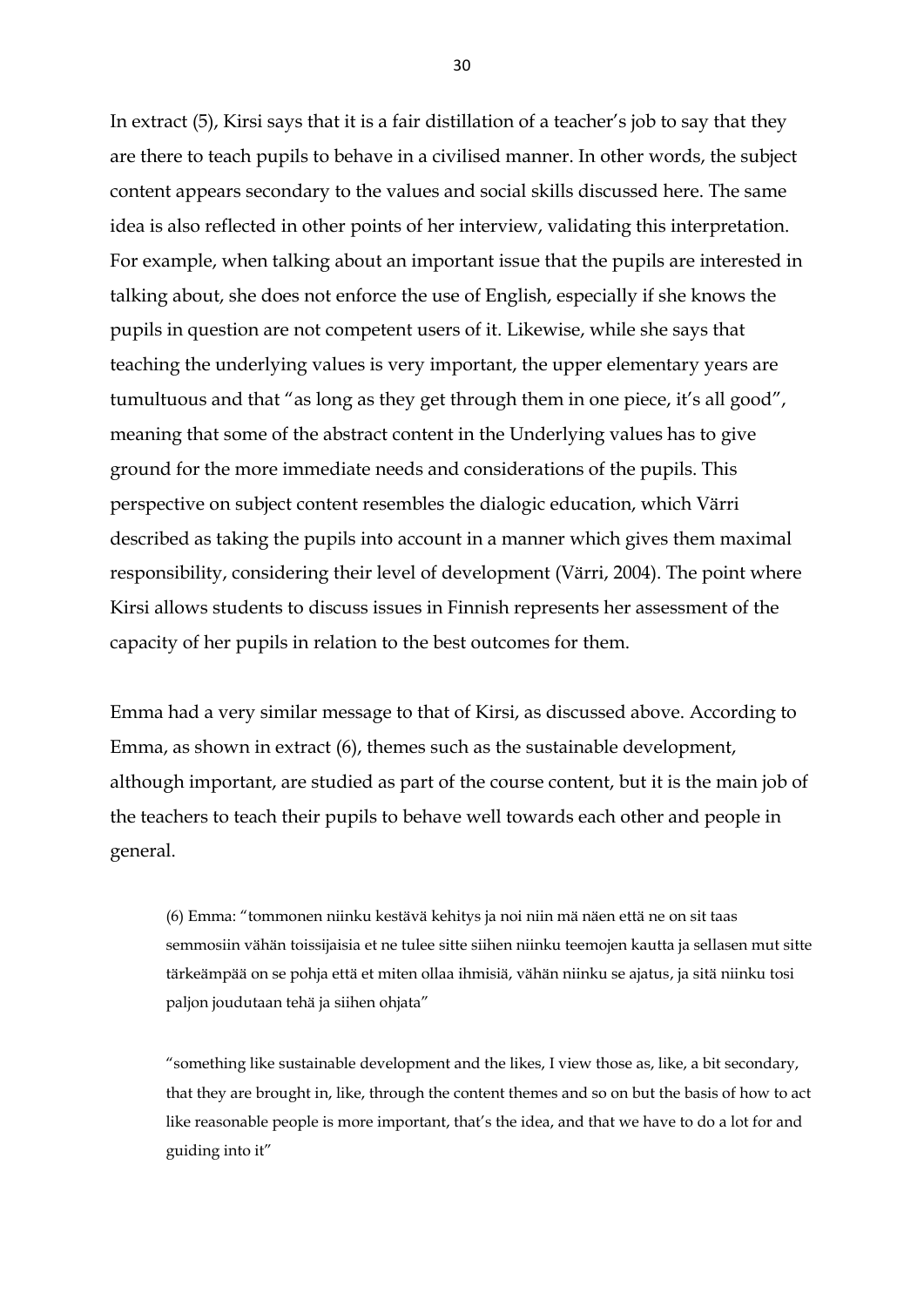While Emma did not consider herself that much of an educator of values, primarily, unlike all the other interviewees who did, Emma's practices resemble very closely the practices of the others in terms of having a focus on social harmony. This is evident in a number of her explanations of how central it is to have pupils consider others in their behaviour, and how often teachers interfere with disruptive behaviour, which is directly related to the civil skills and principles listed in the second section of the Underlying values. In this way, she actually does have a focus on being a values educator, contrary to what she said. This statement is not a refutation of her logic or her right to define herself in her own words, it is rather a semantic difference between her words and the concepts used in this study.

Taavi's opinions echo the rest in that values education is very important in the job of a teacher. In his words, he is "half English teacher half values educator", and that it is "self-evident that teachers are values educators". Taavi will, for example, pause his teaching when situation calls for an ethical issue to be discussed, or pupils either need to have the discussion or are eager to have it. Similarly, he commonly incites discussion in English among the pupils about important topics that may have moral aspects to them. This procedure, as in the case of Kirsi above, is also relatable to the dialogic education (Värri, 2004) where the pupils and their will is taken into account in an appropriate manner. Likewise, the opinion of teachers being values educators is also agreed on by Tirri, who emphasises that researchers are unanimously of this opinion (1999; 2008: 190).

Considering that all of the teachers agreed that social skills and consideration of others are very important aspects of their jobs, it was surprising that none of them emphasised their role as an English teacher as appropriate to teaching social skills. After all, language *is* social interaction. The role of language teaching was tied to teaching the values in other parts of the interview.

(7) Kirsi: "mä en usko kauheen syvälliseen arvoperustakeskusteluun enkä sitte niinkö tommoseen oman arvoperustan rakentamiseen murrosiässä, se on niin kuohuvaa aikaa että kunhan selviää ittensä kanssa hengissä niin se on ihan riittävä"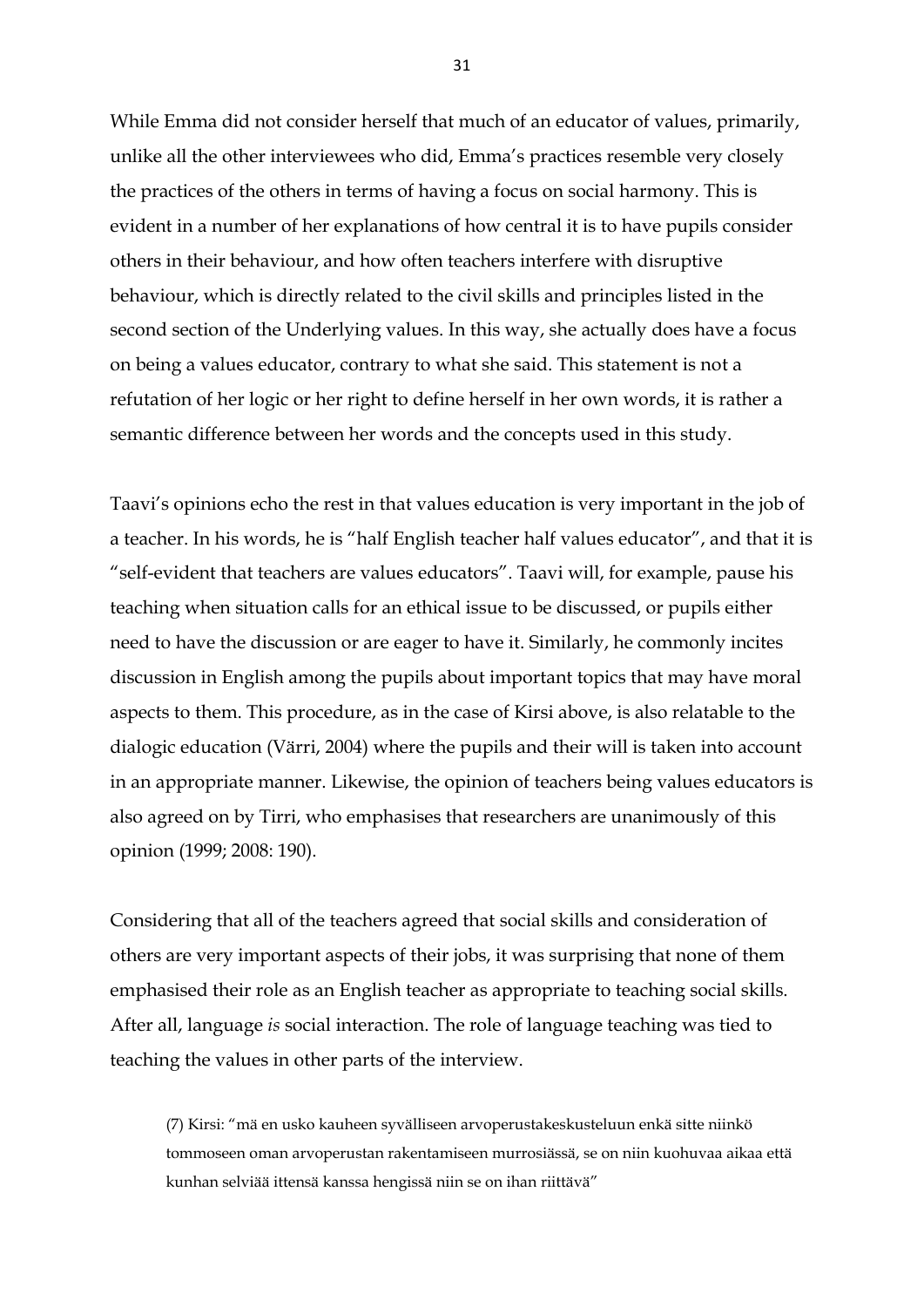"I don't believe in really fundamental discussion about foundational values or like this building one's own foundation of values is the adolescence, it's such a tumultuous period that as long as they make it out alive it's good enough"

Kirsi points out in extract (7) that teenage years are challenging, and that it is more important to survive them than to consider more or less abstract values, listed in the curriculum, on a deeper level than the means of the individual pupil allow. In other words, issues that are meaningful and relevant to pupils' lives do at times take precedence over other content of teaching, both language or ethics related. These age-related challenges were only summarily mentioned, and not exactly defined during the interviews. Typical examples of them, according to Lehtinen (2007), include peer pressure, differentiating oneself from one's family, growing pains, increased responsibility of one's life, and difficulty of handling emerging sexuality (Lehtinen, 2007: 16-17, 18, 20, 23-25, and 27-29, respectively). Although some content might be too difficult for some teenagers in Kirsi's experience, the important issues they focus on instead are also part of the underlying values, namely knowing oneself, focusing on basic aspects of social interaction, and avoiding bigger problems. An example of this is a conflict between students on grade 7, when a girl announced she was no longer to be called a girl, since she is a lesbian, in her words, discussed in extract (8).

(8) Kirsi: "tyttö ilmoitti seiskalla koko luokalle että häntä ei tarvi tytöksi sanoa että hän on lesbo [...] porukka hyväksyy sen vaikka se oli aluksi tosi vaikeeta siellä porukassa"

"girl announced on the 7th grade that don't bother calling her a girl, she is a lesbian [...] the group accepts that even though it was really tough at first in the group"

Some of the immediate responses to the conflict between her and certain other pupils of the class were simply seating these people as far away from each other as possible and forbidding conversation between them, as professional conduct was impossible for some individuals. By the time the group got to the 9th grade, they had developed a good atmosphere, friendships even, between pupils who were previously hostile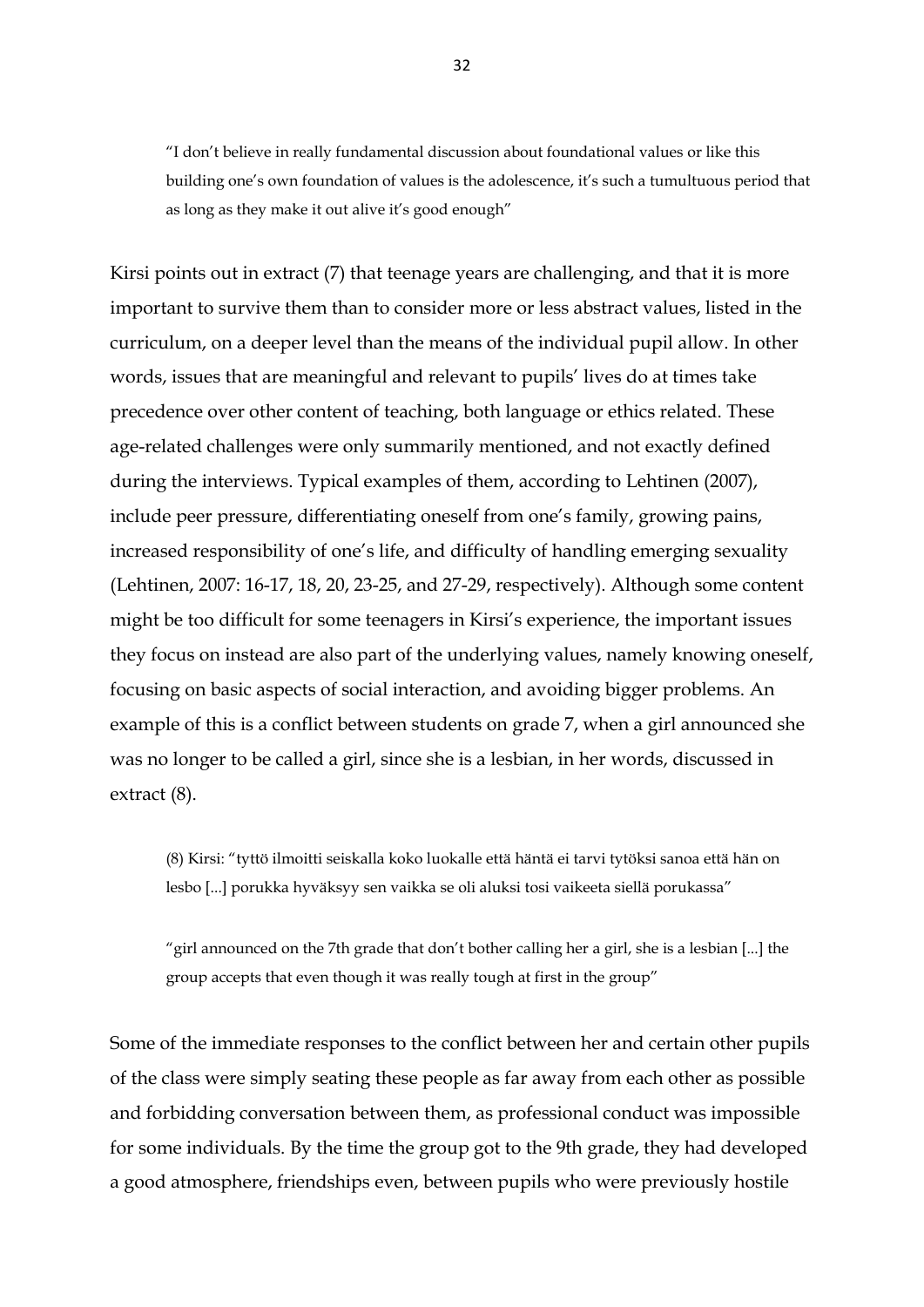towards each other. This example is not particularly relevant to language teaching, but the actions that she took over time that were small, practical, and consistent, took place in language classes as well in place of other course content.

(9) Emma: "no kyllähän se nyt kaveripiirit on aina vaikuttanu paljon, et mukaudutaan siihen oman porukan ajatusmaailmaan tosi helpostikki"

"well, surely it is circles of friends have always had a lot of effect, that you accommodate the thinking of your own group really easily even"

Looking at social dynamics from another perspective, Emma noted in extract (9) that a pupil's circle of friends is a significant moral influence on them, and Teresa cited psychological literature that she likes to read on her free time, saying that groups can take over making it "virtually impossible" for individuals to act according to their own values. This is another reason to develop the ethical assertiveness of the pupils, or the courage to stand up for what is right, mentioned in the Underlying values (NCC 2014: 15). In this way, group pressure was mentioned in the interviews as an influence on the pupils' values and in them building their identities.

Taavi has similar experiences to the one of Kirsi's, discussed above, in the sense that some of his pupils show concern over issues so small that they are quite irrelevant to adults, as discussed in extract (10):

(10) Taavi: "mä oon monta kertaa nähny tuolla ysiluokalla sellasia ahdistuneita tyttöjä jotka ahdistuu niin pienistä asioista että ne meille kuulostaa ihan mitättömiltä saatikka että sie rupeat puhumaan niille tommosista [ilmastonmuutokseen liittyvistä ongelmista]"

"I've seen those girls many times on 9th grade who get anxious over things so small that they sound insignificant to us, not to mention talking to them about those [problems related to climate change]"

Situations such as those require focus on content, both ethical and language learning, that is appropriate for their capacity. Problems connected to climate change may feel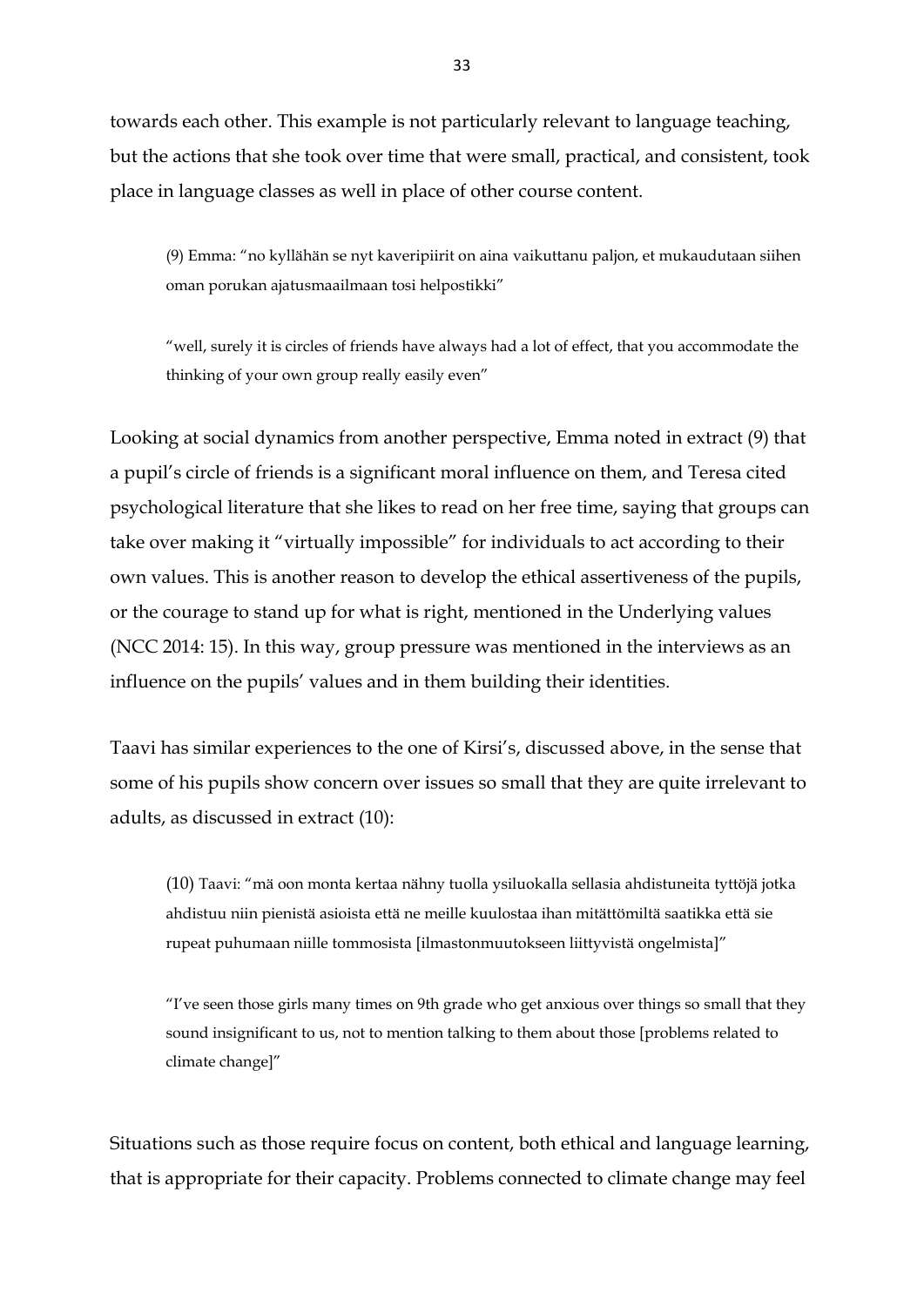overwhelming to some pupils in Taavi's experience, even though they are part of course content. Choosing approaches that are suited for specific individuals is an explicit part of the first section of the Underlying values, particularly in the phrases "pupils need individual support as well as experiences of being heard and valued [...] need to feel that the community cares about their learning and well-being These incidents also include conflicts between reality and desired outcomes, in terms of coping, that are mentioned in the second section of the Underlying values. ". (NCC 2014: 15)

Teresa notes that knowing oneself is a key benefit of education for the pupils. The Underlying values can direct efforts and investigation into one's identity, and language teachers can do their part to facilitate this process in her opinion. Pupils can be directed to deepen their understanding of the world through the content in language classes, which in turn assists in them building their identity. For example, when talking about environmental issues, students can learn about the topic, in ways appropriate to the subject, then they can construct messages while participating in the society by being in contact with agents such as the public governance or private corporations. During a process such as this the pupils can learn about themselves, their capacity, and their interests. Experiences of participation are listed in the first part of the underlying values (NCC 2014: 15). Briefly said, Teresa considers participation a good way of knowing oneself, and she has a focus in getting to know her pupils in order to adjust her teaching in a way that she considers the most beneficial for her pupils. In this way, the relevant aspects of the Underlying values are elevated to a primary status.

### <span id="page-34-0"></span>**4.1.3 The Underlying values are not actively considered**

A common thread between all of the four interviews was that the Underlying values are not actively thought about in the everyday work of a language teacher. Instead, the values teachers have agreed on and described as laudable are considered to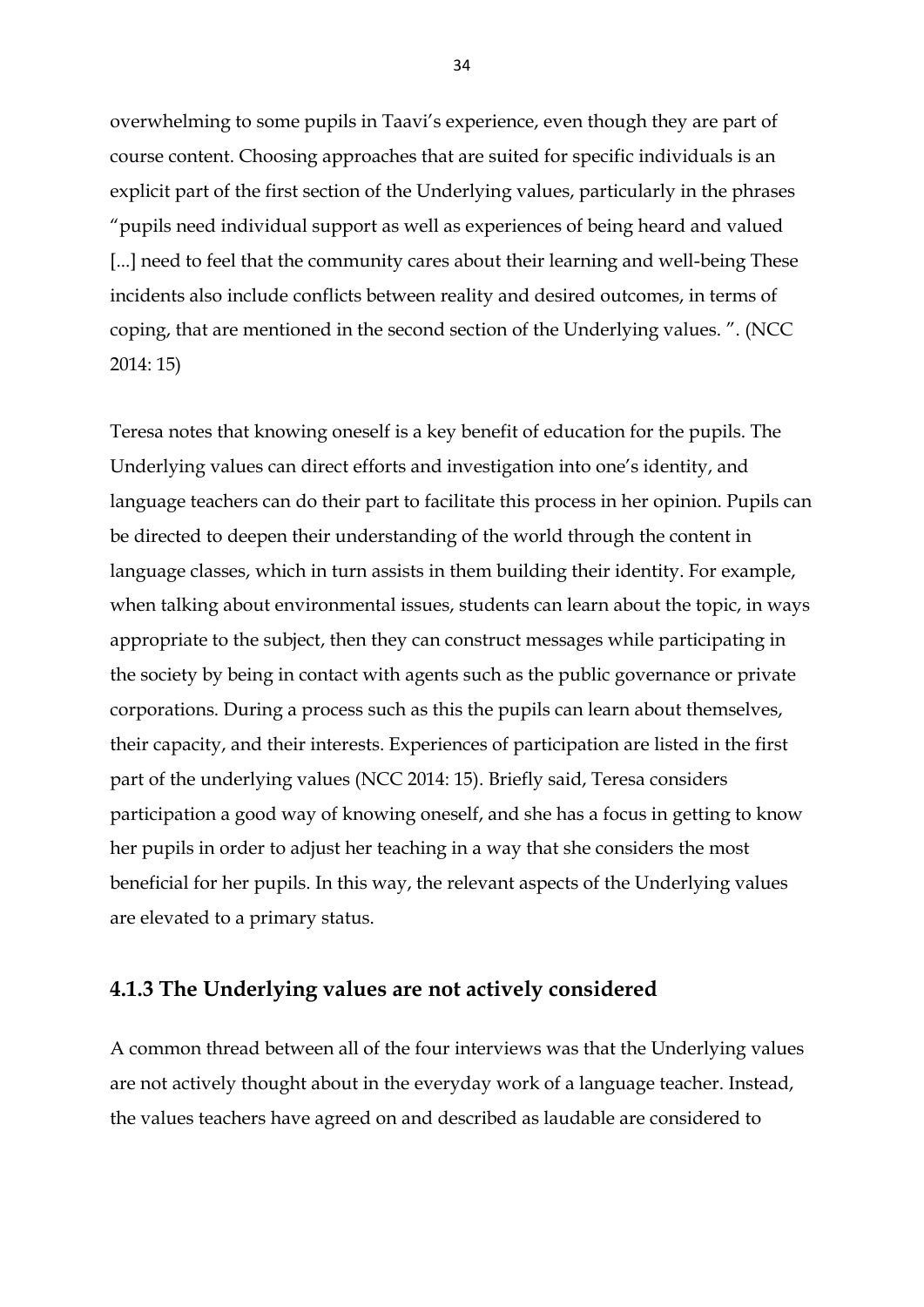manifest in actions automatically, even without explicitly considering them, as seen in the extracts 11, 12, and 13:

(11) Taavi: "emmää aktiivisesti ajattele ite niitä [arvoja yleisesti], jos pyrkii olemaa miten sanois hyvä ihminen ni sitte se ois oikei hyvä sillon toteutuis aika monet […] opsinkin asiat [...] tässähän on esimerkin vaikutus hirveän suuri että miten sä ite toimit, miten sä ite suhtaudut johonkin heittoihin mitä oppilaat saattaa sanoa"

"nah I don't actively think about them [values in general], if you try to be, how would you say, a good person then that would be pretty good then a lot of things would work [...] even from the curriculum [...] the effect of an example is terribly big in that how you act, how you yourself take some of the quips of the pupils they might say"

Taavi has a focus on being a good person, which seems to correlate closely to the underlying values in his view, even though he does not actively think about the underlying values themselves on a general level.

(12) Emma: "jos joku kysyis että ootko sä arvokasvattaja niin ensimmäinen vastaus että en [...] tietenki siis joo se tulee siinä mukana mutta en mä niinku arvokasvattajana enemmänki mä nään itteni niinku semmosena […] arjen hallinnan ja niinku arjen pärjäämiskeinojen kasvattajana"

"if I was asked if I'm a values educator then the first answer would be no  $[...]$  of course sure, it's brought along everything else but not from me as in, like, a values educator, I see myself more as, like, [...] an educator of a good daily routine and like daily coping mechanisms"

Although Emma would not consider herself primarily as a values educator, her perspective is similar to the idea in the chapter of Operating culture in the NCC (2014: 26), where it is stated that daily practices have a moral effect, among others, on the pupils whether or not they recognize this effect.

(13) Kirsi: "ei me nyt sillä lailla että nytpäs puhutaan arvoista tai arvokeskusteluista vaan ne tulee sillee niinku se mitä siellä on tapahtunu siellä tunnilla niin ne arvot niinku heijastuu"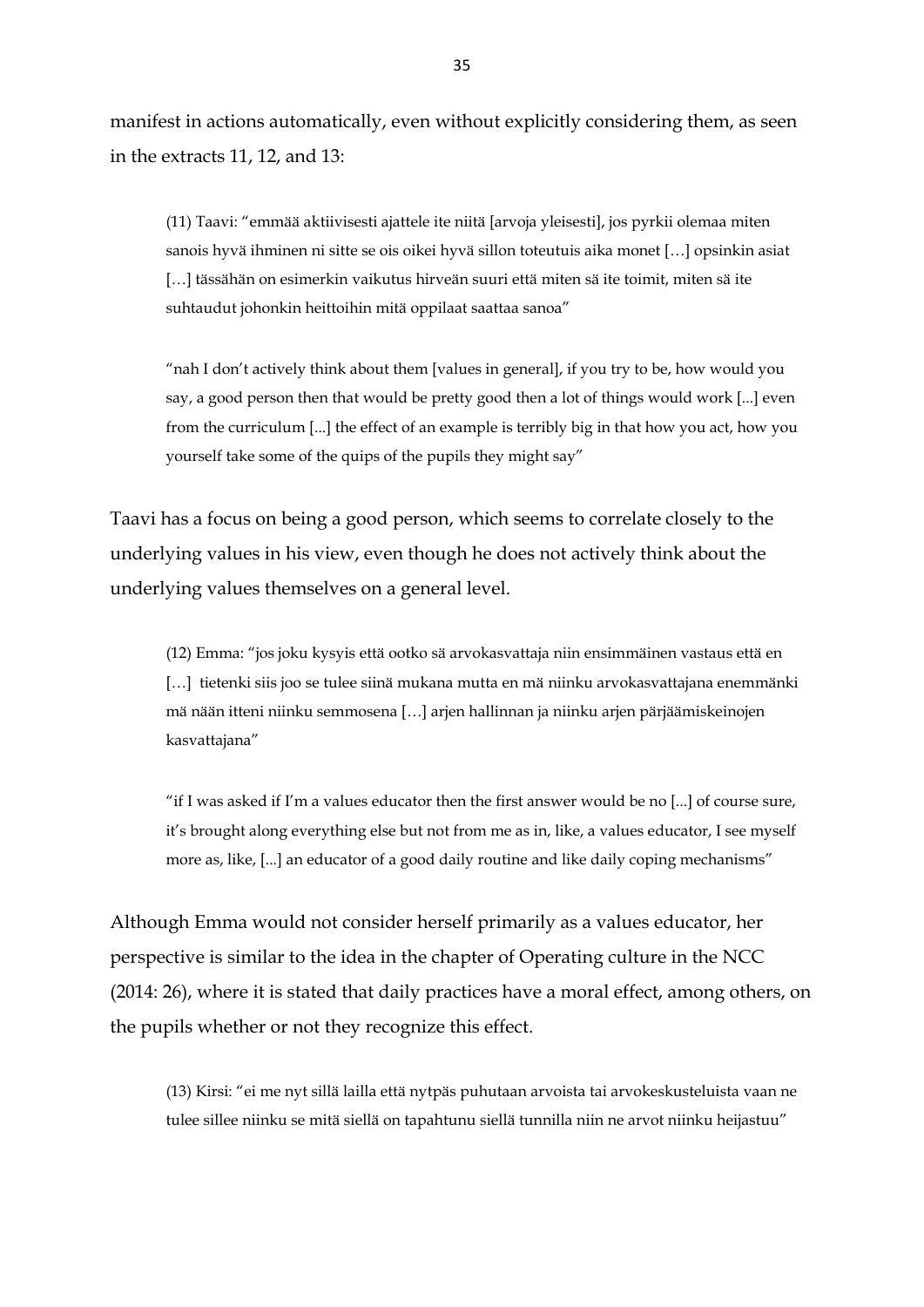"we are not like okay let's talk about values or discussions of values but they come in a way, like, what has happened in the class and the values are, like, reflected there"

Teresa is an exception to this rule as she seems to consider her performance as a teacher through values related to what kind of a lasting, positive impact she can have on her pupils, but even then, these values are not from the Underlying values but, rather, stem from her personal life and work experience.

The common attitude towards the Underlying values according to the data of this study, then, is that that part of the NCC is taken into consideration by acting morally well in general terms and trying to do the practical job of a teacher as well as possible. Indeed, in the NCC itself it is stated that the operational culture is in part responsible for manifesting the Underlying values: "[The operational culture] always affects the quality of school work experienced by the pupils" and "The school culture affects those who are within its sphere, regardless of whether its significance and impacts are recognised or not. The manner in which the adults act is transmitted to the pupils, who adopt values, attitudes and customs prevalent in their school community." (NCC 2014: 26) The same phenomenon was discovered by Malama (f.k.a. Matilainen) (Matilainen, 2011) in her dissertation about human rights education in Finnish high schools, where teachers considered human rights to be self-evident but weird at the same time. The interviewees of this study seem to have an attitude towards the Underlying values that is, based on some evidence, in line with the ideas of the curriculum, in that some of the intended effects are deliberately passed on to people through implicit operational patterns rather than their outright teaching.

One of the reasons why the underlying values are not thought about a lot is that while they are respected, they are also seen as high-flown and somewhat distant from the daily work and interactions, depending on the values in question, as discussed in extract (14)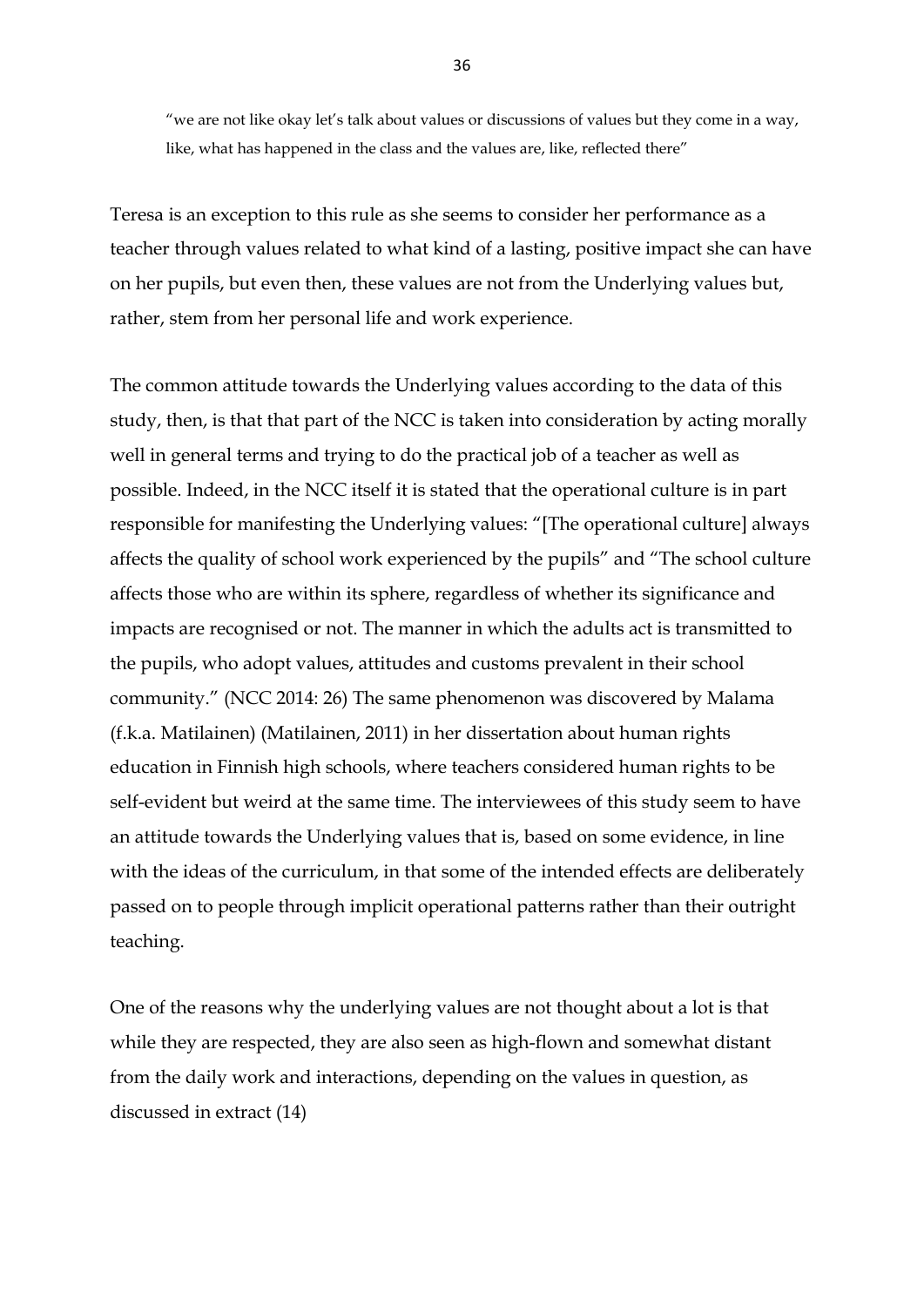(14) Emma: "emmä mitää kyllä sinänsä ajattele mitenkään sitä sivistystä niinku sanana ja käsitteenä että seki on varmaa niin että se on niinku arkeen hukkuva käsite mikä on koko ajan mutta sitä ei ajattele […] onhan se sivistyksen lisäämistä koko ajan se että ne osais ajatella eri näkökulmista ja ottaa huomioon muitakin ku sen oman navan […] mutta kuka sitä sitte ajattelee niin semmosena että minä olen sivistävä opettaja joka tuo sivistyksen näiden pariin [nauraa]"

"no I'm not thinking about civilisation at all as a word or concept so that too is probably so that it's, like, a concept incorporated in the daily routines that is always there but not thought about [...] sure it is adding to the general knowledge and ability all the time that they could think from different perspectives and consider others as well, not just their own self-interest [...] but who really thinks about themselves like I am a civilising educator who brings the civilisation amongst these [laughs]"

Looking at issues from other people's perspectives is an explicit part of the Underlying values, and part of the concept of "general knowledge and ability" as defined in the curriculum, but Emma does not think about all of these concepts explicitly. Instead, she focuses on the constituent microskills of general knowledge and ability, one of which in this case is trying to think about things from another person's perspective.

(15) Kirsi: "mä en koskaan sitä ajatellu sillai et mä jotenki tuen sitä et he rakentaa omaa arvoperustaansa, joillakinhan on jo ku ne tulee, ja se on olemassa, eikä se siitä muuksi muutu, mä vaan niinkö toivon että kun ne näkee eri tai ne näkee monenlaista niin se pistää niinkö ajatteleen asioita eri kantilta ja sitte jossakin vaiheessa [rakentaa heidän arvoperustaansa osaltaan]"

"I never thought about it in the way that I somehow support them in building their foundation of values, I mean some have it already when they enroll, and it exists, and it's not going to change, I just, like, hope that when they see different of many kinds of things it makes them, like, think about stuff from a different angle and then at some point [build their foundation of values on its part]"

Similar to Emma, extract (15) shows how Kirsi also forgoes the higher order goal of having discussions about ethics in order to facilitate pupils building their own value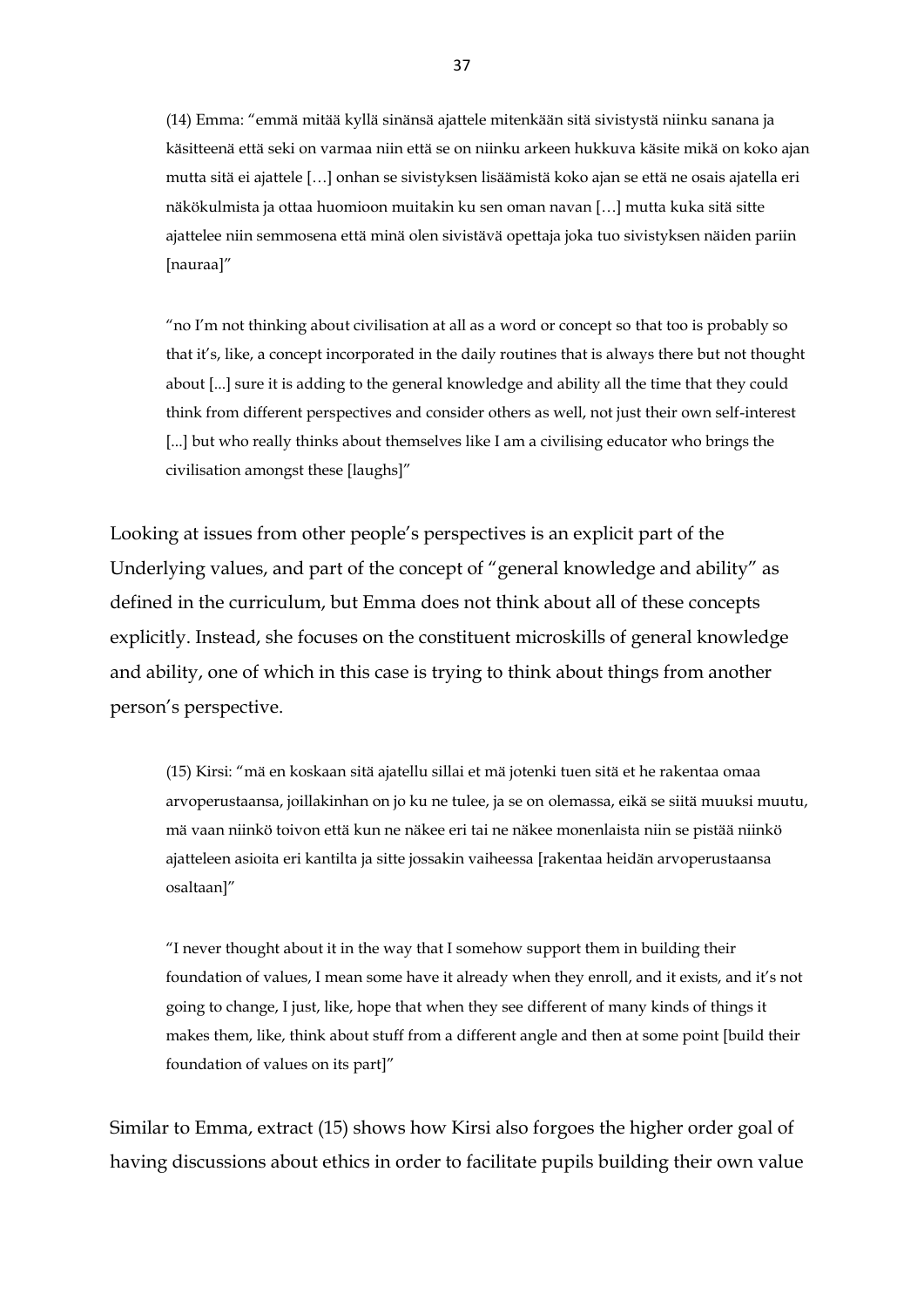systems (NCC 2014: 15) at times in favor of focusing on one of its practical microskills, which is considering an issue from a new perspective, hoping that this idea will persist and eventually become a part of the pupil's personal system of values.

(16) Teresa: "it's a very challenging thing I think to really give people that participatory experience if they don't know what they're participating in, when we had [an outlet of a convenience store brand] here, there was a, the manager was very upset one day because a student who was supposed to do a week's worth of work had not come in […] she was trying to explain to him that if you can't come in for whatever reason you need to call, and tell the employer I can't come, so we've got a situation where we're trying to give young people an experience, a taste of working life, and she was struggling to give him the most basic thing, if you can't come, call, and he ended up not doing his [working week]"

In extract (16), Teresa recounts how a pupil was not able to receive an experience of participation partly because he did not have the prerequisite skills to take part in a brief period of work, which were being on time and calling the employer if unable to attend work. Experiences of participation are an explicit part in the Underlying values, but that goal was unattainable in this case for the pupil in question, similar to the recollections of Emma and Kirsi in extracts 14 and 15, respectively. Instead of the higher order goals included in the Underlying values, the pupil needed to learn more practical skills and habits first, again exemplifying how the Underlying values are, at times, distant from teachers' daily work.

(17) Taavi: "no mieti nyt tuommostaki tavoitetta tota nyt sulla [oppilaalla] on oikeus [kasvaa täyteen mittaansa ihmisenä] se siis, noihan on ihan liirumlaarumia kaikkihan sen tietää kaikki jotka opsia kirjoittaa sinne kirjoitetaan suuria hienoja tavoitteita ja siihen suuntaan on hyvä pyrkiä, mutta jos sä oikeasti väität että sä opettajana pystyt ton opsin vetää niin että sä oot kaikki ottanu huomioon niin sä oot valehtelija"

"look, think about a goal like that there, you [the pupil] have a right [to grow to your potential as a human being] so that, those are total nonsense everyone who write the curriculum knows that, big fine goals are written there and it's good to aim at them, but if you really claim that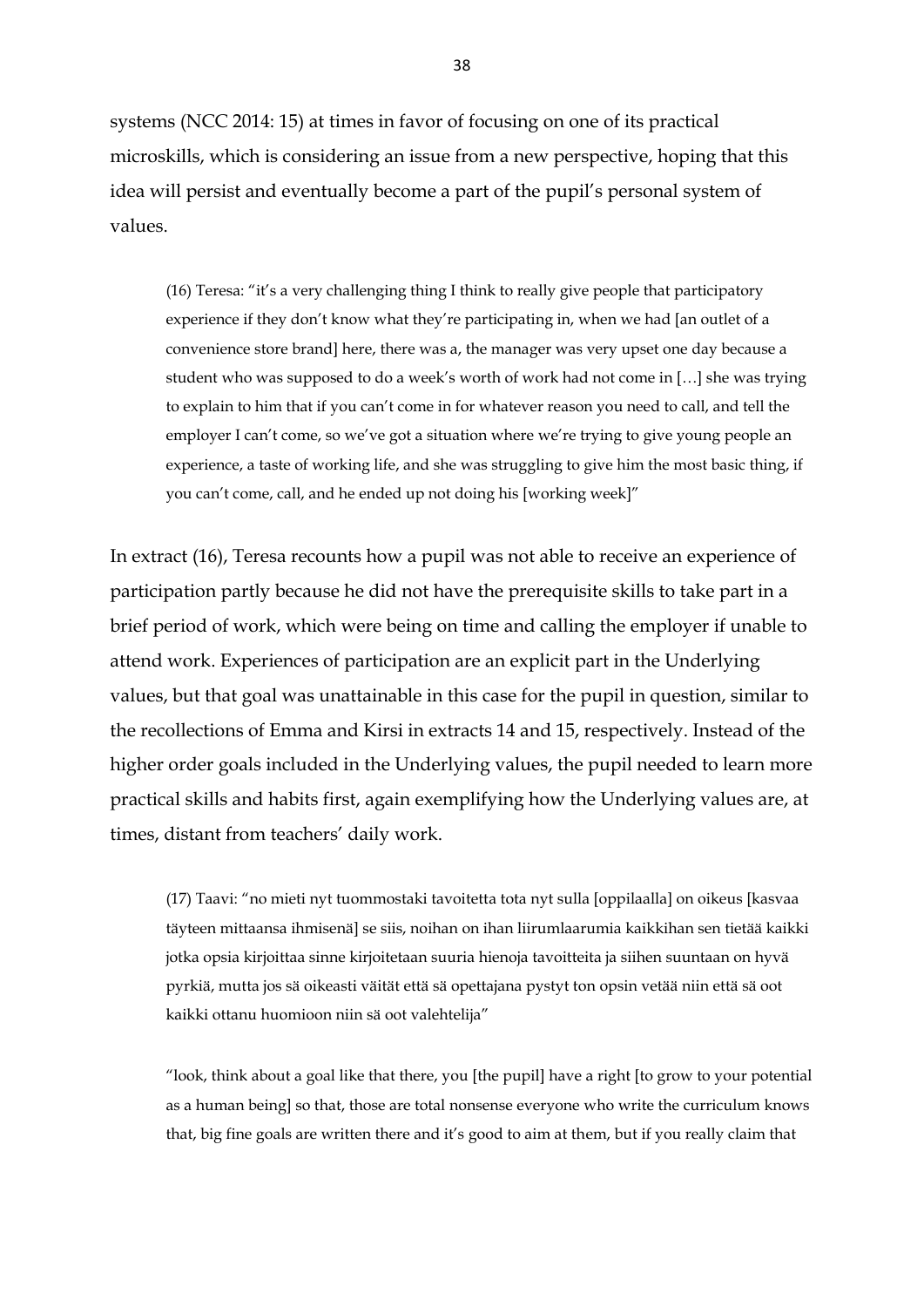you, as a teacher, can pull off the curriculum so that you've taken everything into consideration then you're a liar"

One of the main issues Taavi has with the Underlying values, while agreeing with their content as seen in previous chapters, is that they are such expansive and advanced concepts that teachers cannot possibly achieve them in ordinary conditions, as shown in extract (17). Rather, it is expected that teachers do their best in trying to impart those values to the extent that is possible, as evident in the other examples presented above in this chapter.

(18) Emma: "mitä pitää olla koulussa mukana, miten koulussa ollaan ja mitä tarkottaa se että jos yritetään opiskella englantia […] huomaa että koko ajan enemmän hukassa yläkoululaisilla semmoset perustaidot […] esim joo just tällast tai miten WILMAsta katotaan läksyt, nyt mä oon huomannu ainaki ite […] mä opetan […] aika isoo osaa seiskoista, ja kaikki ne seiskaluokat niinku taidot on heikentyny ihan huomattavasti ja just se semmonen perus arjen hallinta"

"what you need to have with you in school, how you behave in school and what does it mean when we are trying to study English [...] you see more and more that upper elementary pupils have lost those kinds of basic skills [...] f.ex. yeah these or how do you check the homework from WILMA, I've noticed myself now [...] I teach [...] quite a big part of the 7th graders, and all those 7th grades, like, the skills have deteriorated notably as has the handling of precicely this kind of daily routine"

Based on Emma's experience, as seen in extract (18), the competence of upper elementary school pupils in basic school-related habits and skills has deteriorated recently. She did not know what the reason for the sudden and notable drop in those skills could be, but the end result was that more and more attention has to be devoted to instructing pupils in rudimentary practical skills of school work, which reduces the time available to focusing on higher level goals such as having abstract conversations about ethical perspectives on an issue at hand. This practice of teaching what is needed rather than something more advanced but unattainable at the moment is similar to the ideas of the students in Atjonen's study (2004), where she found that students didn't think that the ideal option and the common option in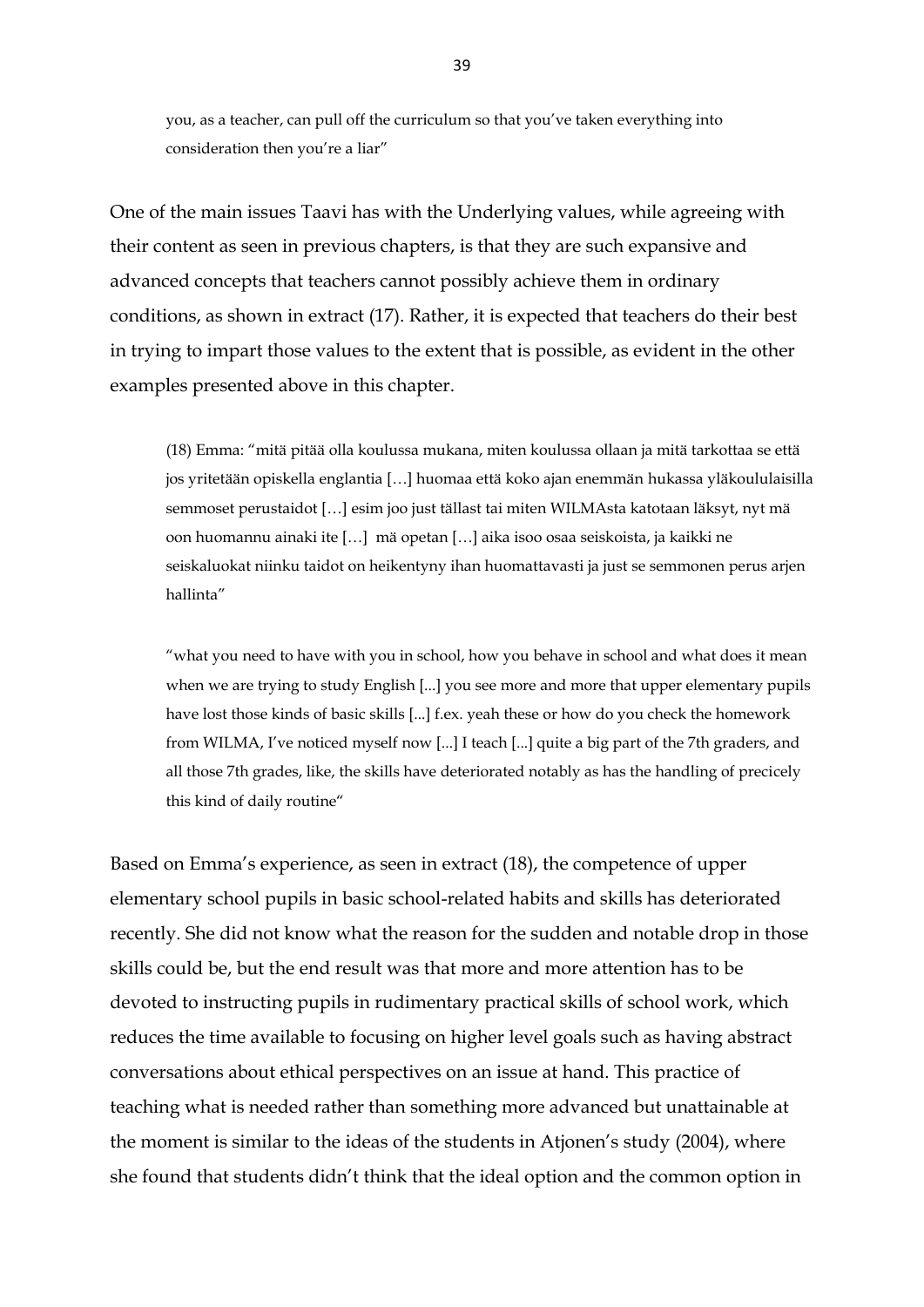decisions with ethical dimensions are necessarily the same when they speculated on their future job as a teacher (Atjonen, 2004: 90-93, 134).

Some parts of the Underlying values were hard to understand according to the teachers, and this could well be due to the limited amount of time the values are thought about during working weeks and months. For example, the phrase "perspectives of ethics and aesthetics guide the pupils to think about what is valuable in life" (NCC 2014: 16) was ambiguous. When asked about it, Taavi said at once that "yeah I didn't understand that" and joked about his ugly shirt. Emma also said that she didn't understand that and that it was "a hard one", Kirsi talked about girls focusing on make-up and others being visually talented, which manifested in a pupil producing a beautiful map of New Zealand in one case. Teresa immediately connected aesthetics to all of the senses, which was a surprising but entirely reasonable direction. Then again, she asked if we really do think about ethical and aesthetic perspectives on life in schools, and discussed "asking students to bring in something that they consider beautiful … that sounds beautiful to them… that smells beautiful to them…" etc. Similarly, democracy was a concept of different approaches. Taavi connected it to politics, as a part of a subheading in the Underlying values, as discussed previously in 4.1.1, and Kirsi said that democracy is briefly touched on in some of the course content and somewhat in the methods of teaching. In comparison, Teresa pointed out that the options that teachers give their pupils are often trivial, and as such not really representative of democracy, indicating a similar opinion to Männistö and Fornaciari (2017: 51), who described the democracy education in Finland as "in progress". Consequently, giving more responsibility to pupils could then take basic education into a more democratic direction, if that is sought after.

If the underlying values were discussed and their meaning negotiated more often, any disagreements about their application could minimise. Differences of interpretation between teachers can result in confusion on the part of both staff and pupils, as will be discussed later in the case of Emma and her colleague in a conflict of values regarding common rules.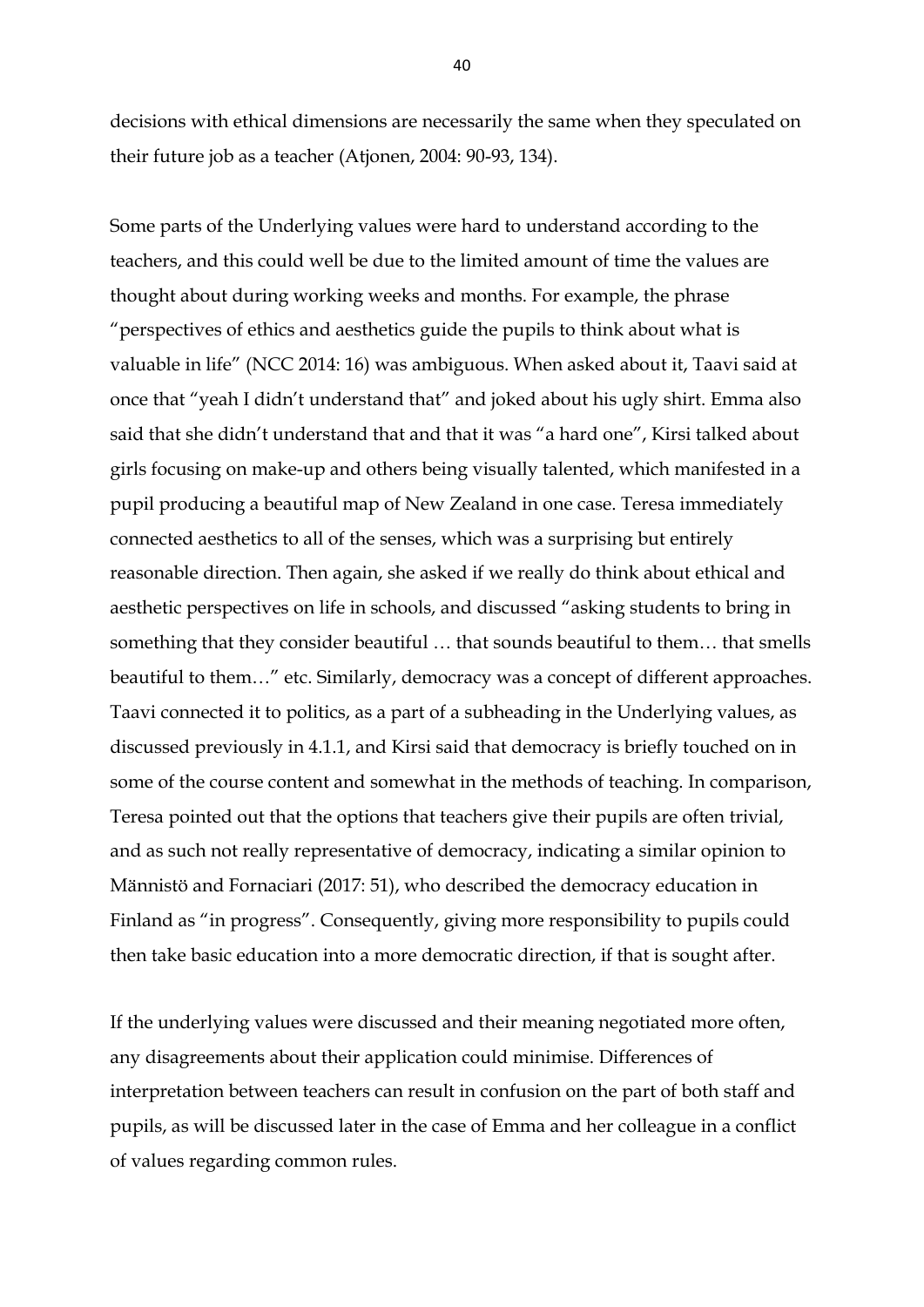Teachers also discussed differentiating teaching according to the different needs of the pupils in this study. The requirement to adjust teaching according to the needs of the individual pupils is mentioned numerous times throughout the NCC, and teachers are taught in universities to teach in varied ways in order to offer something more optimal for all students. In the underlying values that requirement is mentioned, firstly, as the fact that pupils are unique and, secondly, as the right that each pupil has to a good education, which, considered together, boil down to the requirement of teachers to consider individual pupils by adjusting their teaching accordingly (NCC 2014: 15). However, the interviewees regularly do not think about this differentiation in terms of the underlying values as seen in extracts (19) and (20).

(19) Taavi: "minun mielestä se on siis englannin tunnit yleensäkin tai kielten tunnit niin ne on reaaliaineisiin verrattuna aika helppokin tehdä tavallaan siinä on se vaihtelu jo luonnostaan ku siellä luetaan puhutaan kirjoitetaan tehdään, monet työtavat on kokoajan käytössä niin sekin on jo vaihtelua oppilaille […] siinä otetaan oppilaiden erilaisuutta huomioon et emmää pysty, mä oon tosi hyvä mutta emmää niin hyvä oo että mä pystyn ottaa 24 oppilasta huomioon joka tunnilla ei se vaan mene niin"

"in my opinion it is I mean English classes generally or language classes are, compared to reaali-subjects\* kinda easy to do in a way, it has that variety built in to it when you read talk write make, many of the working methods are in use all the time so that's variety for the pupils [...] that is taking into consideration the diversity of pupils, so I can't, I'm really good but not so good that 24 pupils I can take into consideration every class that's not the way it works [\*fin. reaaliaineet: the term includes the subjects of sciences, philosophy, psychology, history, social studies, religion, ethics, and health education]

(20) Kirsi: "yksilöllisen tuen antaminen niin opettaja saa olla noita siinä kohtaa että se onnistuu ja taikuri samassa persoonassa"

"providing individual support yeah a teacher ought to be a witch to make that work and a magician in the same persona"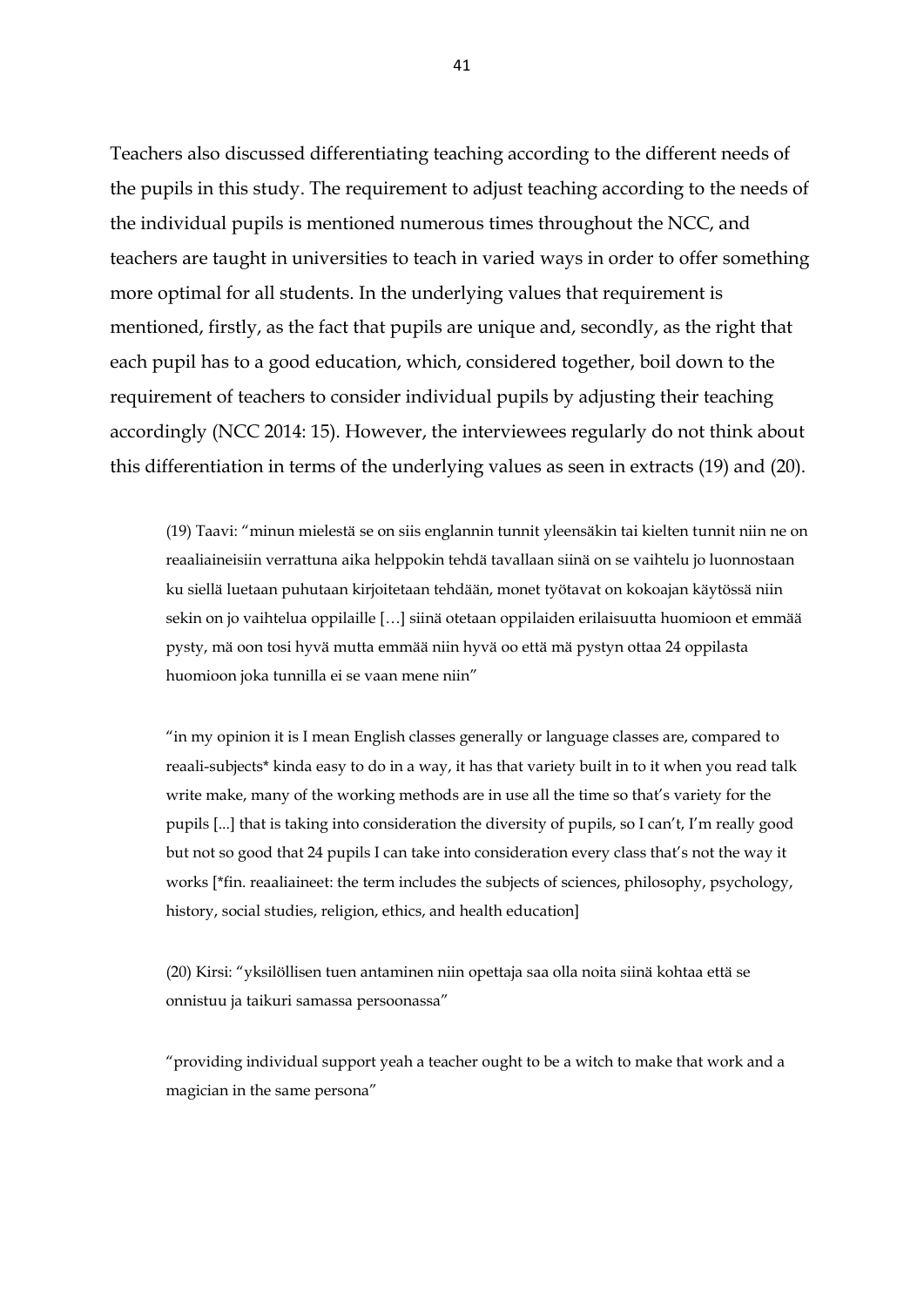Taavi considers the needs of individual pupils to the extent that he can in the midst of all the other requirements of his work. In practice this means that he provides different kinds of content and uses different methods in order to meet the various needs of pupils. On the same note he emphasises that it is impossible to prepare lessons for the individual needs of about 100 pupils of his, but over time he feels that he succeeds well enough in providing something for everyone. He also noted that English classes, as well as all languages, are naturally varied in methods used as they include speaking, writing, and other different kinds of exercises. Likewise, in extract (20), Kirsi said that individual consideration of pupils is nearly impossible due to the sizes of the classes. They can include up to 24 seventh graders and up to 30 pupils in lower elementary, according to her experience.

(21) Teresa: "figuring out what interests them I think is very important […] if they dont feel it's relevant then they are not gonna want to learn anything, they have to somehow feel that this is important for me"

In Teresa's experience, as shown in extract (21), the requirement of underlying values to adjust teaching according to individual pupils is a matter of necessary motivation. If pupils don't consider something important to them, they will not want to learn it and teaching will become more difficult.

(22) Emma: "ei varmaan kukaan opettaja pysty nykyään opettamaan ilman että sie mietit sitä yksilönä sitä oppijaa, että tota, sanoisin että moni noista varmaan just tän kohan teemoista tulee just sen kautta ku oppijat on nykyään niin erilaisia että sitä on vähän pakkokin huomioida et se tulee itsestään siinä opetuksen suunnittelussa ja opetuksessa"

"probably no teacher these days can teach without thinking about the learner as an individual, that umm, I'd say that a lot of the themes of this part are applied exactly due to learners being so different these days that you kinda have to take that into account, and it kind of works out by itself in the planning of teaching and teaching"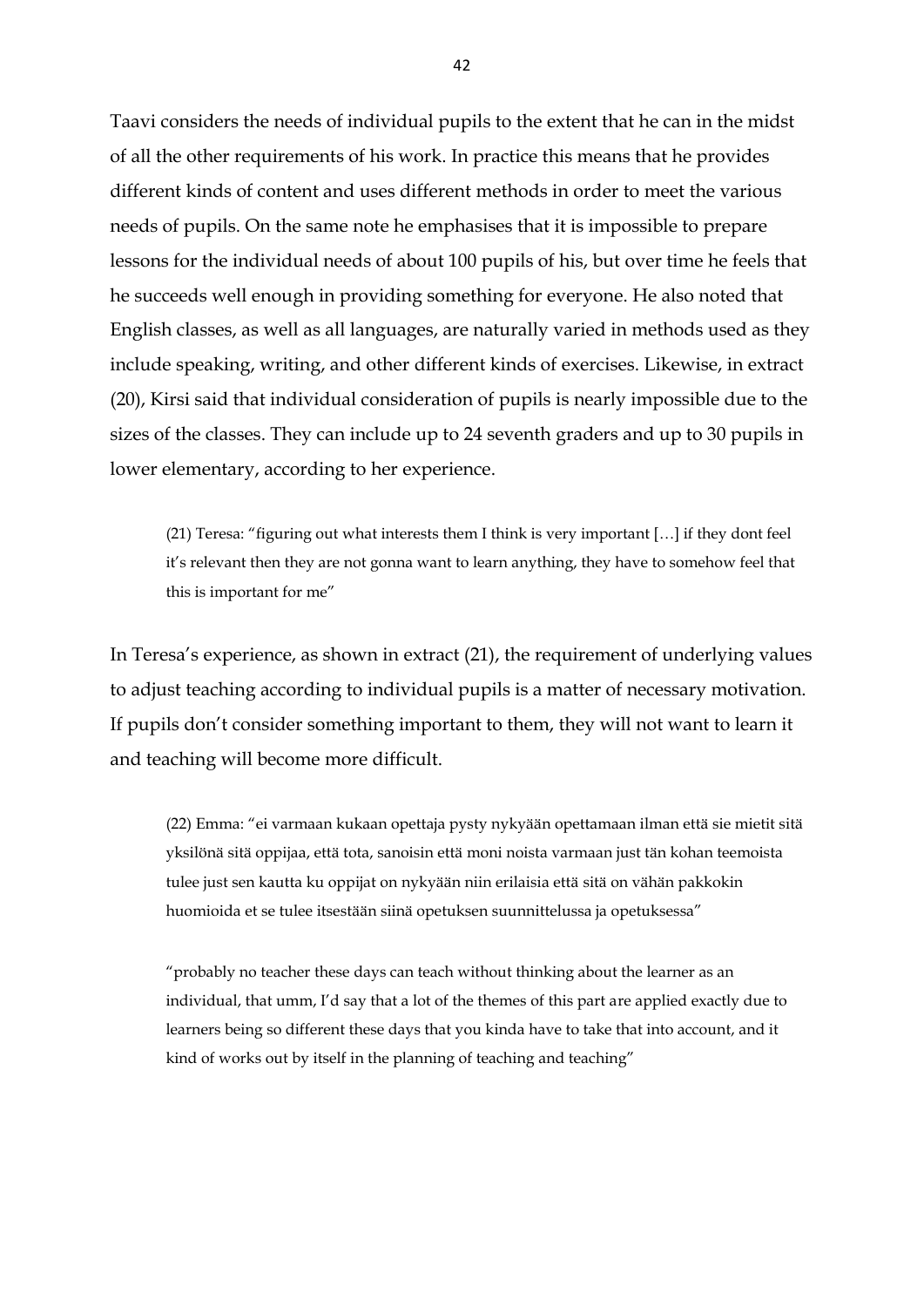Similarly to Teresa, Emma considers the uniqueness of pupils, in extract (22), as a fact that compels variety in teaching, on one hand because of the different skill levels and learning preferences and on the other hand because of the pupils' varied interests.

Lastly, the underlying values may not be thought about that much in the everyday work of an English teacher because they have been designed to become unevenly manifest in separate parts of the school environment, according to NCC. Pupils have, for example, the right to have an education that is suited to their individual needs. While this right is taken into account during teaching in a number of ways, guidance counseling has a particular focus on this specific issue in the underlying values (NCC 2014: 15, 442) among other issues it is well suited to promote. Teachers in this study were asked about the parts of the underlying values they considered distant to English classes, but the answers were minimal. On one hand, their answers only point to the theme of sustainable development to be emphasised in different subjects and democracy in the applied teaching methods and practical instruction, as already discussed in chapter 4.1, but both of those themes were also regularly part of the course content and eagerly discussed by the pupils. On the other hand, cultural diversity is a natural part of English language teaching, but even that is not typically thought about in terms of the underlying values, but rather in terms of good teaching and adequate attention to course content, as shown in extracts (23) and (24):

(23) Emma: "toi nyt varmasti niinku enkussa on sillee aika luonnollisesti tulee että et siellä tutkitaan niitä eri kulttuureja ja ja justii tota mietitään vähän niitä niihin liittyviä tapoja ja sitä laajennetaan sitä maailmankuvaa"

"well that is surely, like, in English it's kinda naturally there that in those classes we study those different cultures and, and, think about the customs that are related to them a bit and expand their world view"

(24) Kirsi: "nää [kestävän kehityksen teemat] on niinku ihan sinne kirjoitettu sisään sinne aihepiireihin, ja tota varsinki tää ekologinen elämäntapa on sellanen mistä nää nuoret haluaa paljon keskustella [...] mä niinkö näkisin että osa niistä arvoista on painottunu tiettyihin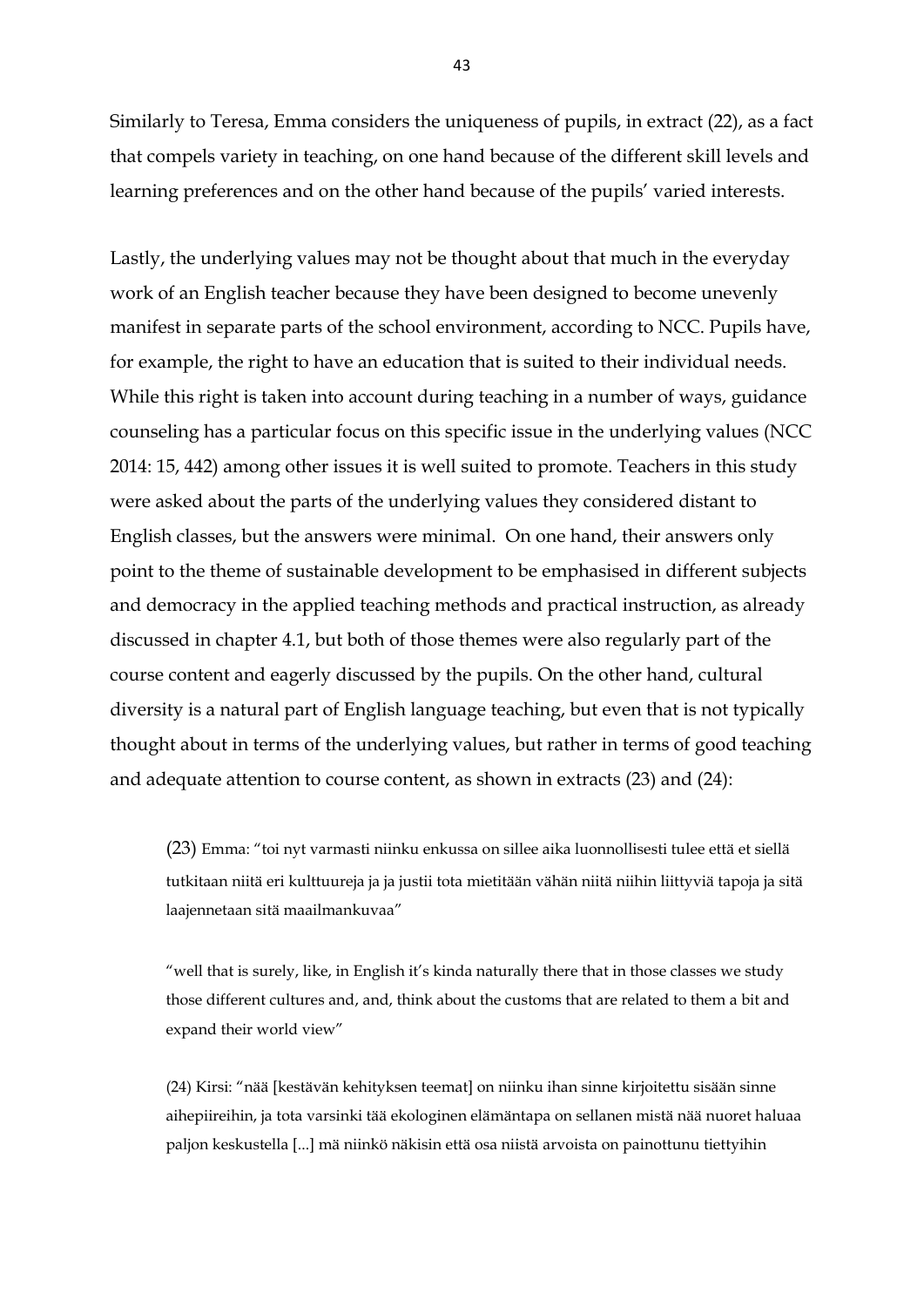oppiaineisiin, nyt ku puhutaan niinku yläkoulun puolesta niin kyllähän selkeesti noi kestävän kehityksen arvot niin ne on erittäin voimakkaasti maantieto biologia kotitalous"

"these [themes of sustainable development] are kinda written right into the content, and umm especially the ecological lifestyle is something that these youth want to talk about a lot [...] I'd see that, like, part of those values are emphasised in certain subjects, now that we are talking about upper elementary school it's obvious that the values of sustainable development they're very strongly geography, biology, home economics"

# <span id="page-44-0"></span>**4.2 How do the teachers say they apply the Underlying values in their work?**

The previous chapter, 4.1, explored the views of teachers about the underlying values as they themselves explained them, and it became evident that the values are manifested as a side effect of the teachers focusing on being a good person and teaching well, according to the interviewees. In that sense, this study has already explored some ways in which teachers say they apply the underlying values, such as pausing a class in order to talk about ethics when the situation calls for it, considering individual pupils while planning teaching, and consistently interfering with disrespectful behaviour as they encounter it. The present chapter will focus more on the explicit aspects of application of the underlying values that the teachers have brought up in their interviews.

The underlying values are explicitly applied in practice through discussions, and their application results in conflicts for and is limited by a number of reasons. Chapters 4.2.1 and 4.2.2 deal with these different types of discussions with students. Chapter 4.2.3 deals with the conflicts of underlying values that teachers recall encountering in their jobs, and lastly, the limits of applying the underlying values are explored in chapter 4.2.4.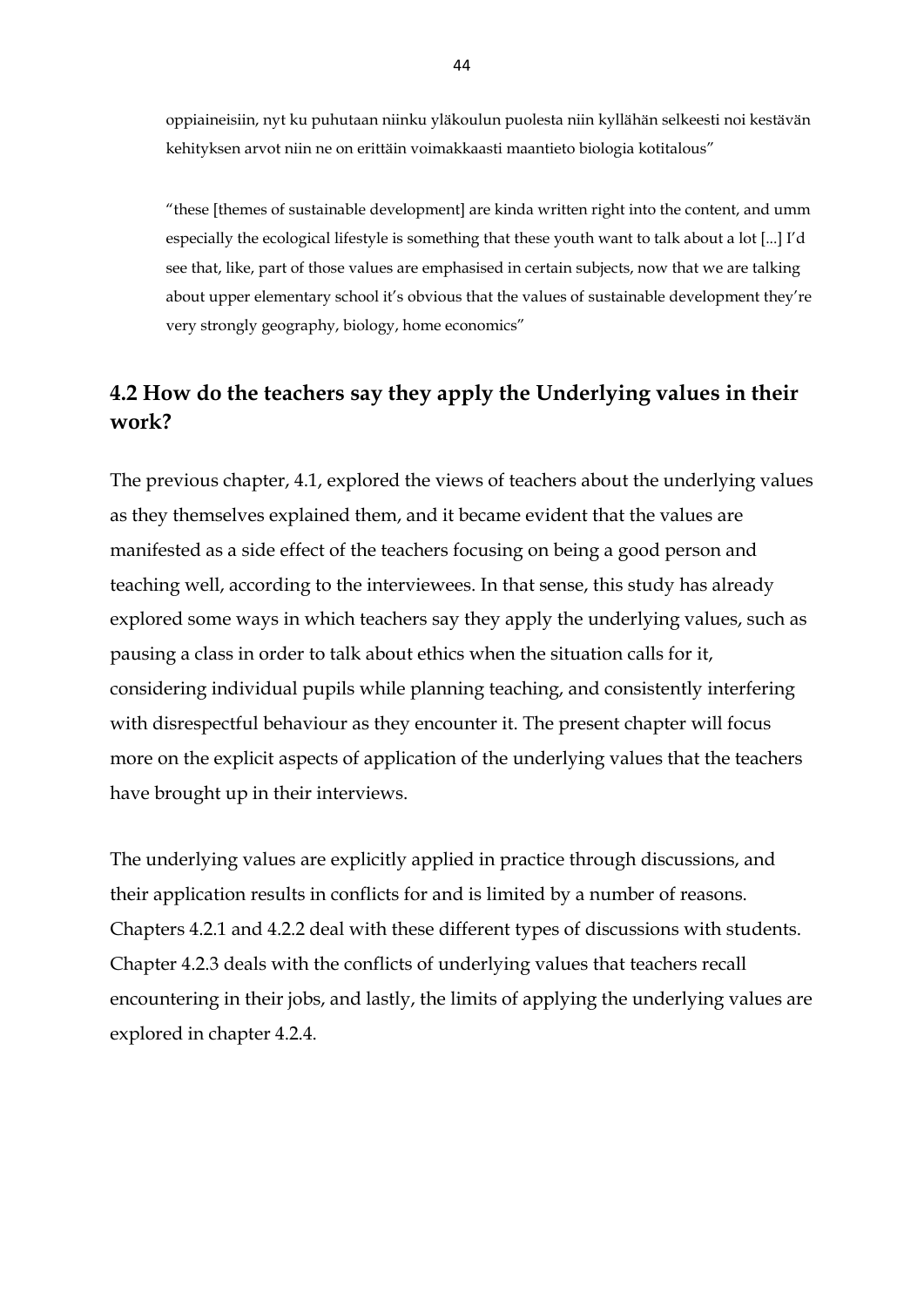### <span id="page-45-0"></span>**4.2.1 Discussions initiated by subject content**

Some of the content in English language courses is closely related to some of the underlying values, and teachers find it easy to perform their teaching in a way that it explores ethical perspectives connected to the content. Some of the content mentioned that is particularly relevant includes the natural environment, cultural diversity, personal relationships, and social media, which are all topics listed in the Underlying values (NCC 2014: 15-16).

(25) Emma: "sosiaalinen media meillä on esimerkiksi yhtenä seki tulee ysien noissa teemoissa mitä mä käyn, siihenki yleensä katotaan yks semmonen yhen sarjan yks tota jakso ja sitte sen pohjalta just keskustellaan että miten nykyään, mulla on semmosii kysymyksiä ja ne on oikeastaan sellasia arvokysymyksiä, siihen me yleensä käytetään pari tuntii siihen keskusteluun"

"social media is one of the example we've got, that too is in the themes the 9th graders that I go through, we usually watch an umm episode of this series and on the basis of that discuss about how these days, I've got these questions and they are actually kind of value questions, we use a couple of hours for the discussion"

As discussed in extract (25), Emma includes content about the theme of social media in her teaching and uses it to initiate discussion about the phenomena that the content depicts. She recounts showing an episode of a certain English language TVseries that dramatises extreme scenarios related to excessive use and development of social media and connects those to the lives of her pupils. Questions about, for example, similar media tools in use in the real world, the effects of those tools, the evaluation of people by their social media effect, and motivations for distorting their reality in messages are used to direct discussions in class and used as basis for exercises. These questions are directly related to some of the content of the Underlying values about how social media has an influence on the pupils' value structures, and about value discussions guiding pupils in naming and critically evaluating the values they encounter (NCC 2014: 15). At the same time, these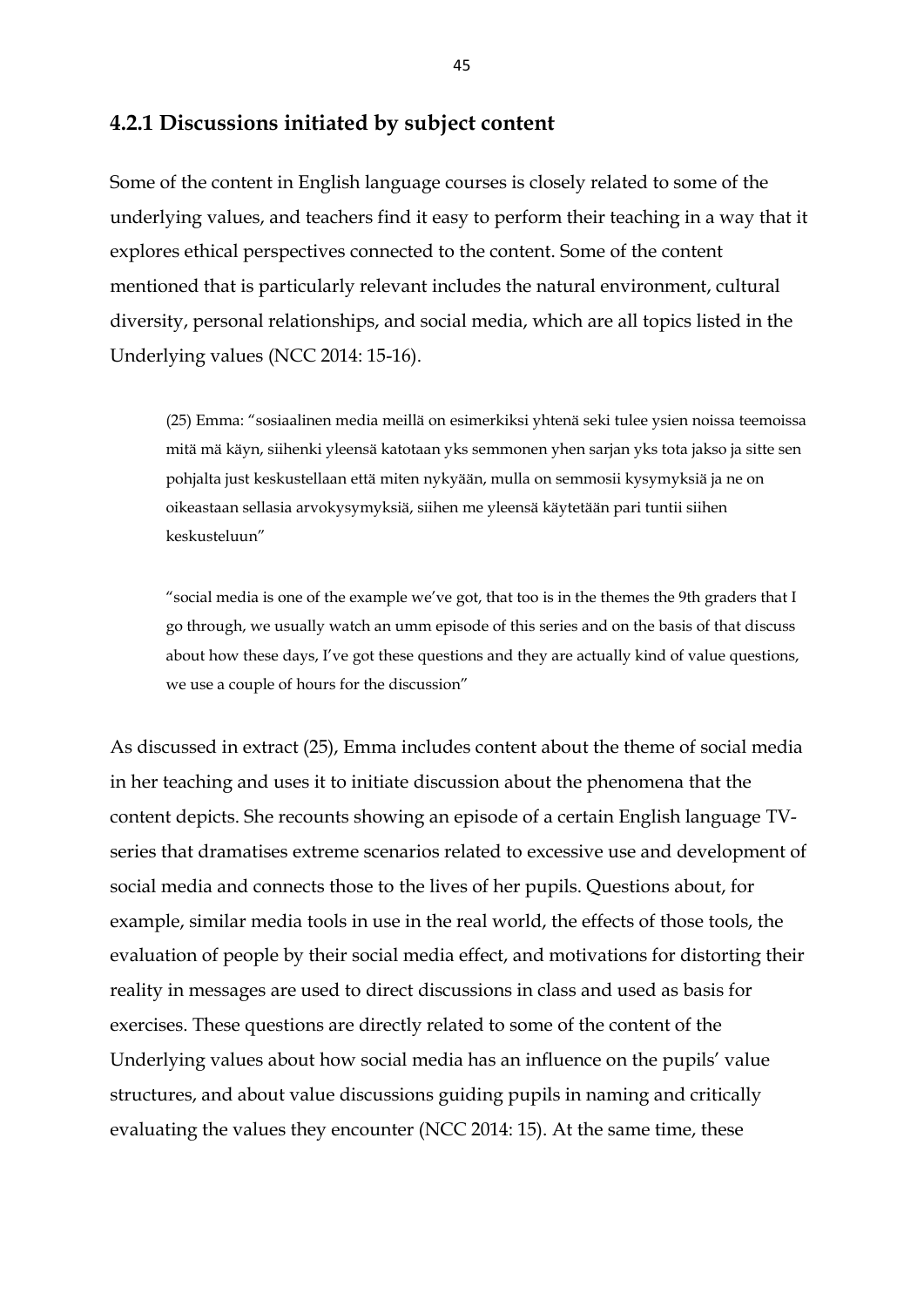discussions guide into thinking about what is valuable in life, and how to treat others with respect, among other things.

(26) Emma: "jos Yle Areenalla pitäis mennä niin ei ihan samanlaisia keskusteluja sais, jotenkin musta tuntuu et ton ikäiset tarvii aina jotain pohjaa et jos mä heittäisin vaan että hei keskustellaampa nyt tästä niin ei varmasti tulis niin hyviä keskusteluja […] niin onhan ne arvokeskusteluita […] mut ei sitä tuoda sillee niinku päälle liimattuina että nyt täs on niinku arvokeskustelu meneillään, ja semmosta, et se vaan niinku lähtee jostain aihepiireistä"

"had I got to run with Yle Areena we couldn't get the same kinds of conversations, somehow I feel in that age they always need some basis to work on, if I just went like hey let's talk about this now there surely wouldn't be conversations this good [...] well they are discussions of values too [...] but it's not brought up explicitly as an ongoing discussion of values, and so on, but it just kinda starts from some content"

In Emma's view, as seen in extract (26), a critical aspect of these exercises is their relevance to the lives of the pupils. This is why she uses a TV-series from the popular culture as a source of content rather than Yle Areena, an Internet video service of Yleisradio, the Finnish national broadcasting company, which she considers uninteresting to pupils. Also, the discussion requires a practical topic as initiation, as she doesn't think that these kinds of discussions would be fruitful if they were started from the value perspective. This practical example of exercises based on a presented episode of a TV-series also shows how discussions of values are not thought of as such, but, rather, as exploration of content in depth as usual on a language course.

(27) Kirsi: "meillä on esim […] kasiluokalla […] kaks ihmissuhteisiin liittyvää kappaletta, toinen on niinku koulukiusaamisesta ihan selkeästi ja siihen on olemassa hyvä semmoset roolijutut, ja me ollaan ite rakennettu siihen vielä, eli siellä niinkö pyritään siihen että siinä ois oppilas joutuis olemaan molemmissa rooleissa, sitte, ja sitte toine on ihan joku nuorten mustasukkasuus kolmiodraama, joka sitte niitä innostaa ihan kauheesti […] ensinnäki mä luetutan tai yleensäkin me kieltenopettajana luetutetaan ääneen englanniksi, se on ihan valtava se tunteiden palo mikä sieltä vahingossa tulee ulos"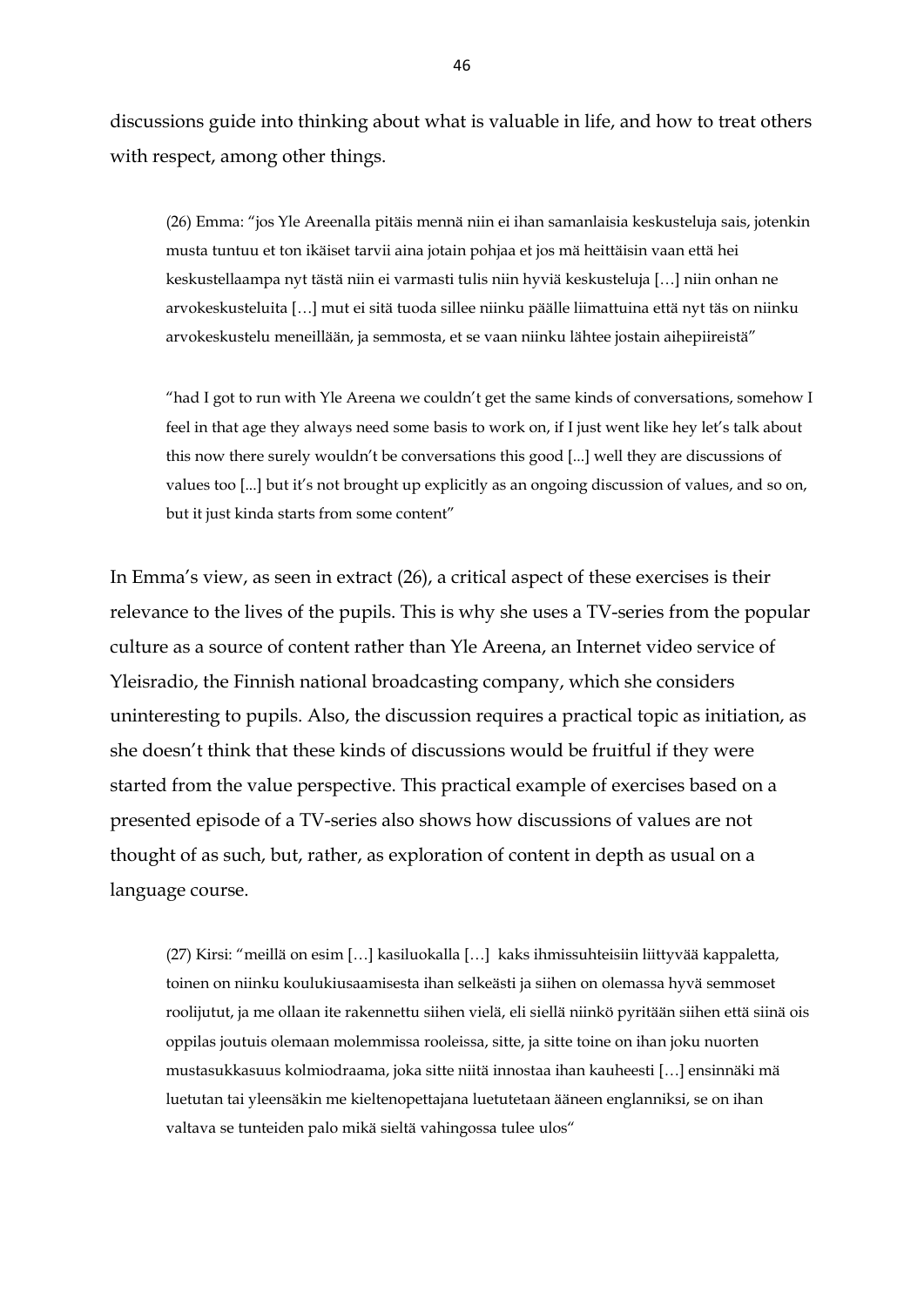"on the f.ex. [...] 8th grade [...] we've got two chapters related to social relationships, one is, like, clearly about bullying in schools and there is these neat roleplay stuff to it and we've built on those ourselves, and we, like, aim at pupils getting to be in both roles, and then, and then the other one is just this romantic drama between three jealous youth, which is terribly interesting for them [...] first of all I get them to read and usually we as language teachers get students to read aloud in English, its immense the intensity of emotion they accidentally let out"

As shown in extract (27), Kirsi uses the same method of starting with relevant content as a basis for exercises that leads into discussions about the ethical aspects of the phenomena in question. She refers to chapters in the English language textbooks she uses that include challenging social interactions related to bullying and jealousy. The method of drama involves pupils acting out the perspective of another. It is a stated goal in the underlying values to be able to put oneself "in the place of another person" when making decisions. Similarly, regarding cultural differences, which include intercultural differences as well, it is said that "Pupils learn to see things through others' life situations and circumstances." (NCC 2014: 15-16) A passionate response from the pupils is also a giveaway of their emotional commitment to the topic, and successfully engaging the issue is possibly a sign of good learning results. Furthermore, emotionally engaging situations such as this exercise can be an opportunity to learn about one's value hierarchies based on one's own responses, as discussed by Puolimatka (2004: 35-36), and teachers can assist in this process by bringing attention to the ethical aspects in a given situation, one way or another.

Taavi considers discussion topics about ethical issues the easiest to come up with, as long as they are grounded in the experience or interests of his pupils. Language learning is also appropriate for a wide range of topics to talk about in his view. Similar to the other interviewees, he does not think they would work if the pupils were not already engaged in them in some way, nor does he think that starting with the ethical perspective would be successful. Instead, he starts with a topic that is engaging for the pupils, and involves the ethical perspectives in them as appropriate, but as discussed in chapter 4.1.3, he does not think about these discussions in terms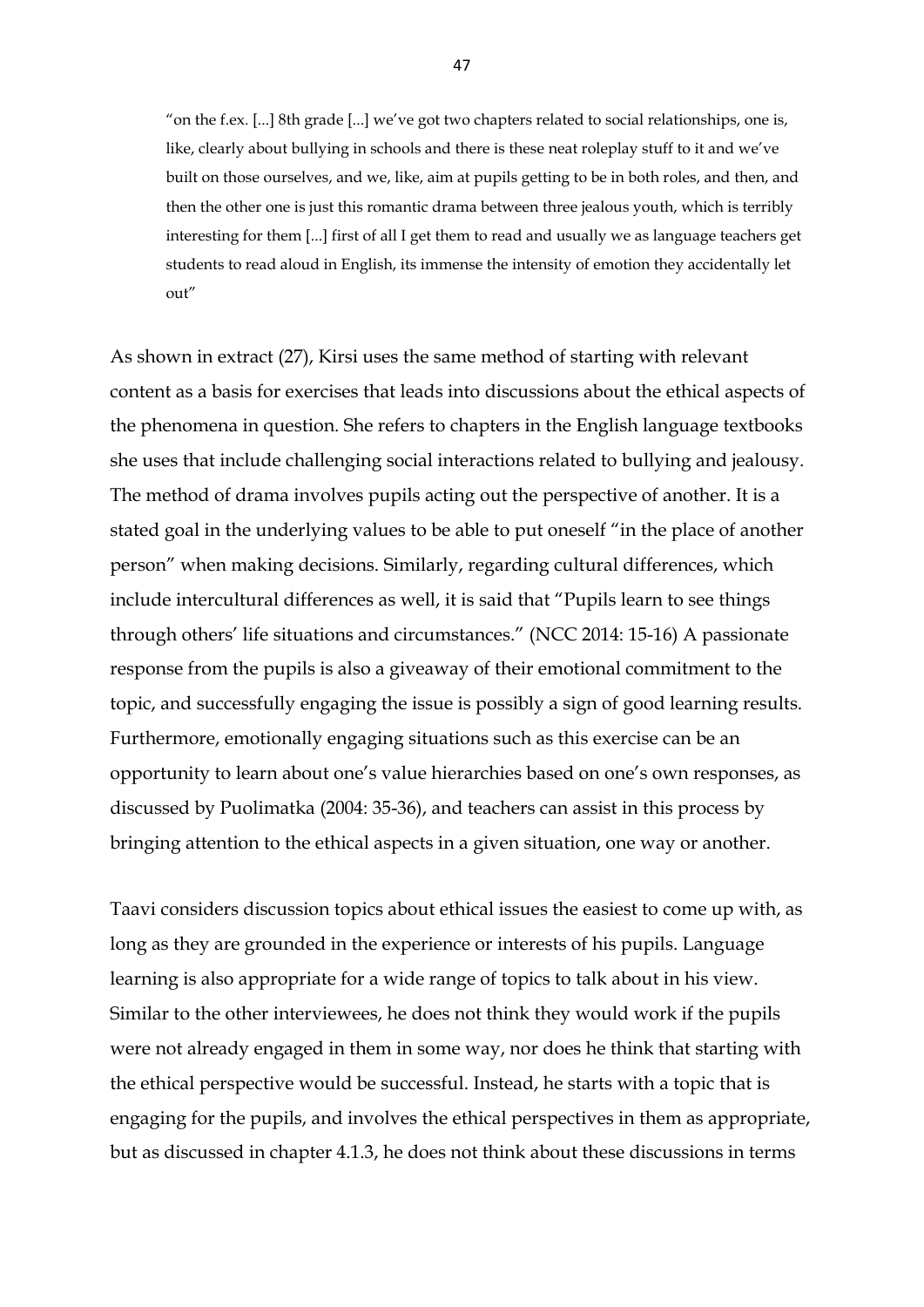of the underlying values. He notes that not all pupils take part in them actively, but he reasons that even the quiet listeners will at least be exposed to new ideas and think about them over time.

## <span id="page-48-0"></span>**4.2.2 Spontaneous conversations**

Teachers recall regularly having conversations about values that are spontaneously initiated by their pupils. Whereas content inspires ethical discussions in somewhat predictable ways, the spontaneous conversations in this chapter refer to other instances of school work.

(28) Taavi: "jos niinku joku oppilas on tehny jotain väärin tai kohdellu jotain väärin tai valehdellu tai tämmöstä niin tästä asiasta kyllä tämmösen asiaan pitäis puuttua ja pyritään puuttumaan ja se voi olla jopa koko luokan kasvatuskeskustelun aihe sillon että voidaan opetus keskeyttää ja sitte puhutaan tärkeämmistä asioista"

"if, like, a pupil has done something wrong or treated someone wrong or lied or something like that, this thing can sure this kind of a thing should be intervened in and we aim to intervene and that can even be a topic for an educational discussion for the whole class, then the teaching can be paused and then we talk about more important things"

At times, pupils may behave in ways that require addressing. As discussed in extract (28), if they do something morally unacceptable, Taavi sees it as the teacher's responsibility to interfere and talk about the issue, sometimes even with the entire group. A practical example mentioned was a group work situation where some information is gathered but the source is not cited appropriately. In those kinds of cases, the role of teachers as values educators is obvious. At other times, pupils may tell anecdotes about some serious incidents that are then discussed together, which can be fruitful events. These are stories unrelated to classes or teaching and brought up unexpectedly.

(29) Emma: "viime viikolla just kasien kanssa keskusteltiin ku meillä oli uus tekstikappale missä käytiin läpi vaatteita ja sit siinä oli semmonen miespuolinen henkilö joka sit kerto et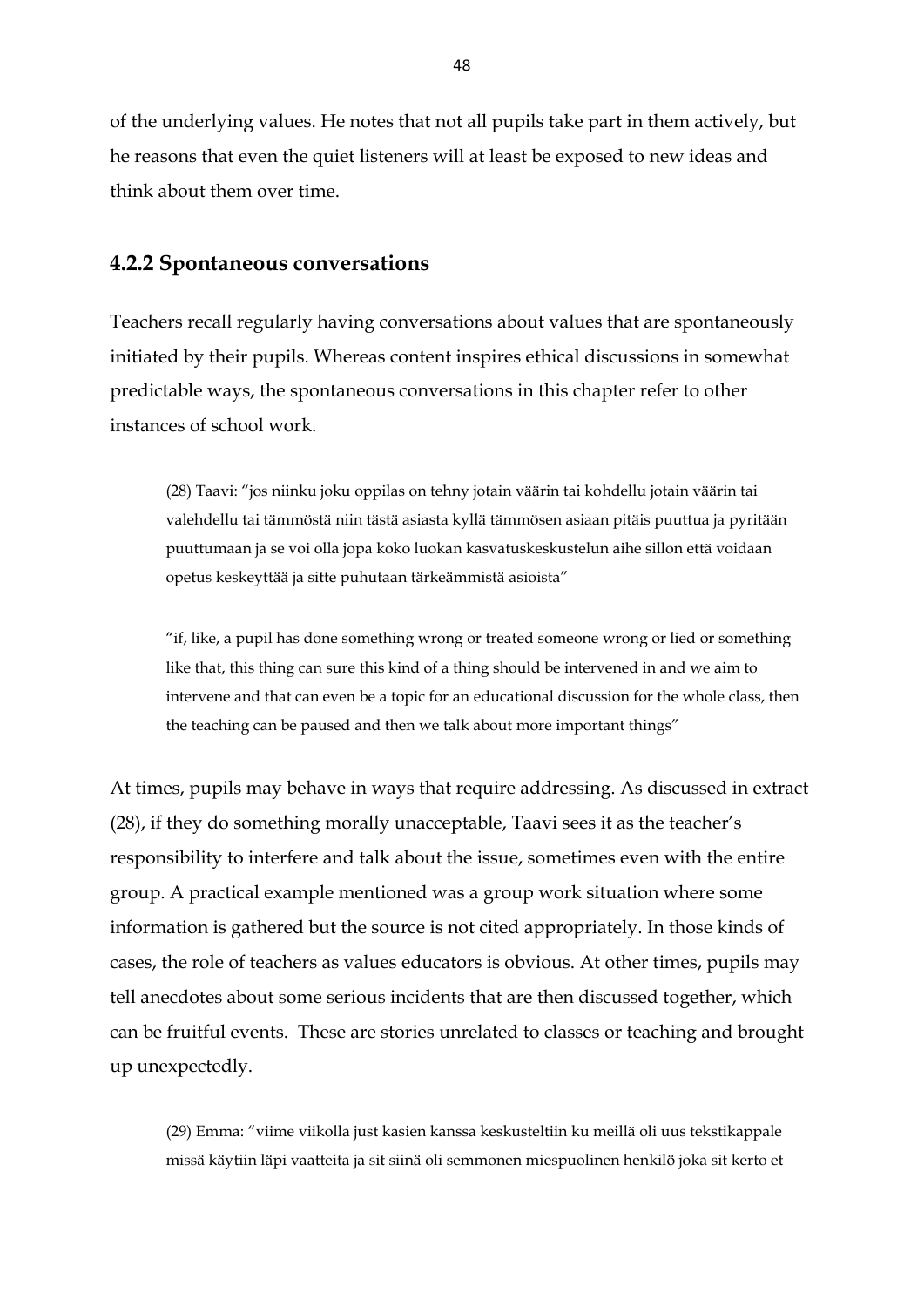tekee paljon ite vaatteita ja pukeutuu värikkäästi ja näin ja sit siellä oli just ensimmäinen kommentti tais olla et 'niin toi näyttää ihan homolta' et siis perus ruotsiangstit mut sit me just keskusteltiinki lopputunti siitä"

"last week with the 8th graders we had a discussion as we started a new chapter that included clothes and then there was this male person who then explained he makes a lot of clothes himself and dresses colorfully and so on and then there was the first comment I guess it was that 'yeah he looks pretty gay' so that was the common Swedish-angst but then we talked about that for the rest of the class"

Extract (29) deals with a spontaneous reaction of a pupil that expressed a mocking attitude of a minority group. The rest of the lesson consisted of discussion about themes around that opinion, such as what does a gay person look like and who can say what a gay person looks like. In terms of ethics, the incident was about accepting differences and behaving in a respectful manner towards others, both of which are issues listed in the Underlying values (NCC 2014: 15-16). Although the incident was from a Swedish language class, it is closely related to English language teaching in at least two ways. Firstly, it was a language class, and secondly, disrespectful stereotypes or opinions can be related to all different cultures, English speaking cultures included. This was the best example of the phenomenon that Emma recalled during the interview.

(30) Kirsi: "ei niinkö itse [opettajana] ota puolia vaan esittää näkemyksiä puoleen ja toiseen ja tavallaan niinkö yrittää tehdä sitä mitä hän [Presidentti Trump] nyt ehkä itse oo niin tehny eli se toisen kunnioitus oli se mitä mieltä tahansa […] sitä on nyt kaks vuotta jouduttu käsitteleen sitä Trumppia tuolla englannin tunneilla"

"not to, like, take sides [as a teacher] but present views from one side and the other and kind of, like, try to do what he [President Trump] may not have done himself which is respecting another no matter what they thought […] it is two years now that we've had to deal with that Trump in the English classes"

Over the course of two years, as shown in extract (30), pupils have brought up the American President Donald Trump by talking about what he has done in Kirsi's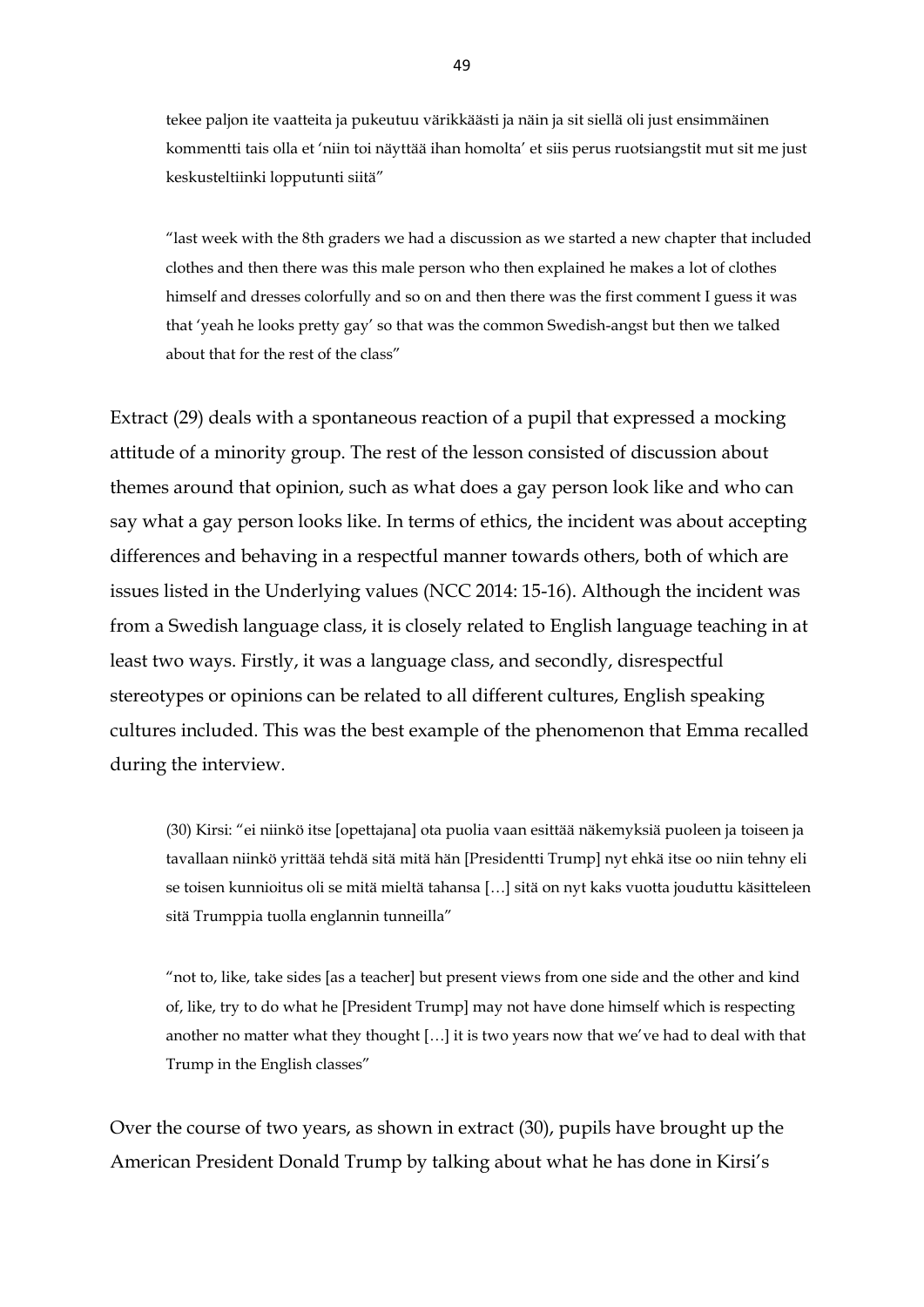classes or showing her news about Trump on their smartphones. She would then use those comments as an opportunity to talk about the topics at hand, showing respect to others' opinions and exploring different sides of the issues, both of which are actions listed in the Underlying values. There is abundant material to address as, in Kirsi's words, the "teenagers don't really have a lot of filters". These experiences mirror those of Emma's, where a pupil makes a spontaneous comment that initiates a conversation which, in turn, includes ethical perspectives.

(31) Teresa: "yes, a person will have a meltdown in the class, because maybe exactly this, there is a conflict between what they want to do, aspiration, and their current reality, "I can't do that, I am not able to do that, why can't I remember this" […] these are very teachable moments, and they need to appreciate, EVERYONE needs to appreciate those moments because everybody will have them at some point or another"

Regarding "conflicts between aspirations and the current reality [in personal growth]" (NCC 2014: 15), Teresa recalls moments when her pupils have become anxious due to not performing according to their own ideals in extract (31). She considers those moments opportunities to encourage individuals and groups to, on one hand, give learning some time, after which the right answers can reveal themselves, and on the other hand, to acknowledge that everyone will face challenges and compassion towards each other is a civilised response. Similar to several examples listed in this study, her method in situations such as this is influenced less by the underlying values, but rather the idea that getting along socially is very important and this manifests in respectful behaviour.

As discussed above, spontaneous conversations which include ethical perspectives are not exclusive to English teaching, but these cases are indicative of the situations teachers face and take advantage of in their jobs. Martikainen (2005: 220) found out that ethically challenging situations in teachers' jobs were rare, and the results of this study indicate a similar phenomenon. Although the instances described in this chapter were numerous, they were not all ethically challenging situations,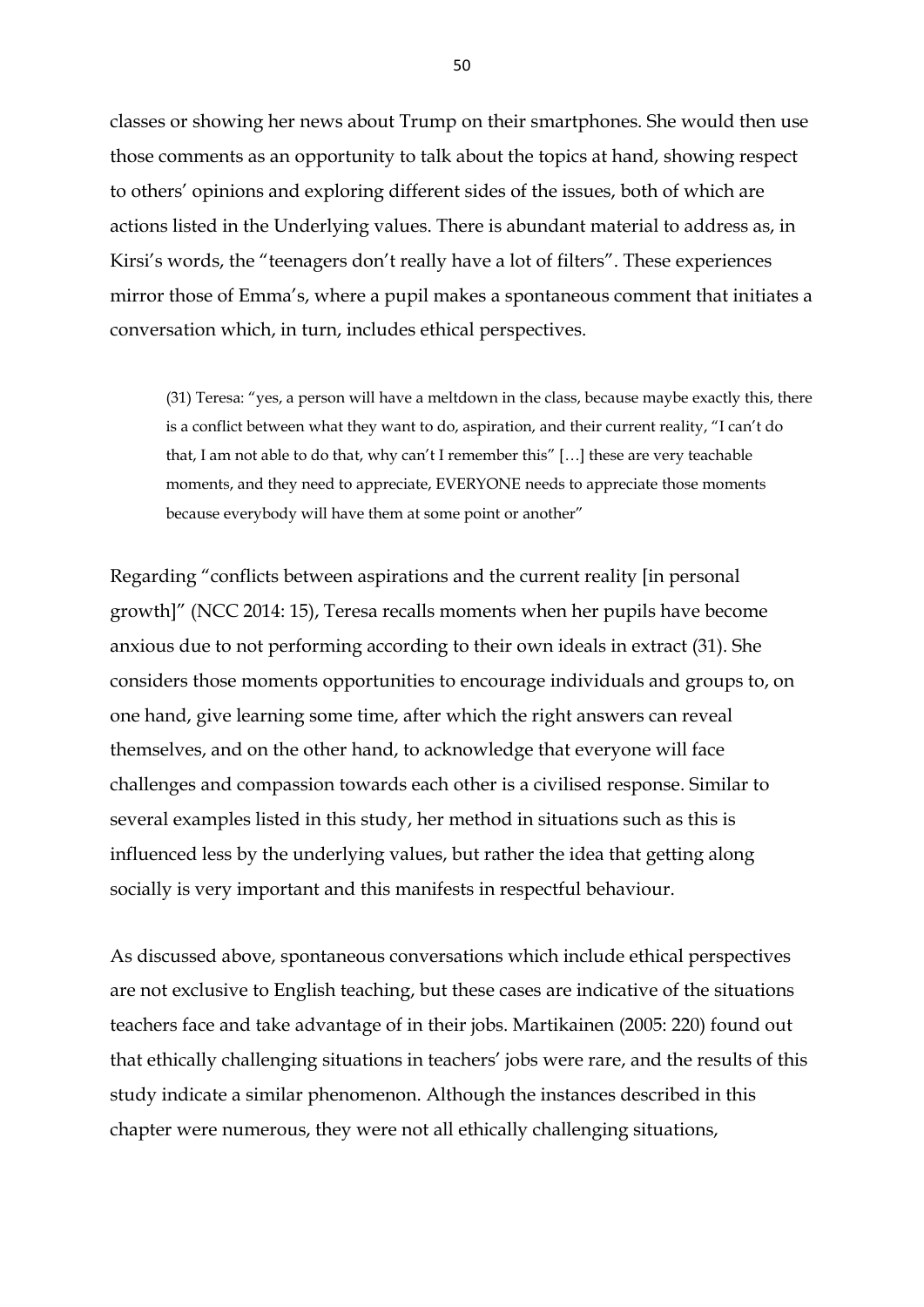necessarily, rather than situations with ethically salient aspects which were then engaged with.

# <span id="page-51-0"></span>**4.2.3 Conflicts in applying the Underlying values**

According to the interviewees, the Underlying values are in conflict in a number of ways in schools. Some of the behaviour of pupils falls into this category. At other times there are differences of opinion between colleagues. Differences with parents were briefly mentioned. Teachers may also be unaware of their own values, which might then result in something of a conflict of values.

(32) Kirsi: " kaikki semmoset kiusaamiset, tappelut, se ettei kunnioiteta toisen mielipidettä, roskien heitteleminen lattioille, siis se maailma on täynnä koulu on täynnä niitä, kyllä niitä ihan todella paljon"

"all the stuff such as bullying, fighting, not respecting other's opinion, littering on the floor, I mean that world is full school is full of those, yeah there are a lot of those really"

Respectful behaviour towards others has already been discussed from different perspectives in this study, and in the extract (32) Kirsi connects that to conflicts of the underlying values in the school environment. These kinds of incidents of uncivilised behaviour, fighting, littering, etc. are a part of daily life in schools, and teachers address these to the best of their ability. In some extreme cases, Taavi recalls, the police have to be involved when pupils' idea of right and wrong is severely skewed. These pupils may not be able to fit in the normal system, and they are taught in special needs conditions.

The requirements of teaching also cause conflicts when their prerequisites are not met. The goals of good teaching and digital learning cannot be achieved if the schools are not provided enough funds for equipment and books, or good quality education in general. This issue is considered in more detail in the next chapter, "Limitations in applying the Underlying values".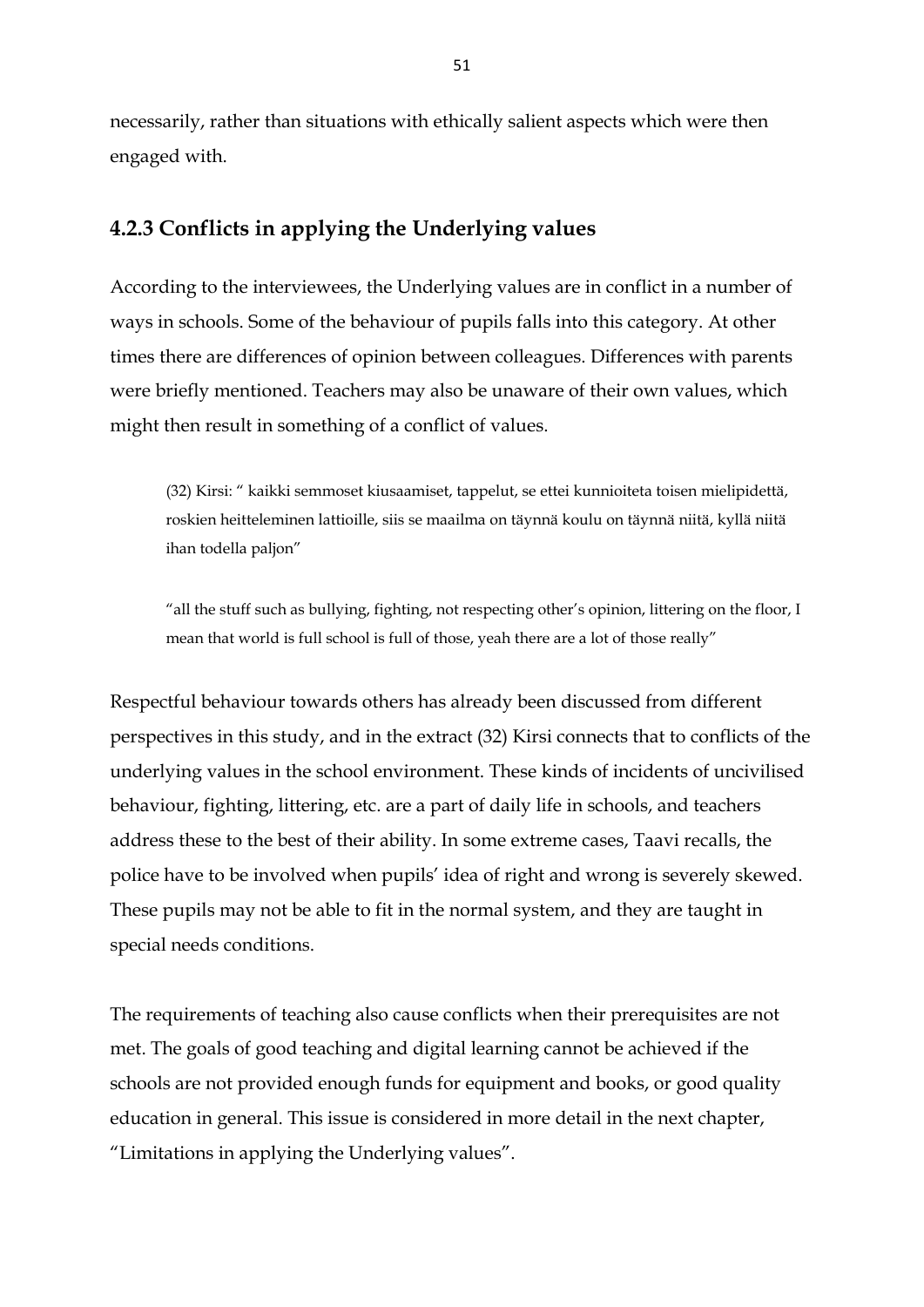(33) Emma: "työyhteisössä ollu keskustelua siitä just et minkälaiset puuttumisen portaat meillä on ja millä tavalla sitoudutaan yhteisiin sääntöihin […] jotkut opettajat on sitä mieltä et se ei kuulu niinku, vedotaan periaateessa siihen omaan pedagogiikkaan et mun pedagogiikka on vapaampaa ja mä toteutan niinku itteäni eri tavalla siellä luokassa ja mä en puutu tällasiin ja sit taas toinen puoli on vähän niinku et jos ne on yhteiset säännöt niin niihin pitää sitoutua"

"we've had discussions in our working community about just that, that what kind of a progression of interventions do we have and how do we commit to common rules [...] some teachers are of the opinion that it's like none of their, they hide behind their own pedagogy, saying that their own pedagogy is more free and I'm, like, realising myself as a teacher differently in the class and I won't interfere in these kinds of stuff, and the other half is a bit like if these are the common rules then one has to commit to them"

Another source of conflicts of values are the differences of opinion between members of staff, as shown in extract (33). Emma describes discussions between her and other teachers about whether or not to address certain actions of difficult pupils. Teachers have varying thresholds for interfering, and sometimes this can manifest as neglecting the common rules in her view. Teachers may have value-based differences in their opinions, and these situations call for discussions of values. Emma notes that teachers can be a diverse group of people, as different subjects attract different kinds of personalities which are then grouped up in the same team under the same rules.

Kirsi brought up similar examples of value conflicts between staff. When she is jointly teaching a group, she might encounter a difference in the methods between her and the other teacher, such as giving a certain kind of a sanction for not having done one's homework, whereas the other teachers might not give a sanction at all. Kirsi's method in dealing with those differences is a conversation and exchange of information, which results in one or the other changing their method, but these conversations usually remain at the practical level rather than the abstract level of values. At times, a special needs teacher might have information about the pupil in question, leading to Kirsi changing her viewpoint, and at other times, there might be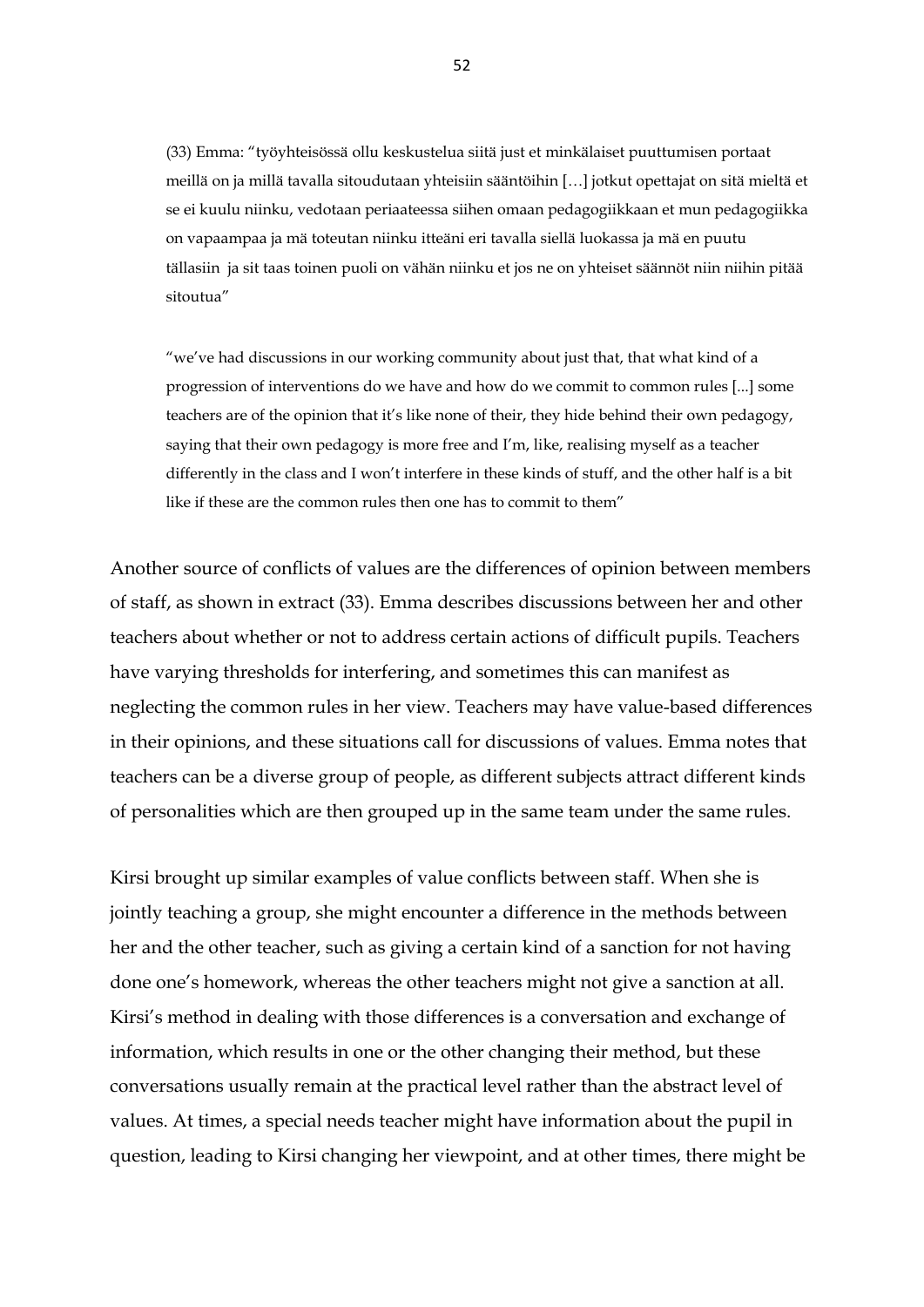nothing unexpected by Kirsi in the conditions, which leads to the other teacher having to the change their method to match what is commonly required. Similar to Emma, Kirsi emphasised the perspective of following common rules.

Whereas Kirsi had a discussion of values, in her words, "11 years ago when we started this", but at present she starts working with a colleague and deals with issues as they arise, Emma had had a discussion in the working group recently, which is a marked difference between the two working communities. The data of this study are not comprehensive enough to draw any conclusions about an average frequency of such group events, but Emma also had experiences of coming across a difference in perspectives with colleagues which are then discussed on the spot. Likewise, Taavi had heard of a colleague omitting teaching about blood and some gender-related topics on religious grounds and arranging those topics to be taught by their colleague instead, but Taavi had no similar conflicts of values in teaching English.

Lastly, Teresa brought up the topic of teachers themselves being unaware of the values they work by. If they are unaware of these values or consider some of them unimportant, they might be contributing to a conflict. She had no practical examples to refer to, however. The case of omitting topics on religious grounds, described by Taavi, is not related to English teaching. The above-mentioned conflicts between staff members are related to English, but they can also be matters of differing interpretation rather than conflict in some cases. Nonetheless, they might have elements of teachers' unawareness, and be the kinds of incidents Teresa referred to.

### <span id="page-53-0"></span>**4.2.4 Limitations in applying the Underlying values**

The interviewees listed a number of issues that limit the application of the Underlying values: funding of schools, pupils' age-related and pupils' varying individual capacity for ethical discussion, and the difficulty of knowing if teaching has been received.

(34) Kirsi: "ei sitä koskaan siellä opetuksessa näkyny sitä rahaa mutta seinistä säästettiin"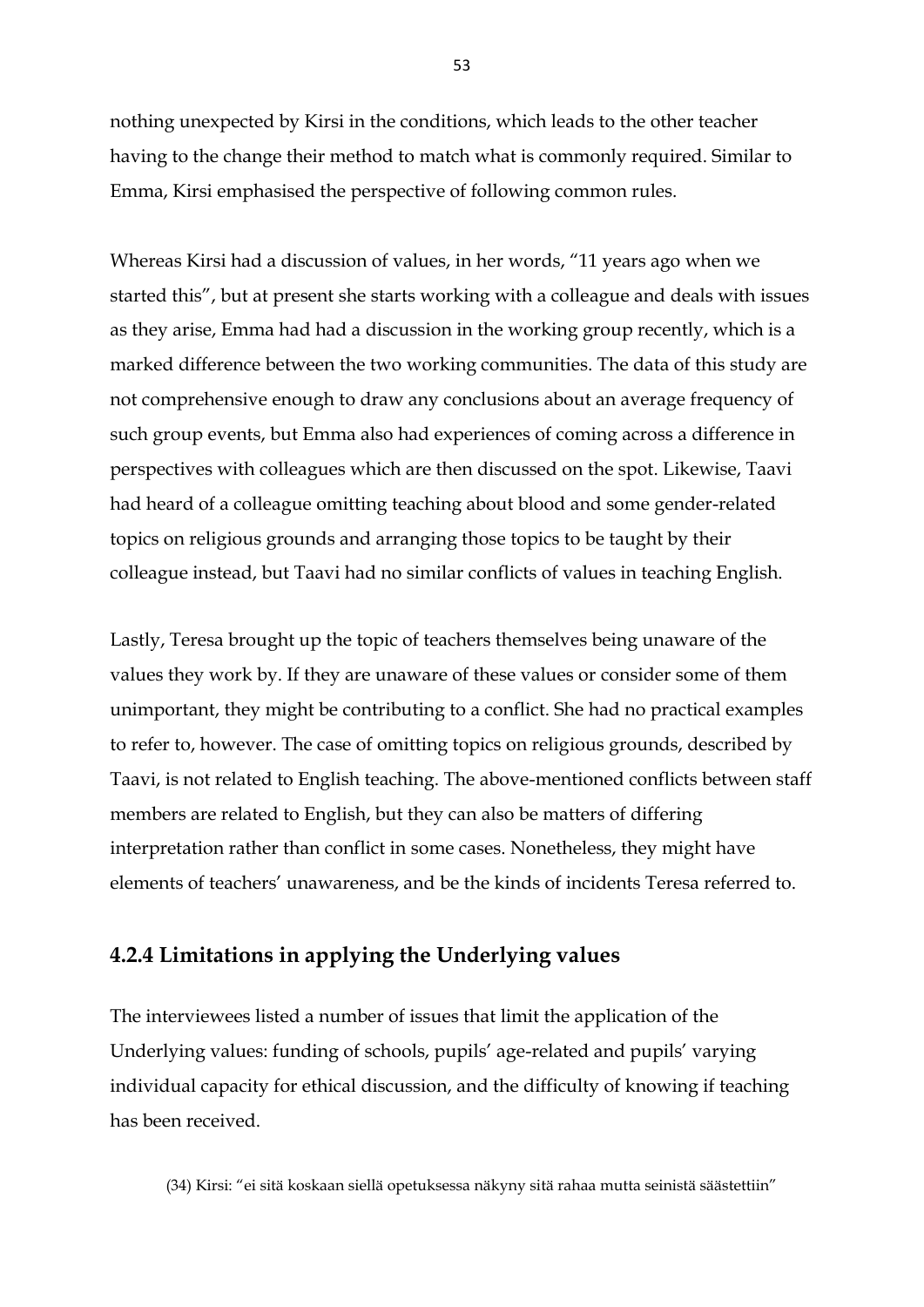"we never got to see that money in teaching, but they saved from the walls"

(35) Taavi: "tätä saat siteerata joo kaupungilta tulee kaikenlaista vaatimusta, ei tarpeeks rahaa, ei oppilaille oppikirjoja joo minulle ei kukaan muu aiheuta paineita"

"this one you can quote yeah the city has all these requirements for us, not enough money, no exercise books for pupils yeah no-one else puts me under pressure"

Funding has a direct effect in applying the underlying values, according to Kirsi and Taavi, as shown in extracts (34) and (35), respectively, by determining group sizes and available materials. Insufficient funding results in suboptimally big group sizes and inadequate teaching materials, including books and digital devices. When group sizes are too big, it is more difficult to take individual pupils into consideration. This issue can manifest in planning and teaching while considering individual needs and interests of the pupils, giving varied and detailed feedback as much as appropriate, and responding to everyday incidents, both positive and negative, as much as the teacher might like to.

Lack of personal exercise books for pupils in language learning makes it harder some of them to study, Taavi says. While he considers it wise to reuse text books, he thinks that the lack of personal exercise books is a hindrance for some pupils. Likewise, poor availability of digital equipment makes it impossible to practice their use to the level teachers would like to, which is particularly concerning when considering the emphasis the Finnish school system puts on the digitalisation of work and school. These examples show how limited funding directly correlates with the quality of education of students that is in line with the underlying values, and Kirsi points out that children are in unequal conditions regionally, contrary to the goal of regional equality listed in the underlying values.

A common opinion between teachers was that upper elementary school pupils develop notably during those three years. Therefore, the older pupils are more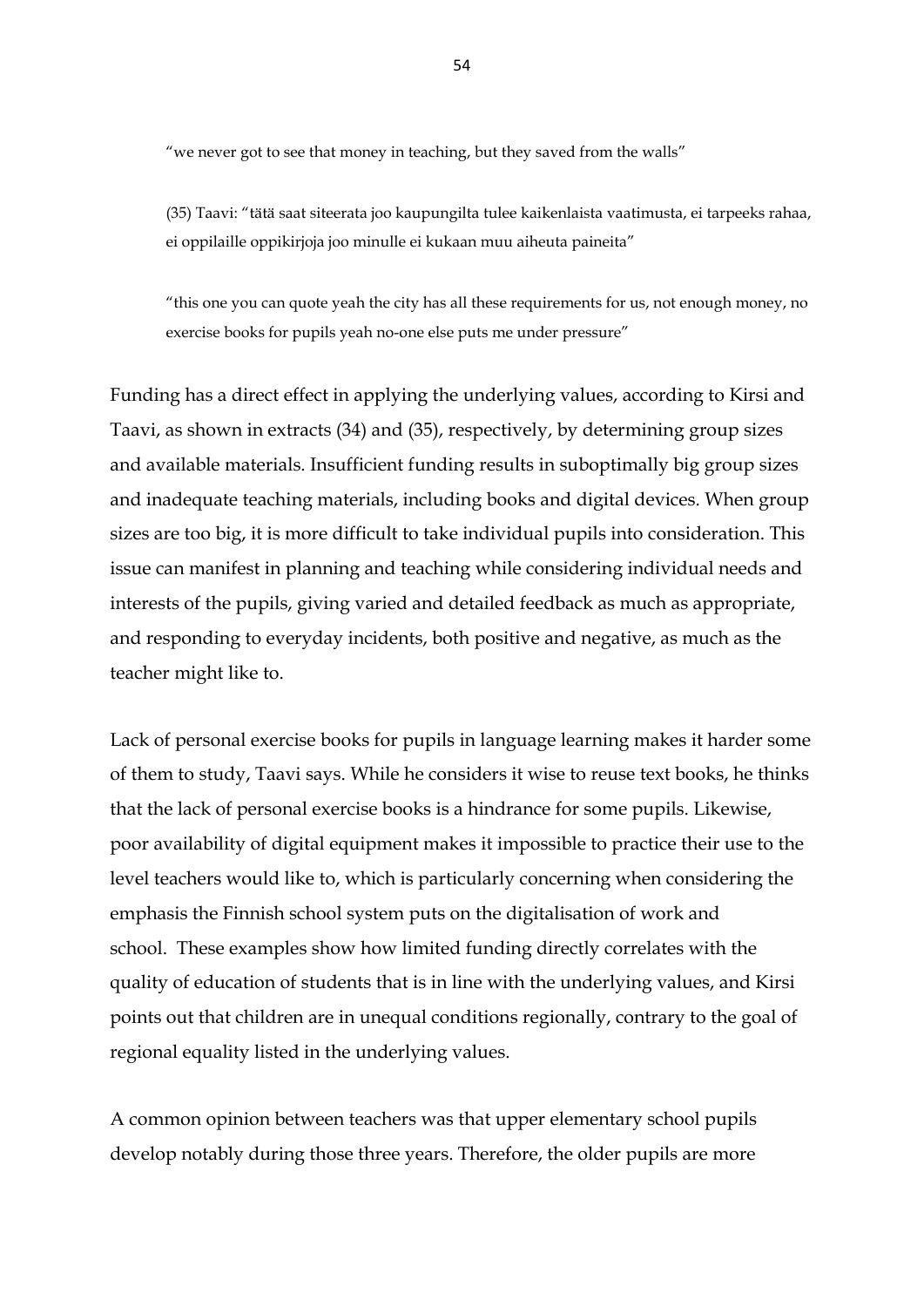capable of having ethical discussions than the younger ones. In terms of using English for these conversations, Emma says their ability is simply inadequate for that purpose. While Taavi has conversations about ethics with his pupils, he notes that students in secondary level schools are better equipped for them. Kirsi shares this opinion. Meanwhile, all of the teachers say that moral development is continuous throughout the upper elementary, Teresa emphasising that it has to start as soon as children enroll in basic education. All teachers report interfering with immoral behaviour consistently and using those incidents as teachable moments.

In addition to age being a factor in the capacity for ethical discussions, individuals are also different in this regard. One example of these differences has already been mentioned in extract 10. It included a mention of pupils who are concerned about relatively small issues, which revealed that they are not necessarily ready to take on adult responsibilities, in Taavi's view, such as the ones mentioned in the Underlying values about the environment. Another previously discussed example was the class with a lesbian girl who announced this part of her identity in extract 8. Kirsi suspected that that incident, while difficult at first, resulted in an improved and open atmosphere in the group later on once the group engaged the issue and accepted it. This example is a mix of individual and group differences, both affecting each other in a social environment.

(36) Kirsi: "on se osa nuoria joiden arvot kotona on sellasia että Suomi Suomelle, niin sillonhan niitten kaveripiiriin ei voi kuuluakaan muita mut sit ku sä katot tollasta ihan tavisnuorta, tavallisesta perheestä tulevaa nuorta jossa ei oo ehkä intohimoo ehkä puoleen eikä toiseen sen suomalaisuuden kanssa, niitten kaveripiirit ne tulee toimeen kenen kanssa vaan, ne pitää luonnollisena sitä että tällä on erilaisia ihmisiä"

"there is the part of the youth whose values at home the kind of, like Finland for Finland, then their circle of friends couldn't include anyone else but then if you take a look at one of those ordinary youngsters from an ordinary family where they have maybe passion to neither direction regarding Finnishness, their circles of friends they get along with anyone, they see it natural that there are different kinds of people here"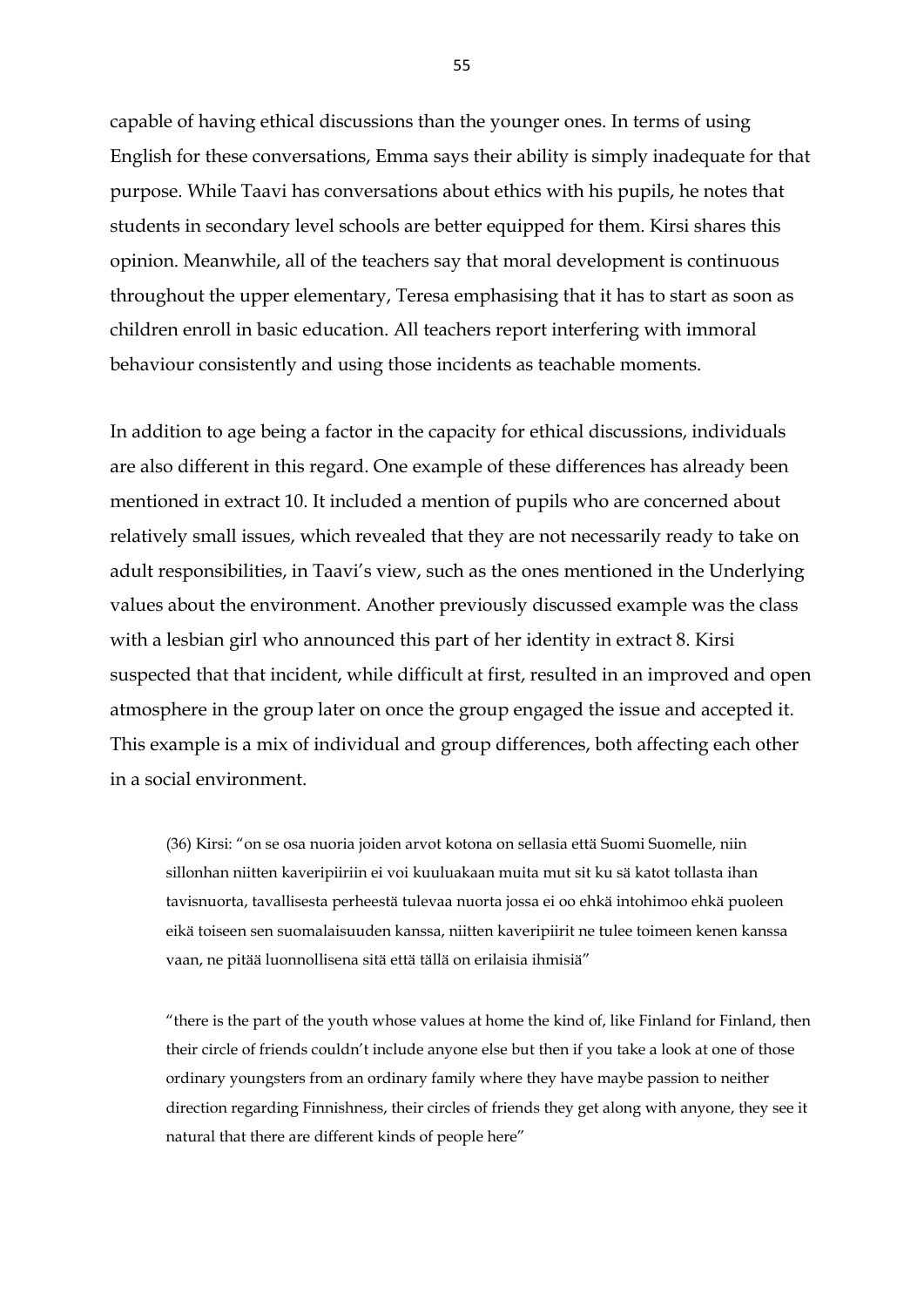Individual differences in language skills also have a direct effect in taking part in abstract discussions in English. Their variance differs between groups of pupils, as discussed in extract 36. This aspect can be connected to different family backgrounds, as more parents are of different cultures or speak different languages, English included. In addition to language ability, family backgrounds can have a visible effect in the teachers' classrooms. While some teenagers can have ethnically varied social circles, others do not. Both types of pupils can show their learned opinions of different cultures in their behaviour. When Kirsi comes across any conflicting values from the families of her pupils, she follows the principles of the Underlying values, which are trying to openly come to understand the other's perspective and jointly negotiating solutions to problems.

Lastly, it is difficult for a teacher to know how well their pupils have received the moral teachings of the moments explored in this study. Teresa discussed how difficult it would be to even ask a young person about their deeper level conceptions, especially ethically related ones. They might not have the words to describe them, and puberty brings its emotional challenges that are new to the teenager. Because it is hard to know how ethical issues are perceived, it is hard to plan and adjust further teaching. One of Taavi's spontaneous reactions during the interview was asking how a teacher could ever measure their success in fulfilling their part in the pupil's right to grow to their full potential a human being. Later, he estimated that class teachers are in a little better position as teachers because they get to know their pupils better by spending more hours with them, and getting that extra information is beneficial in adjusting their teaching.

### <span id="page-56-0"></span>**5. Discussion**

To summarise, the purpose of this study has been to investigate what teachers say about their views and application of the underlying values of the curriculum, and many relevant results have been found. The interviewees have been found to agree with the values to a great degree. There were some differences of emphasis on the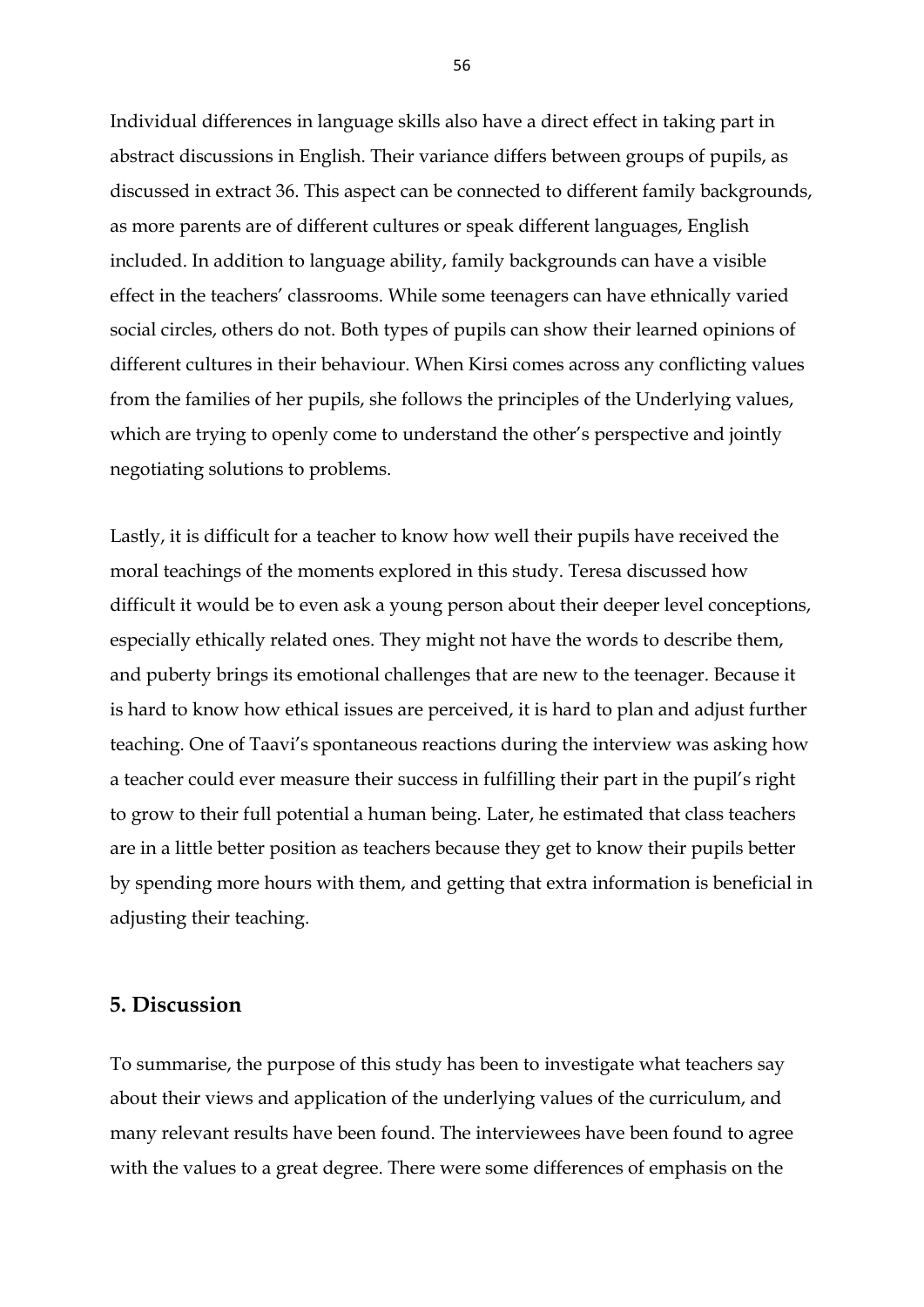importance of different aspects of the values, but the values were largely considered good and respectable. It was somewhat surprising that no teacher considered any details in the underlying values as bad or harmful, even if some are less relevant than others in English classrooms. It was expected and confirmed that the underlying values were partly distant from being applied in practice in the sense that the daily routine of schools constricts the application of some of the more abstract values. Nonetheless, the values were considered important enough that they represent the primary aims of teaching in some regards, as evidenced by teachers both saying they are more important than subject content in the long run and pausing the teaching of subject content in favor of engaging an ethical issue that is related to the underlying values. The values were also commonly applied as a side-effect of focusing on more practical skills or issues. In other words, the values were estimated to be taught indirectly for the most part.

In terms of more direct application of the underlying values, the teachers described two kinds of conversations they would have during their English teaching and, more generally, their daily school routine. First, some of the subject content would include topics that have clear ethical dimensions to them. Discussions about relevant ethical dimensions would then arise as part of language teaching. Second, some conversations with ethical dimensions would be initiated by the actions or prompts of the pupils, which the teacher would then react to by talking with the individual or group. Pupils breaking common rules and disagreements with other staff members were brought up as conflicts in applying the underlying values. Lastly, the application of underlying values was limited by funding directed to schools, which manifested as large group sizes, lack of equipment, and a demanding workload which prevented taking the underlying values into account as much as teachers would have wanted. Individual and group differences and knowing if teaching had been received were also mentioned as limitations to applying the underlying values.

In comparison with previous studies, this study had results in notable conformity with the results of the previous ones looked into in the literature review. First,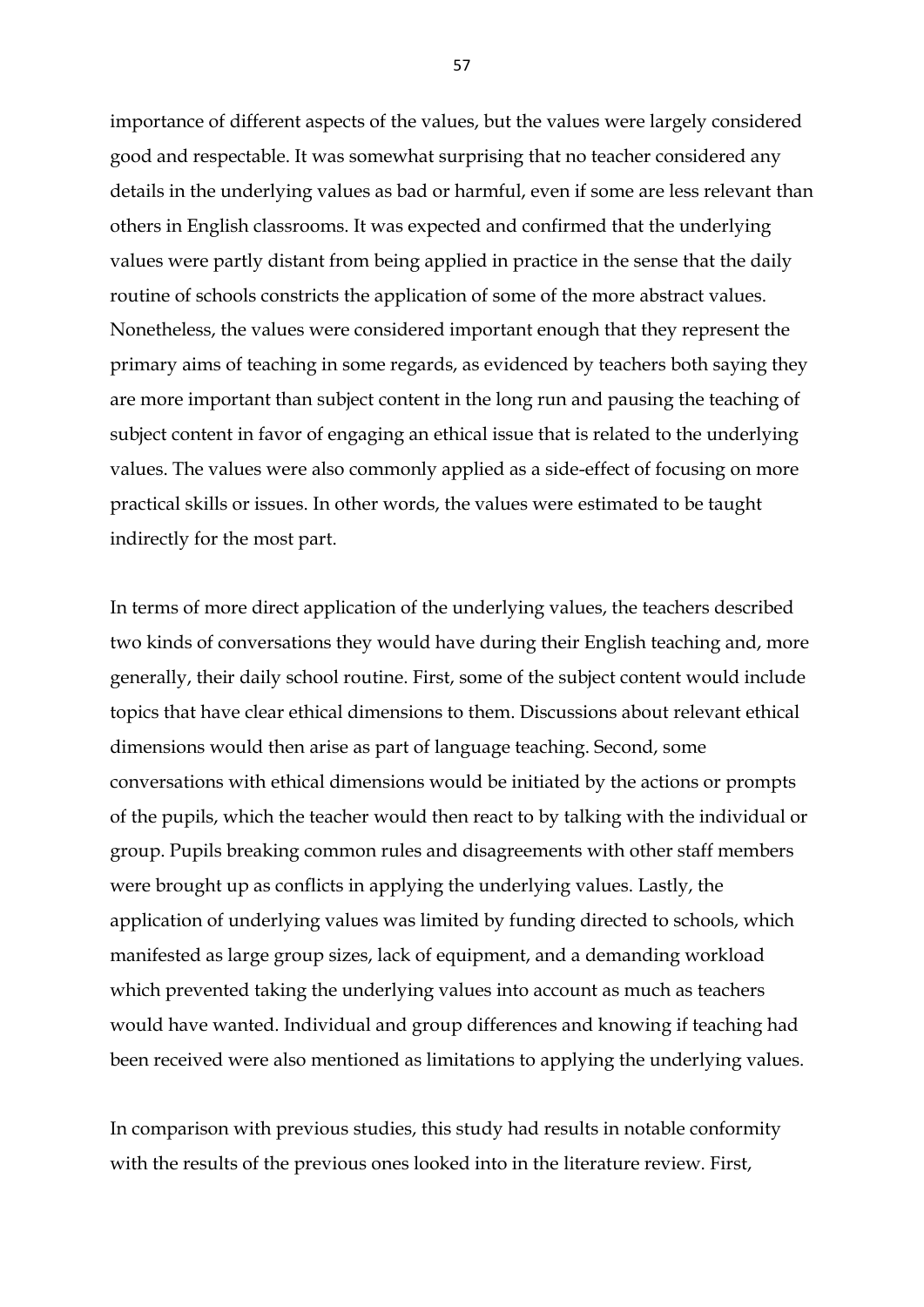Martikainen (2005) had found that even the common ethically challenging situations were rare, and the teachers interviewed in this study reported the same. Even though there were numerous challenges to applying the underlying values, those challenges themselves were not necessarily ethically challenging situations, but inconvenient or laborious instead. Second, Atjonen (2004) had found that the optimal response to an ethically challenging situation was not necessarily the most common one, and the teachers similarly discussed the limitations in applying the underlying values and them having to focus on other requirements instead. Third, Malama (f.k.a. Matilainen, 2011) found that teachers have considered human rights self-evident but weird in their teaching, which is a markedly similar description of the circumstances to the ones discussed in this study. Here, teachers regularly reported the underlying values to be applied automatically or implicitly in their teaching, but that it would be difficult to try to teach them explicitly without appropriate prompts from subject content or pupils themselves. Fourth, the teachers reported themselves as values educators, even if that was not always the primary characterization they would use. This description was in line with the statements of Tirri (2008), who noted the unanimous opinion of researchers about the status of teachers as values educators. Fifth, there was agreement between the interviewees about the importance of taking pupils into account as individuals in an appropriately respectful manner, which was also found by Harjunen (2002) to be a common basis of pedagogical authority, according to the teachers she interviewed for her dissertation. For a more detailed discussion of the issues listed here and other previous studies, see chapter 2.3 in this study and the relevant sections of chapter 4, where the studies have been discussed.

The method of semi-structured interview with no preparation on the side of the teachers was a conscious choice for this study. More comprehensive and reliable results could be attained by combining the interview with observation of lessons and possibly written narratives after an interview. These changes could verify the teachers' accounts and provide additional perspective to them, and the narratives could deepen the received information as teachers would have thought about the themes a bit more after the interview and written about their thoughts in a possibly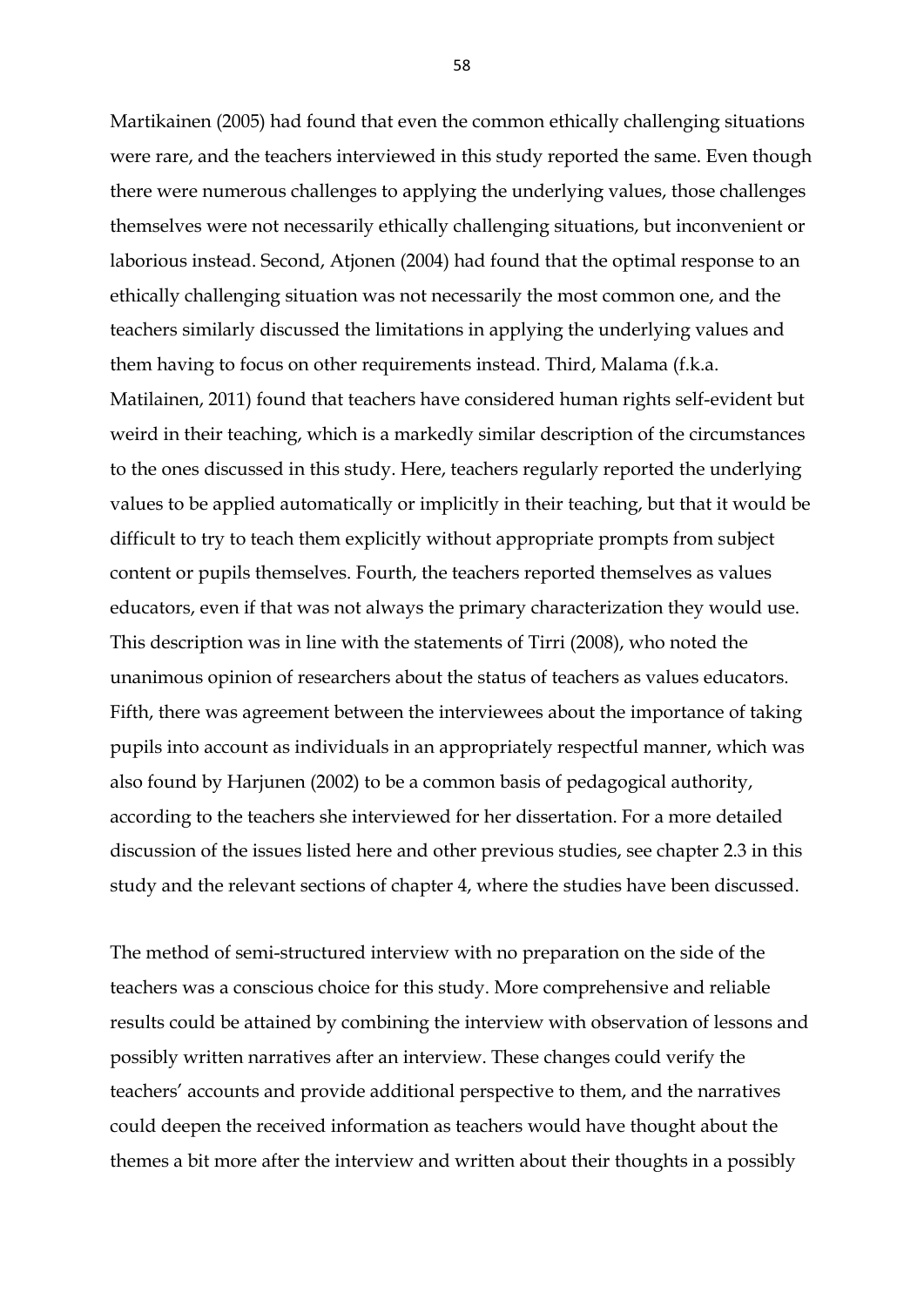more precise and thought out manner. They could have also added details that were missed during the interview for one reason or another. Nonetheless, the chosen method was appropriate for the reasons already presented in chapter 3. Reducing the required effort from teachers likely helped in finding interviewees for the study, and the observation of sporadic lessons would not have guaranteed additional useful information. Further studies could apply these different methods to further add to the knowledge about the present phenomena.

In future studies, several lines of inquiry could be followed. First, the selection of the sources of the data could be tuned in several ways. Perhaps the most meaningful change would be to increase the number of participants to ensure that the received data represents typical manifestations of the studied phenomenon. The participating teachers could also be categorised by age, gender, and social background to find out if these qualities would result in different emphases of values in their teaching. The participants could also be recruited from the teachers of different grades and subjects, especially if the further study aims at understanding the distribution of the different underlying values within the school context. Second, studying the underlying values could be approached from perspectives separate from the teachers. The opinions and experiences of both pupils and their parents could be valuable sources of information in terms of how much are the underlying values liked and agreed with, but also in terms of how well does the teaching of them, explicit or implicit, transfer to the world view and conduct of the pupils. Third, the implications of applying the underlying values in a broader social context could be investigated for the purposes mapping larger scale social change. All of these lines of further inquiry could also be conducted multidisciplinarily if a particular focus in the research is desired.

## <span id="page-59-0"></span>**6. Conclusion**

The present study aimed at giving a cursory glance at the issue of applying the underlying values of basic education in English language classrooms and has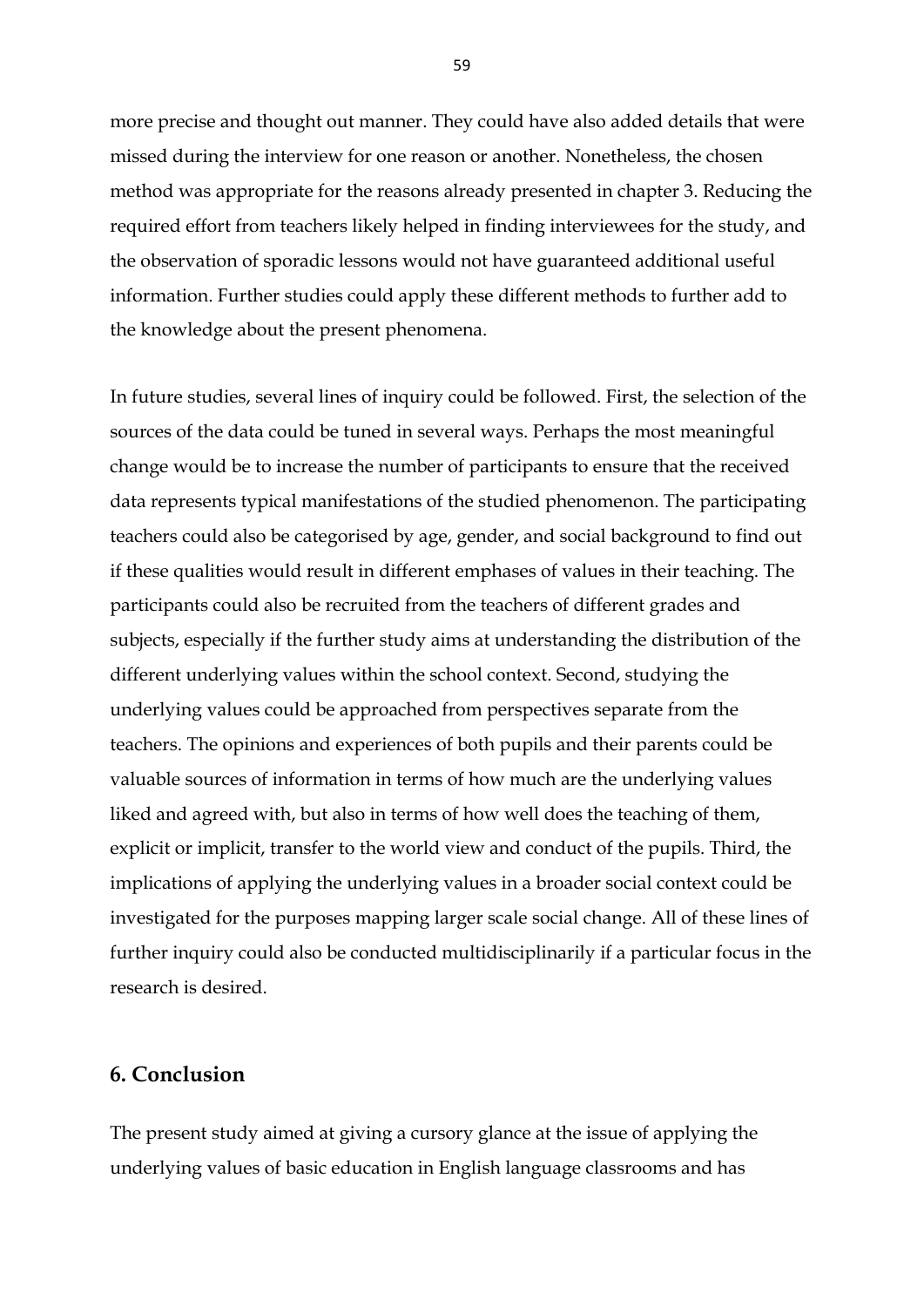succeeded in bringing into light several views and practical perspectives. Hopefully this paper will have served its small role in the investigation of our society for the purpose of understanding it more and improving it on those grounds.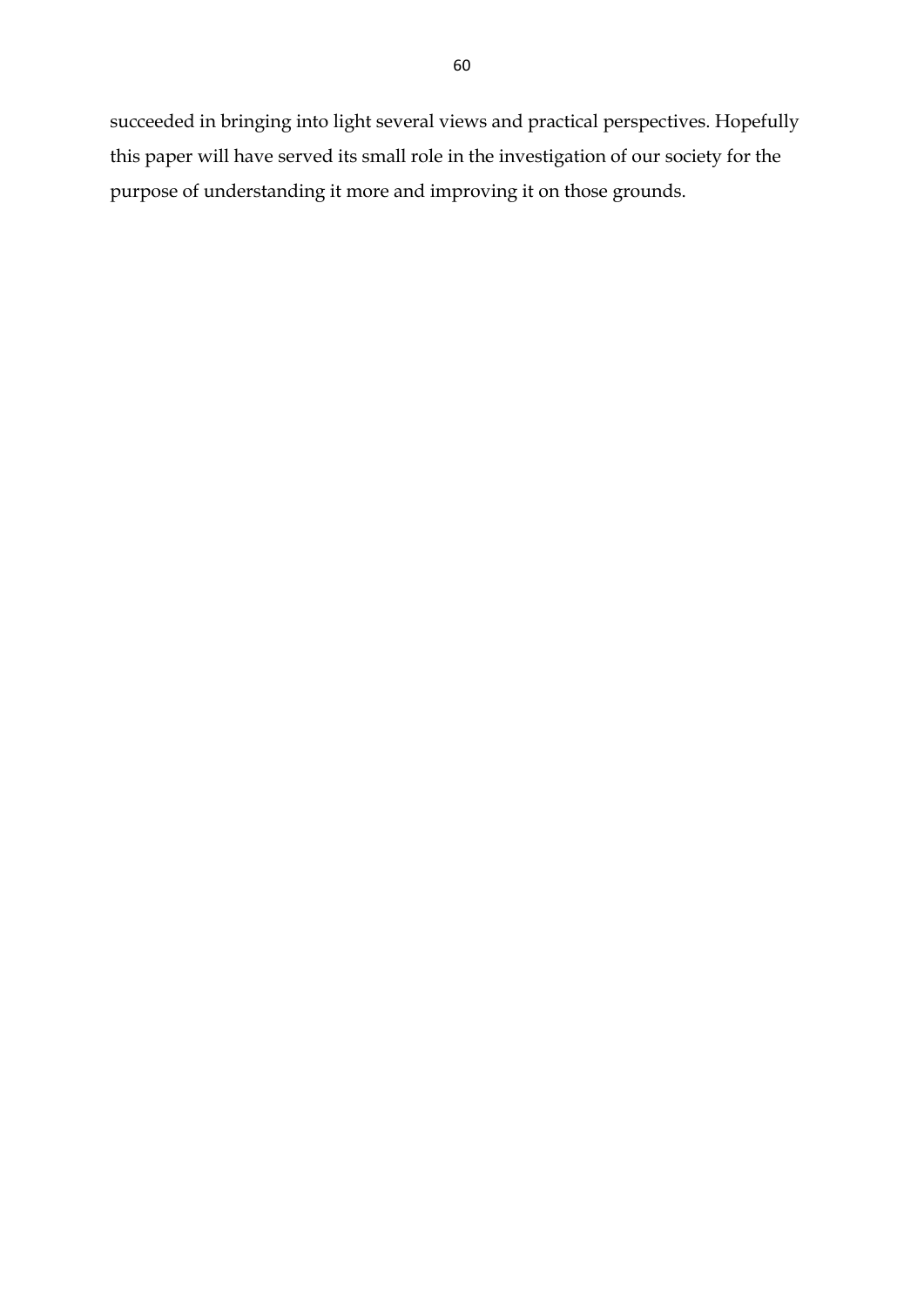# <span id="page-61-0"></span>**Bibliography**

- Aaltola, J. (2005). Koulun haasteet ja opettajan työn "mieli". In O. Luukkainen and R. Valli (eds.), *12 teesiä opettajalle.* Keuruu: Otavan Kirjapaino Oy.
- Atjonen, P. (2004). *Pedagoginen etiikka koulutuksen karttana ja kompassina.* Turku: Finnish Educational Research Association.

Dewey, J. (1916). *Democracy and education*. New York: MacMillion Company.

Korkeakivi, R. (2018). Överiksi meni. *Opettaja*, April 20, 2018. 16-17. OAJ.

Koskinen, L. (1995). *Mikä on oikein? Etiikan käsikirja.* Juva: WSOY:n grafiset laitokset.

- Krippendorff, K. (2004). *Content analysis: an introduction to its methodology.* USA: 2nd ed. Sage Publications, Inc.
- Launonen, L. (2000). *Eettinen kasvatusajattelu suomalaisen koulun pedagogisissa teksteissä 1860-luvulta 1990-luvulle.* Lievestuore: Jyväskylän yliopisto.
- Lehtinen, T. (2007). *Mikä mättää? Murrosiän muutokset kotona ja koulussa.* Helsinki: Edita Prima Oy.
- Malama, M. (2017). Ihmisoikeuskasvatus. Tärkeä osa kaikkea kasvatusta ja koulutusta. In P. Männistö, M. Rautiainen and L. Vanhanen-Nuutinen, (eds.), *Hyvän lähteillä. Demokratia- ja ihmisoikeuskasvatus opetustyössä.* Jyväskylä: Jyväskylän yliopisto, Opettajankoulutuslaitos.
- Manner, M. (2018). Lakonuhka neljällä sopimusalalla. *Opettaja,* February 23, 2018. 12- 13, 15. OAJ.
- Martikainen, T. (2005). *Inhimillinen tekijä. Opettaja eettisenä ajattelijana ja toimijana.*  Joensuu: University of Joensuu, Faculty of Education.
- Matilainen, M. (2011). *Ihmisoikeuskasvatus lukiossa - outoa ja itsestään selvää.*  Dissertation. Tutkimuksia 326. Helsinki: Helsingin yliopisto. Read 16.12.2016. <https://helda.helsinki.fi/bitstream/handle/10138/25934/ihmisoik.pdf?sequence=1>.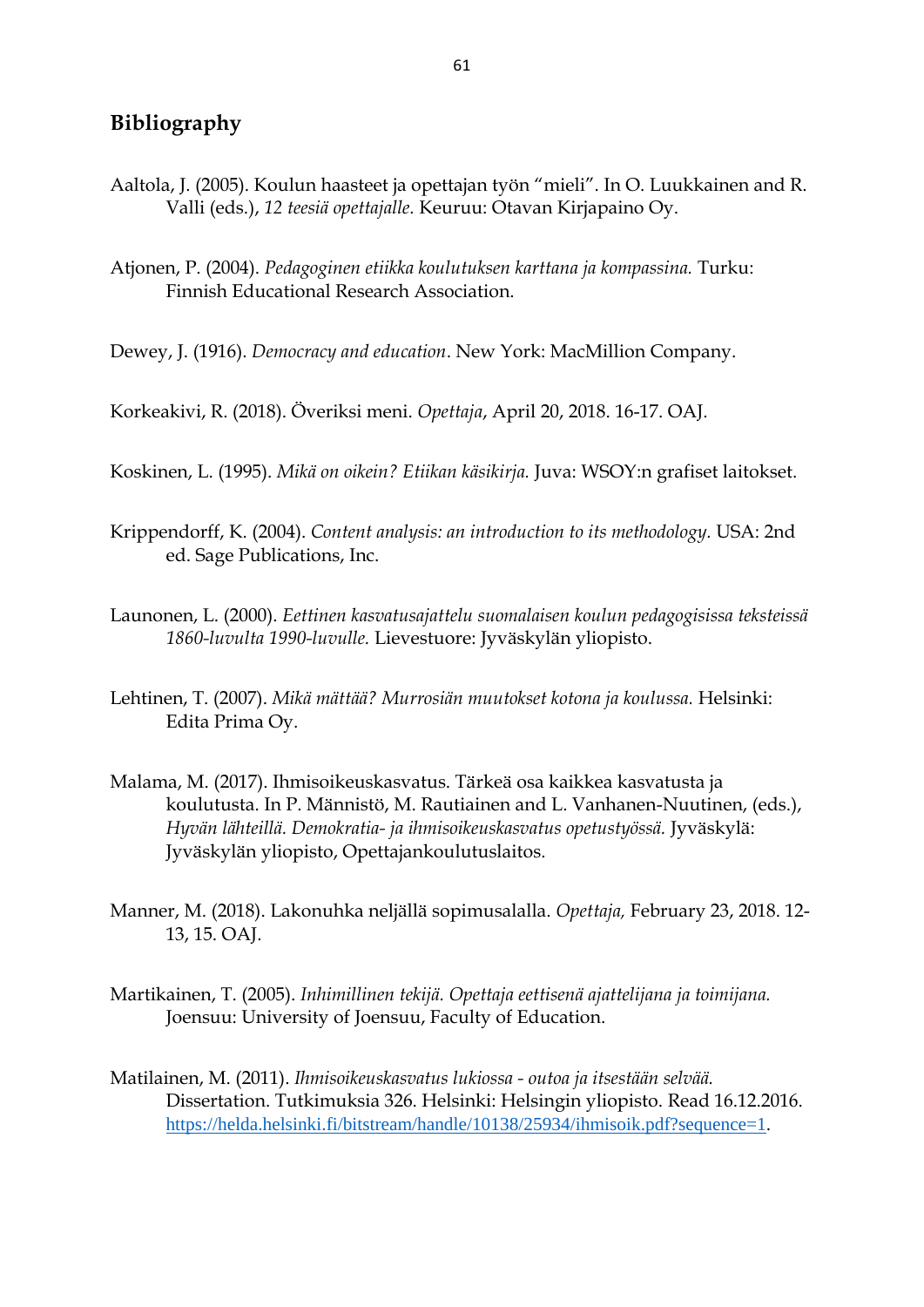- Männistö, P., Rautiainen, M. and Vanhanen-Nuutinen, L. (2017). *Hyvän lähteillä. Demokratia- ja ihmisoikeuskasvatus opetustyössä.* Jyväskylä: Jyväskylän yliopisto, Opettajankoulutuslaitos.
- Männistö, P. and Fornaciari, A. (2017). Demokratiakasvatuksen lähtökohdat ja perusperiaatteet. In P. Männistö, M. Rautiainen and L. Vanhanen-Nuutinen, (eds.), *Hyvän lähteillä. Demokratia- ja ihmisoikeuskasvatus opetustyössä.* Jyväskylä: Jyväskylän yliopisto, Opettajankoulutuslaitos.
- *Perusopetuksen opetussuunnitelman perusteet 2014.* Opetushallitus. Helsinki: Next Print Oy.
- *National Core Curriculum for Basic Education 2004.* Finnish National Board of Education. Read 1.8.2018 [https://www.oph.fi/english/curricula\\_and\\_qualifications/](https://www.oph.fi/english/curricula_and_qualifications/basic_education/curricula_2004) [basic\\_education/curricla\\_2004](https://www.oph.fi/english/curricula_and_qualifications/basic_education/curricula_2004)
- Niemi, H. (2005). Opettajan kasvatusvastuu taloudellisten arvojen puristuksessa. In O. Luukkainen and R. Valli (eds.), *12 teesiä opettajalle.* Keuruu: Otavan Kirjapaino Oy.

*Opetushallinnon sanasto*: [http://www03.oph.fi/sanasto/listaakaikki\\_s.asp](http://www03.oph.fi/sanasto/listaakaikki_s.asp). Read 29.6.2018

- Opetushallitus. (2011). *Demokratiakasvatusselvitys.* Raportit ja selvitykset 2011: 27. Juvenes Print - Tampereen yliopistopaino Oy.
- Peterson, J. (2018). *12 rules for life. An antidote to chaos.* Canada: Random House Canada.

Puolimatka, T. (2004). *Kasvatus, arvot ja tunteet.* Vantaa: Tammi.

Rokka, P. (2011). *Peruskoulun ja perusopetuksen vuosien 1985, 1994 ja 2004 opetussuunnitelmien perusteet poliittisen opetussuunnitelman teksteinä.* Dissertation. Tampere: Tampereen yliopisto.

Saarinen, E. (1994). *Filosofia*. Porvoo, Helsinki, Juva: WSOY.

Tirri, K. (1999). *Opettajan ammattietiikka.* Juva: WSOY.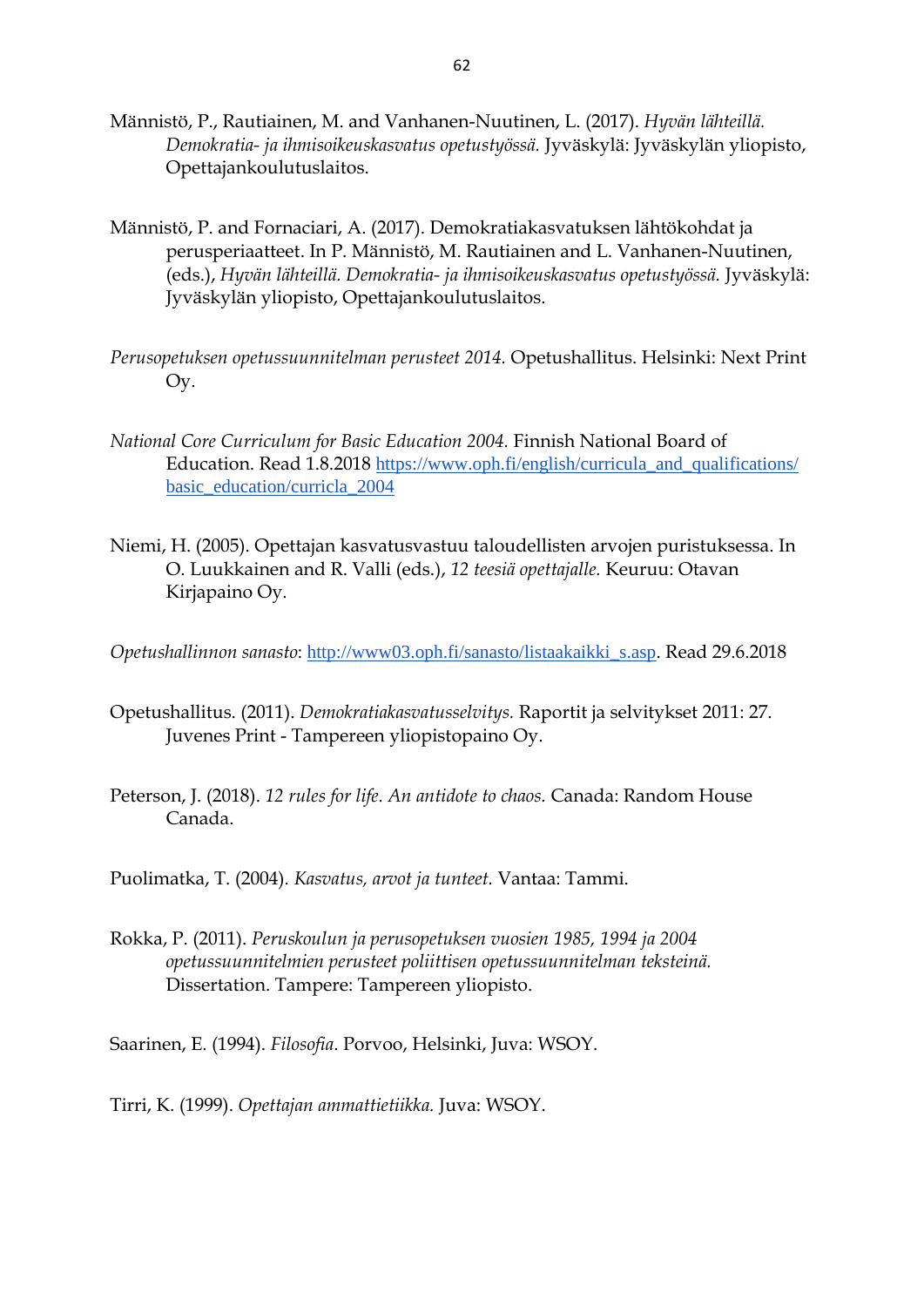- Tirri, K. (2008). Etiikan "uusi tulo" opettajuuteen ja opettajankoulutukseen. In A. Kallioniemi et.al (eds.), *Cultivating humanity: Education - Values, New Discoveries*. Research in Educational Sciences 40. Turku: Finnish Educational Research Association.
- Tuomi, J. ja Sarajärvi, A. (2009). *Laadullinen tutkimus ja sisällönanalyysi.* Helsinki: Tammi.
- Virtanen A. (2002). *Uudella koulutuksella uudelle vuosituhannelle: Suomen 1990-luvun koulutuspolitiikka*. Kasvatus- ja tiedepolitiikan osaston julkaisusarja. Helsinki: Opetusministeriö. Kasvatustieteiden laitos. Tampere: Tampereen yliopisto.
- Vuorikoski, M. Törmä, S. Viskari, S. (2003). *Opettajan vaiettu valta.* Tampere: Vastapaino.
- Värri, V. (2004). *Hyvä kasvatus - kasvatus hyvään: dialogisen kasvatuksen filosofinen tarkastelu erityisesti vanhemmuuden näkökulmasta.* Dissertation. 5th edition. Tampere: Tampereen yliopistopaino.
- Zitting, J. (2011). *Opiskelijoiden kiinnostus paikallisvaikuttamista ja osallistumista kohtaan.*  Jyväskylän kaupungin selvitysraportti: Lasten ja nuorten osallisuuden monialainen kaupunkiohjelma. Jyväskylän kaupunki.